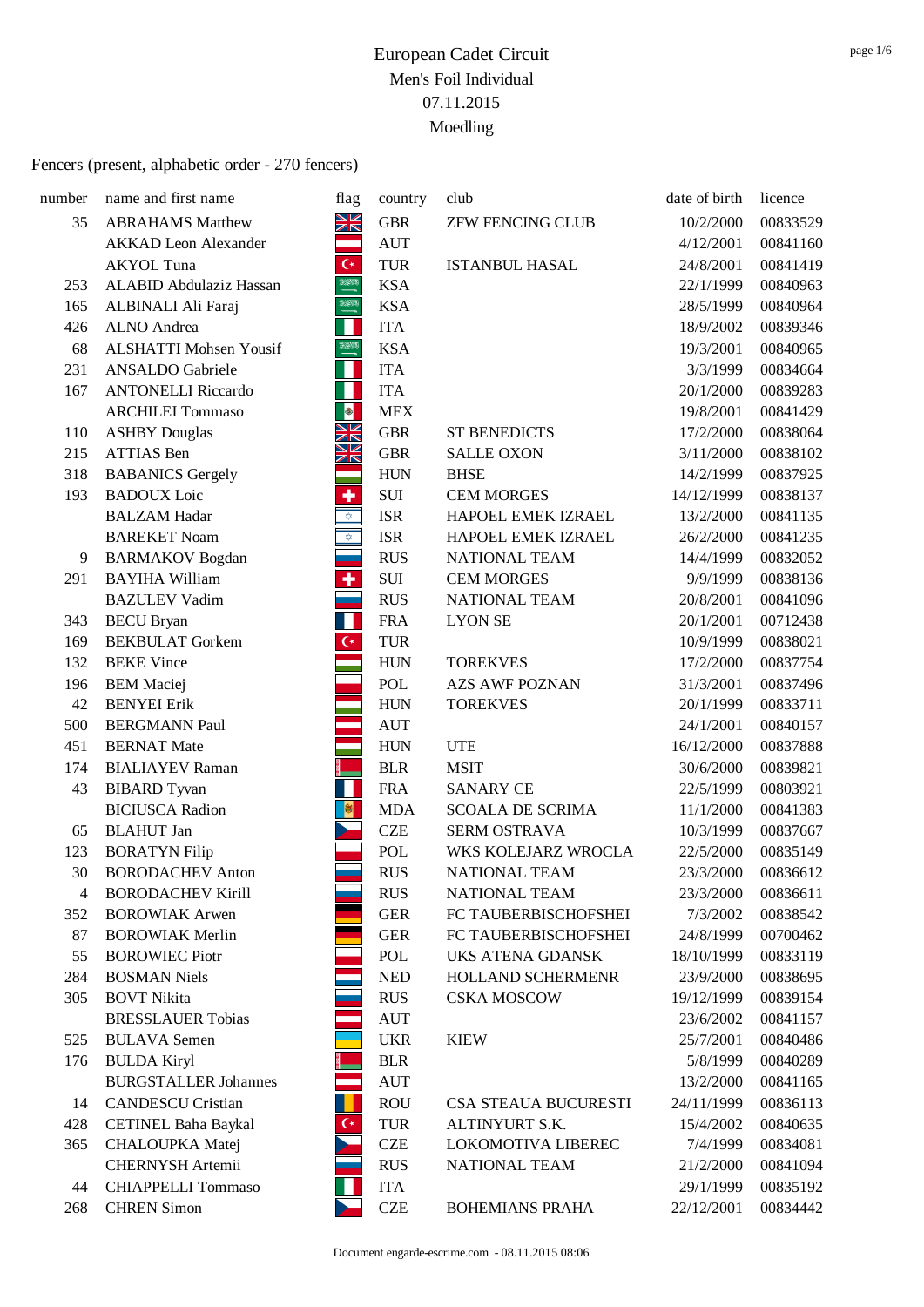| number | name and first name            | flag                    | country    | club                        | date of birth | licence  |
|--------|--------------------------------|-------------------------|------------|-----------------------------|---------------|----------|
| 73     | <b>CHTIOUI</b> Michal          |                         | POL        | <b>BUDOWLANI TORUN</b>      | 4/10/2000     | 00835079 |
| 71     | <b>CIERLUK Jakub</b>           |                         | POL        | UKS ATENA GDANSK            | 1/6/2000      | 00834725 |
| 237    | <b>CONSOLONI Marco</b>         | H                       | <b>ITA</b> |                             | 26/1/1999     | 00835208 |
|        | <b>COROVIC Lazar</b>           | $\frac{1}{2}$           | <b>SRB</b> | MK CRVENA ZVEZDA            | 2/8/2001      | 00841376 |
| 148    | <b>CRISMER Augustin</b>        |                         | <b>BEL</b> | <b>CE EMBOURG</b>           | 24/5/2000     | 00840358 |
| 96     | CUK Veljko                     | $\frac{a}{2}$           | <b>SRB</b> | MK VOJVODINA                | 26/1/2000     | 00840264 |
| 371    | <b>CURCIC Milan</b>            | $\frac{2}{9}$           | <b>SRB</b> | MK VOJVODINA                | 27/10/1999    | 00840891 |
| 19     | <b>CZARTORYJSKI Szymon</b>     |                         | POL        | <b>WROCLAWIANIE</b>         | 16/11/1999    | 00835148 |
| 444    | <b>DANILICHEV</b> Ignat        |                         | <b>RUS</b> | NATIONAL TEAM               | 4/5/2001      | 00840117 |
| 341    | <b>DARABOS</b> Vince           |                         | <b>HUN</b> | <b>ZVE</b>                  | 20/2/2000     | 00840322 |
| 108    | <b>DAVIDOVIC Domen</b>         | $\bullet$               | <b>SLO</b> | <b>DUEL TABOR</b>           | 2/5/1999      | 00833956 |
| 12     | DE ALMEIDA Dominic             | XK                      | <b>GBR</b> | FIGHTING FIT FC             | 13/2/1999     | 00833644 |
| 217    | <b>DEGLER Maurice</b>          |                         | <b>GER</b> | <b>SC BERLIN</b>            | 2/12/2000     | 00726674 |
| 21     | DEMBA Ilja                     |                         | <b>LAT</b> | RIGAS 3. BJSS               | 12/10/1999    | 00833071 |
| 82     | DI VEROLI Davide               |                         | <b>ITA</b> | G. VERNE SCHERMA            | 18/8/2001     | 00837902 |
| 154    | <b>DOBOS</b> David             |                         | <b>SVK</b> | <b>KS SAMORIN</b>           | 28/8/2000     | 00837839 |
| 146    | DOLZYCKI Jakub                 |                         | POL        | <b>UKS ATENA GDANSK</b>     | 7/9/2001      | 00837515 |
| 33     | <b>DOLZYCKI</b> Mateusz        |                         | POL        | UKS ATENA GDANSK            | 31/1/1999     | 00835151 |
| 164    | DORTBUDAK Yigit Ali            | $\overline{\mathsf{C}}$ | <b>TUR</b> |                             | 2/1/1999      | 00836625 |
| 195    | <b>DUALEH Quincy</b>           |                         | <b>NED</b> | <b>TER WEER</b>             | 31/8/2001     | 00839031 |
| 5      | <b>EGYENES PORSOK Henrik</b>   | U,                      | <b>SVK</b> | <b>KS SAMORIN</b>           | 8/6/1999      | 00832116 |
|        | <b>ELKAYAM</b> Ohad            | $\bigotimes$            | <b>ISR</b> | HAPOEL KFAR-SABA            | 18/8/2000     | 00841140 |
| 157    | <b>ERCAN Kerem</b>             |                         | <b>GER</b> | <b>TSG WEINHEIM</b>         | 14/4/2001     | 00836354 |
| 454    | ESZES-KOVACS Maxim             |                         | <b>HUN</b> | <b>BHSE</b>                 | 25/5/1999     | 00835983 |
| 440    | <b>EYUPOGLU Alp</b>            | $\overline{C}$          | TUR        | ALTINYURT S.K.              | 29/1/2002     | 00840636 |
| 49     | FALLICA Carmelo                | П                       | <b>ITA</b> |                             | 17/2/1999     | 00836026 |
| 129    | <b>FARDELL Felix</b>           | XK                      | <b>GBR</b> | <b>C.A.D.S JUNIOR CLUB</b>  | 11/8/1999     | 00835734 |
| 89     | FARKAS Gyula                   | $\overline{\mathbf{e}}$ | <b>SVK</b> | <b>KS SAMORIN</b>           | 21/10/1999    | 00836010 |
| 85     | FAUCONNIER Basile-Vladimir     | п                       | <b>BEL</b> |                             | 15/10/1999    | 00836771 |
| 194    | FEDOROV Daniil                 |                         | <b>RUS</b> | NATIONAL TEAM               | 17/4/2001     | 00840153 |
| 503    | <b>FELSBERGER Tobias</b>       |                         | <b>AUT</b> |                             | 17/8/2000     | 00838717 |
| 300    | FILATOV German                 |                         | <b>RUS</b> | NATIONAL TEAM               | 3/3/1999      | 00840119 |
| 280    | <b>FILL Moritz</b>             |                         | <b>AUT</b> |                             | 13/11/1999    | 00836558 |
| 10     | <b>FISCHER Clement</b>         |                         | <b>FRA</b> | <b>OGCNICE ESCRIME</b>      | 28/1/1999     | 00803393 |
| 192    | <b>FORTUNA Robert</b>          |                         | <b>UKR</b> | <b>UZHGOROD</b>             | 22/9/1999     | 00838881 |
|        | <b>FOURNIER Lucas</b>          | Н                       | <b>FRA</b> | <b>MEAUX CE</b>             | 29/9/1999     | 00757857 |
| 50     | <b>FRERES Hugo</b>             |                         | <b>BEL</b> |                             | 5/5/1999      | 00836036 |
| 20     | <b>GAINULLIN Danil</b>         |                         | <b>RUS</b> | NATIONAL TEAM               | 30/3/1999     | 00837426 |
| 224    | <b>GALY</b> Maxime             | Н                       | <b>FRA</b> | <b>GLEIZE</b>               | 23/11/1999    | 00712162 |
|        | <b>GARCIA APARICIO Gabriel</b> | 鑫                       | <b>ESP</b> | <b>SALA ARMAS MONTJUICH</b> | 5/2/1999      | 00834662 |
| 297    | <b>GAUTAM Brij</b>             | XK                      | <b>GBR</b> | <b>SALLE PAUL FC</b>        | 25/4/2001     | 00835713 |
| 405    | <b>GEIGER</b> Iasonas          | 些                       | <b>GRE</b> | <b>OMILOS XIFASKIAS GLY</b> | 5/6/2002      | 00840896 |
| 105    | <b>GEIS</b> Glenn              |                         | <b>GER</b> | NEUWIEDER FC                | 10/8/1999     | 00698199 |
| 7      | <b>GIACON</b> Daniel           |                         | <b>NED</b> | SCHERMCENTRUM AMST          | 25/11/2000    | 00835768 |
|        | <b>GOC Bartosz</b>             |                         | POL        | <b>UKS ATENA GDANSK</b>     | 15/1/2000     | 00837053 |
| 244    | <b>GOJAK</b> Antonio           |                         | <b>CRO</b> | MK KARLOVAC                 | 26/7/2000     | 00831907 |
|        | <b>GOREN Raz</b>               | $\hat{\varphi}$         | <b>ISR</b> | <b>HAPOEL HAIFA</b>         | 27/1/2001     | 00841138 |
| 152    | <b>GRASNEK Tobias</b>          |                         | <b>AUT</b> | <b>FUM MOEDLING</b>         | 12/5/1999     | 00833802 |
|        | <b>GUNDACKER Eugen</b>         |                         | <b>AUT</b> |                             | 26/11/2001    | 00841373 |
|        | <b>GUNDACKER Hakon</b>         |                         | <b>AUT</b> |                             | 26/11/2001    | 00841372 |
| 479    | <b>HAMANN</b> Gabriel          |                         | <b>GER</b> | <b>FGS SCHWERIN</b>         | 30/3/2001     | 00838786 |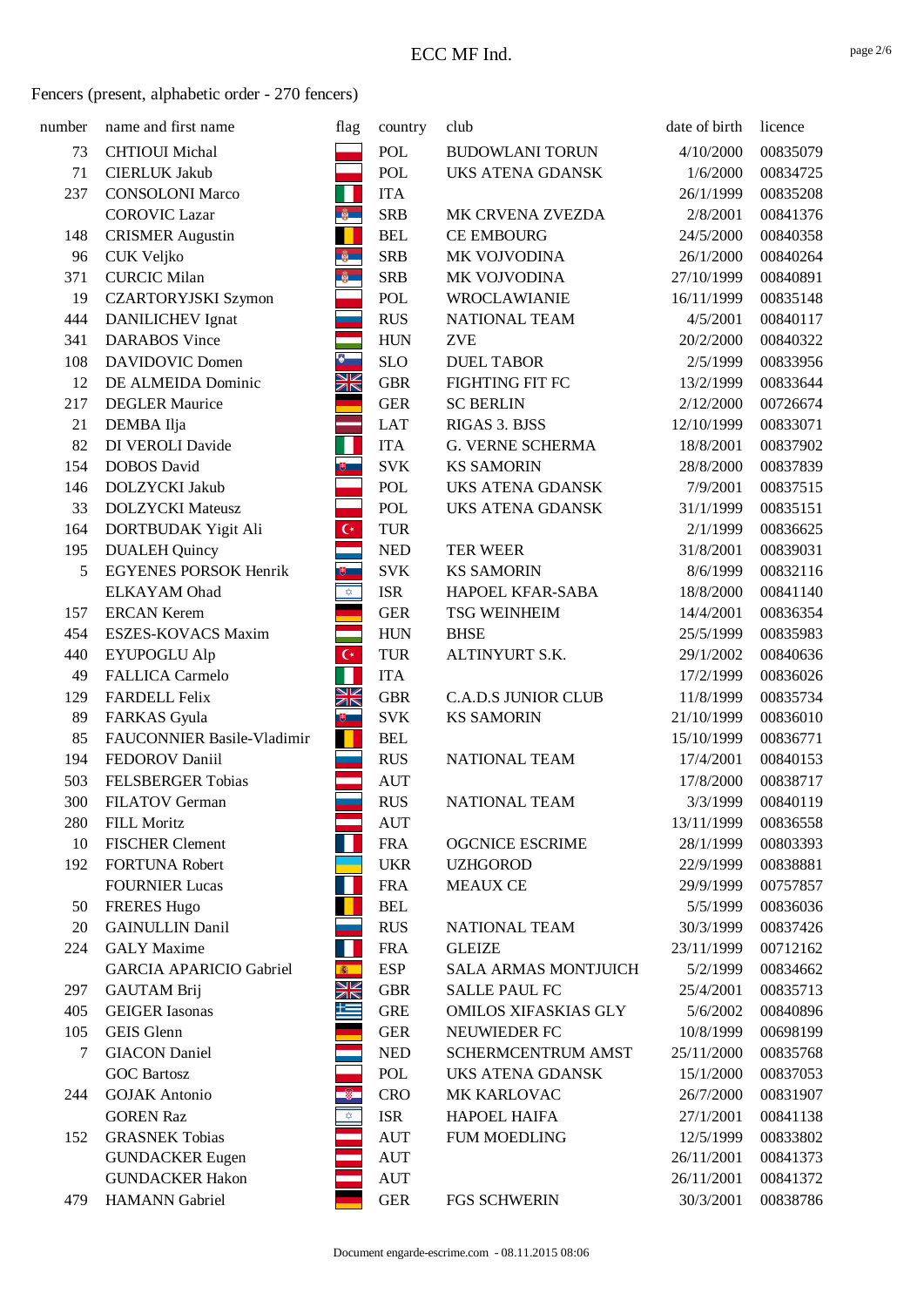| number     | name and first name                      | flag                        | country                  | club                                        | date of birth         | licence              |
|------------|------------------------------------------|-----------------------------|--------------------------|---------------------------------------------|-----------------------|----------------------|
| 389        | <b>HAWTHAN Hamoud Ahmed</b>              | $\frac{33203}{1}$           | <b>KSA</b>               |                                             | 10/3/2001             | 00840968             |
| 113        | <b>HEAD Connor</b>                       | <u>Ж</u>                    | <b>GBR</b>               | <b>WHITGIFT</b>                             | 20/12/1999            | 00833539             |
| 515        | <b>HEROUI</b> Salim                      | $\bullet$                   | <b>ALG</b>               |                                             | 19/3/1999             | 00836813             |
| 452        | <b>HODAK Philllip</b>                    |                             | <b>GER</b>               | PSV STUTTGART                               | 13/6/2000             | 00702523             |
|            | <b>HOVANYI Viktor</b>                    |                             | <b>SWE</b>               | <b>EGF</b>                                  | 11/4/1999             | 00840427             |
| 267        | <b>HOWLETT Edmund</b>                    | Ж                           | ${\rm GBR}$              | ARNOLD AND CARLTON S                        | 20/4/2000             | 00837693             |
|            | HOYDA Danyyil                            |                             | <b>UKR</b>               | <b>LVIV</b>                                 | 20/2/2000             | 00837488             |
| 515        | <b>HRUBESCH</b> Simon                    |                             | <b>AUT</b>               | <b>FU KREMS</b>                             | 17/12/2000            | 00836630             |
| 219        | <b>HUTHMANN Eric</b>                     | and and                     | <b>AUT</b>               | <b>AFC SALZBURG</b>                         | 15/11/1999            | 00836504             |
| 104        | <b>IAMANDEI Dragos</b>                   | ш                           | <b>ROU</b>               | CSA STEAUA BUCURESTI                        | 12/3/1999             | 00837936             |
| 298        | <b>IONICA</b> Andrei                     |                             | <b>ROU</b>               | CSA STEAUA BUCURESTI                        | 13/2/2000             | 00840428             |
| 276        | <b>ISHEEV Konstantin</b>                 |                             | <b>RUS</b>               | NATIONAL TEAM                               | 19/3/1999             | 00840149             |
|            | <b>IURIN</b> Igor                        |                             | <b>UKR</b>               | <b>NIKOLAEV</b>                             | 17/10/2000            | 00841466             |
| 119        | <b>IZYCKI</b> Filip                      |                             | POL                      | AZS AWF WARSZAWA                            | 1/1/2000              | 00837522             |
| 226        | <b>JANSEN</b> Anton                      |                             | <b>GER</b>               | FC MOERS                                    | 29/8/1999             | 00700577             |
| 329        | <b>JANSSENS</b> Gielis                   |                             | <b>BEL</b>               | <b>HERCKENRODE</b>                          | 25/8/1999             | 00839462             |
| 438        | <b>JEROME</b> Matthew                    | <b>ZKZAK</b>                | <b>GBR</b>               | <b>SALLE BOSTON</b>                         | 26/9/1999             | 00840044             |
| 176        | <b>JOLLEY</b> Isaac                      |                             | <b>GBR</b>               | <b>CHICHESTER FC</b>                        | 14/6/2000             | 00837719             |
| 143        | <b>JONES Alexander</b>                   | XK                          | <b>GBR</b>               | <b>SALLE KISS FC</b>                        | 15/1/1999             | 00831794             |
|            | <b>JUKL Raphael</b>                      |                             | <b>AUT</b>               |                                             | 15/2/2000             | 00841162             |
| 41         | <b>JURKIEWICZ Jan</b>                    |                             | POL                      | <b>BUDOWLANI TORUN</b>                      | 5/10/2000             | 00837460             |
| 118        | <b>KADYROV Alym</b>                      |                             | <b>RUS</b>               | NATIONAL TEAM                               | 29/7/1999             | 00838366             |
|            | <b>KAIN Konstantin</b>                   |                             | <b>AUT</b>               |                                             | 19/7/2001             | 00841334             |
| 90         | <b>KAIN</b> Martin                       |                             | <b>AUT</b>               |                                             | 11/4/1999             | 00836503             |
|            | <b>KALT</b> Andreas                      |                             | <b>AUT</b>               |                                             | 12/4/2002             | 00841159             |
| 373        | <b>KAMAKGUL Asrin</b>                    | $\mathsf{C}^\star$          | <b>TUR</b>               | <b>ISTANBUL FERDI</b>                       | 14/3/2001             | 00840457             |
| 534        | KARAMANOGLU Berkay Efe                   | $\overline{\mathbf{C}}{}^*$ | <b>TUR</b>               |                                             | 8/3/2000              | 00838477             |
| 170        | <b>KARAVIDIN Dina</b>                    | $\frac{2}{9}$               | <b>SRB</b>               | MK OMLADINAC                                | 9/6/2000              | 00837123             |
| 83         | <b>KASPRZYK Slawomir</b>                 |                             | POL                      | <b>WROCLAWIANIE</b>                         | 17/3/1999             | 00833120             |
|            | KESSERWANI Jean Dimitri                  | $\mathbf{R}$                | <b>MDA</b>               | <b>SCOALA DE SCRIMA</b>                     | 16/11/2001            | 00841382             |
| 227<br>159 | <b>KLECKENY Balazs</b>                   |                             | <b>HUN</b>               | SZIGETSZENTMIKLOSI T                        | 27/1/1999             | 00835934<br>00699601 |
| 100        | <b>KLEIN Luis</b><br><b>KONIG Robert</b> |                             | <b>GER</b><br><b>CZE</b> | <b>TSG WEINHEIM</b><br>SOKOL BYSTRICE NAD P | 6/1/1999<br>19/4/2000 | 00837162             |
| 447        | <b>KOR-HANAK Norbert</b>                 |                             | <b>HUN</b>               | <b>TEREZVAROS</b>                           | 15/1/1999             | 00835909             |
| 139        | <b>KORENY Mihaly</b>                     |                             | <b>HUN</b>               | <b>BUDAVAR</b>                              | 14/7/2000             | 00835924             |
| 460        | <b>KOROM Erik</b>                        |                             | <b>HUN</b>               | <b>TOREKVES</b>                             | 17/8/2000             | 00837756             |
| 40         | KOTHIERINGER Michael                     |                             | <b>GER</b>               | KTF LUITPOLD MUNCHEN                        | 19/1/2000             | 00698389             |
| 404        | <b>KOVAC Rok</b>                         | $\delta_{\perp}$            | <b>SLO</b>               |                                             | 3/5/1999              | 00838865             |
| 125        | KOZIELEWSKI Kosma                        |                             | POL                      | <b>UKS PM SYRENA</b>                        | 21/10/2000            | 00839826             |
|            | <b>KRALIK Roman</b>                      | <u>கு .</u>                 | <b>SVK</b>               | <b>SLAVIA STU BRATISLAV</b>                 | 5/6/2001              | 00841485             |
|            | <b>KREK</b> Marcel                       | $\bullet$                   | <b>SLO</b>               |                                             | 13/12/1999            | 00841435             |
| 248        | <b>KULCU Turhan Berke</b>                | $\mathsf{C}^\star$          | <b>TUR</b>               |                                             | 7/8/2000              | 00838026             |
|            | KURYLOVICH Uladzislau                    |                             | <b>BLR</b>               | <b>DINAMO</b>                               | 7/11/1999             | 00841364             |
|            | <b>LAHER Florian</b>                     |                             | <b>AUT</b>               |                                             | 8/10/2001             | 00841335             |
|            | <b>LANUSSE</b> Henri                     | H                           | <b>FRA</b>               | <b>BERGERAC CAD</b>                         | 20/9/1999             | 00805674             |
|            | <b>LANUSSE</b> Yann                      | Ш                           | <b>FRA</b>               | <b>BERGERAC CAD</b>                         | 20/9/1999             | 00805675             |
| 18         | LASAK Ondrej                             |                             | <b>CZE</b>               | SERM OSTRAVA                                | 7/3/1999              | 00834048             |
| 48         | <b>LAURIA</b> Lorenz                     |                             | <b>ITA</b>               | CS BOLZANO                                  | 11/5/1999             | 00833579             |
| 452        | <b>LAW Robert</b>                        |                             | <b>USA</b>               |                                             | 8/8/2000              | 00838906             |
|            | LAZARENKO Ievgen                         |                             | <b>UKR</b>               | <b>KIEW</b>                                 | 20/11/2003            | 00841467             |
| 77         | <b>LECHNER Moritz</b>                    |                             | <b>AUT</b>               |                                             | 13/3/2000             | 00836509             |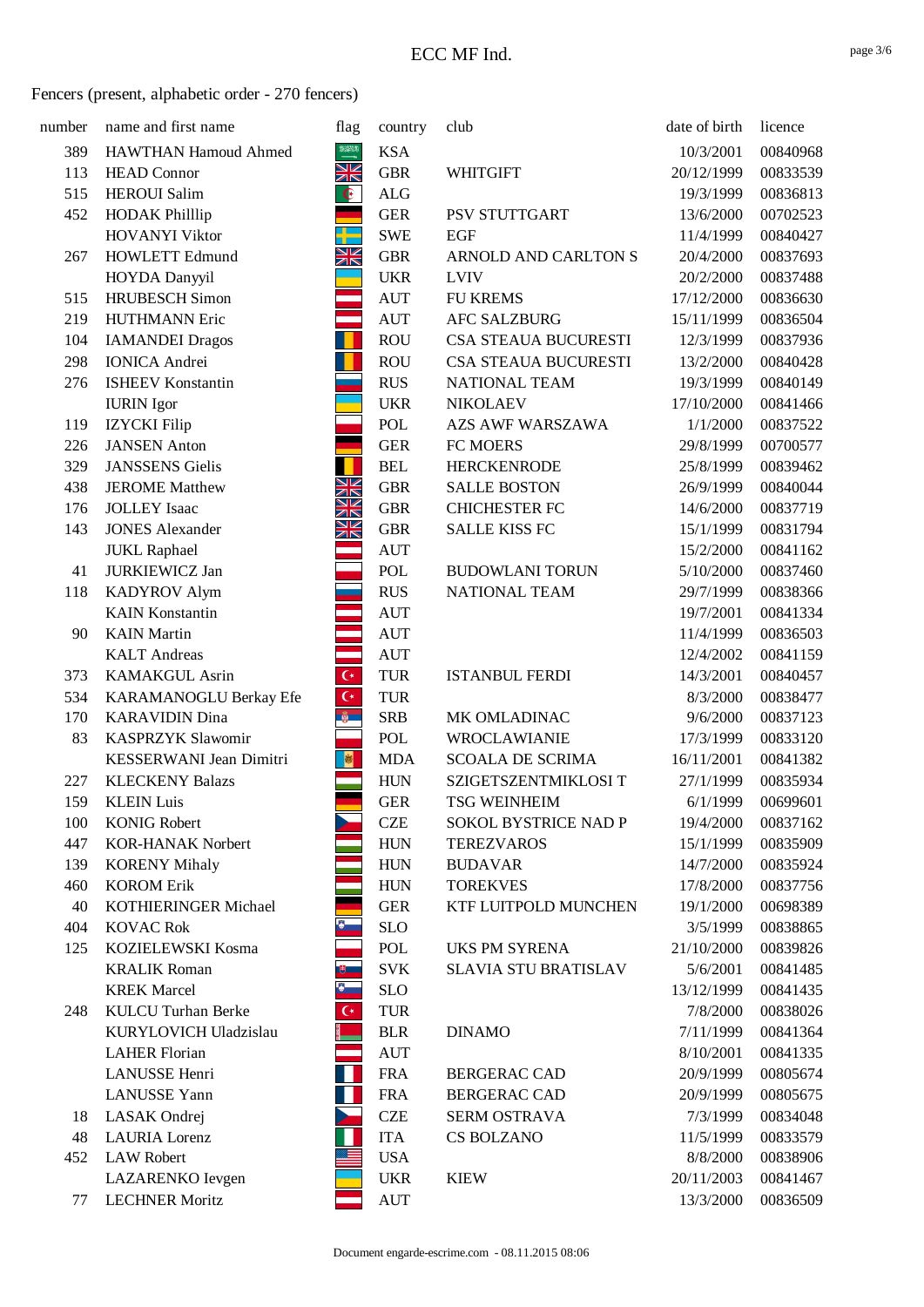| number | name and first name        | flag                | country    | club                    | date of birth | licence  |
|--------|----------------------------|---------------------|------------|-------------------------|---------------|----------|
| 473    | <b>LEHNER Kilian</b>       |                     | <b>AUT</b> |                         | 19/11/2000    | 00836508 |
|        | <b>LELKES</b> Marton       |                     | <b>SVK</b> | <b>KS SAMORIN</b>       | 8/7/2001      | 00841323 |
| 66     | LI Ming Leo                | $\ddot{\textbf{v}}$ | <b>CRO</b> | MK VMD                  | 15/3/2000     | 00835976 |
| 94     | LONGEGA Giorgio            |                     | <b>ITA</b> |                         | 14/1/1999     | 00834874 |
| 211    | <b>MAIOR</b> Matyas        |                     | <b>HUN</b> | <b>TOREKVES</b>         | 29/6/2000     | 00840318 |
|        | <b>MAJID</b> Sabeeh        |                     | <b>AUT</b> |                         | 2/2/1999      | 00841371 |
|        | <b>MALCZYK Patryk</b>      |                     | POL        | <b>AZS AWF POZNAN</b>   | 4/8/1999      | 00837495 |
| 78     | <b>MARIOTTI Filippo</b>    |                     | <b>ITA</b> |                         | 10/2/1999     | 00837259 |
| 366    | <b>MARIUCCI Matteo</b>     |                     | <b>ITA</b> |                         | 29/9/1999     | 00839348 |
| 17     | MARROQUIN Diego            |                     | <b>MEX</b> |                         | 6/1/1999      | 00835969 |
| 423    | <b>MARTINI</b> Tommaso     |                     | <b>ITA</b> |                         | 17/7/2002     | 00839331 |
| 147    | <b>MARTYNIAK Patryk</b>    |                     | POL        | <b>UKS ATENA GDANSK</b> | 1/9/2000      | 00837520 |
| 54     | <b>MENDREY Tamas</b>       |                     | <b>HUN</b> | <b>UTE</b>              | 24/12/1999    | 00835935 |
| 276    | <b>MERIT</b> Gautier       | Н                   | <b>FRA</b> | <b>POITIERS</b>         | 17/2/1999     | 00753769 |
| 102    | MICHAUT Loic               |                     | <b>FRA</b> | <b>LYON SE</b>          | 10/7/1999     | 00799171 |
| 355    | MIHALYI Andor              |                     | <b>HUN</b> | <b>TOREKVES</b>         | 14/12/2002    | 00840336 |
| 264    | MILIVOJEV Nikola           | $\frac{a}{2}$       | <b>SRB</b> | MK VOJVODINA            | 8/7/1999      | 00840892 |
| 330    | MISKOLCZI Tamas            |                     | <b>HUN</b> | HODMEZOVASARHELY        | 24/3/2000     | 00840319 |
| 550    | <b>MOHORKO Borut</b>       | 8-                  | <b>SLO</b> |                         | 29/11/2000    | 00838863 |
| 189    | <b>MONNET</b> Sebastian    | XK                  | <b>GBR</b> | <b>SALLE BOSTON</b>     | 31/8/1999     | 00837695 |
| 406    | MOSCHOPOULOS Dimitris      | 土                   | <b>GRE</b> | <b>OXI FLORINAS</b>     | 6/1/2003      | 00836311 |
| 63     | <b>MOZEJKO</b> Mateusz     |                     | POL        | UKS ATENA GDANSK        | 26/11/1999    | 00834523 |
| 397    | <b>MPANTIKIS</b> Aggelos   | 土                   | <b>GRE</b> | <b>OXI FLORINAS</b>     | 15/4/2000     | 00832260 |
| 394    | <b>MRAVLJAK Luka</b>       |                     | <b>SLO</b> |                         | 12/5/1999     | 00838864 |
| 348    | <b>MRAVUNAC Anton</b>      | $^{\circ}$          | <b>CRO</b> | MK KARLOVAC             | 15/4/2000     | 00832516 |
| 37     | MYLNIKOV Vladislav         |                     | <b>RUS</b> | NATIONAL TEAM           | 12/9/2000     | 00837974 |
|        | <b>NAGY Patrik</b>         | 問                   | <b>SVK</b> | <b>KS SAMORIN</b>       | 7/5/2002      | 00841322 |
| 24     | <b>NAVAS Timothy</b>       |                     | <b>BEL</b> | CE LES 3 ARMES          | 28/11/1999    | 00834160 |
| 131    | NAYRAC Adrien              |                     | <b>FRA</b> | <b>BOURG VALEN</b>      | 11/1/1999     | 00794253 |
| 160    | NEDELJKOVIC Mateja         |                     | <b>HUN</b> | <b>UTE</b>              | 1/3/2000      | 00836001 |
| $27\,$ | <b>NEILSON</b> Ian         |                     | <b>BUL</b> | <b>OLYMPIC</b>          | 4/12/1999     | 00837172 |
| 359    | <b>NEMETH Zalan</b>        |                     | <b>HUN</b> | <b>ZVE</b>              | 16/11/2000    | 00840323 |
| 97     | NIKOLOV Vichko             |                     | <b>BUL</b> | <b>VOLOV</b>            | 23/1/2000     | 00839686 |
| 270    | <b>OLBROMSKI</b> Michal    |                     | POL        | <b>UKS ATENA GDANSK</b> | 18/6/1999     | 00834967 |
| 111    | <b>OLIVARES Marcello</b>   |                     | <b>USA</b> |                         | 4/4/2001      | 00840070 |
| 400    | <b>ONDRUSEK Radek</b>      |                     | <b>CZE</b> | <b>KS SK ZLIN</b>       | 23/6/1999     | 00836626 |
| 262    | <b>OZYALCIN Utku</b>       | $\mathsf{C}^*$      | <b>TUR</b> |                         | 4/9/2002      | 00839237 |
| 70     | <b>PAGE James</b>          | Ж                   | <b>GBR</b> | <b>NEWHAM SWORDS</b>    | 12/2/1999     | 00831802 |
|        | PAHWA Vinay                |                     | <b>USA</b> |                         | 19/5/1999     | 00840391 |
| 293    | PANAGIEV Stefan-Damyan     |                     | <b>BUL</b> | <b>AVTOHOL</b>          | 27/12/1999    | 00840223 |
| 166    | PELEKSIC Vladimir          | $\frac{1}{2}$       | <b>SRB</b> | MK CRVENA ZVEZDA        | 13/6/1999     | 00839861 |
| $8\,$  | <b>PERRONE Alessandro</b>  |                     | <b>ITA</b> |                         | 18/1/1999     | 00837255 |
| 359    | <b>PIGNEROL Marius</b>     |                     | <b>FRA</b> | <b>LYON SE</b>          | 26/8/1999     | 00799315 |
| 106    | <b>PINSON Simon</b>        |                     | <b>FRA</b> | <b>ROUEN CE</b>         | 8/2/2000      | 00808861 |
| 140    | PIRVA Alexandru            |                     | <b>ROU</b> | CSA STEAUA BUCURESTI    | 21/7/2001     | 00837937 |
| 161    | PISTORIO Federico          |                     | <b>ITA</b> |                         | 10/11/2000    | 00836025 |
|        | <b>PLANCKH Niclas</b>      |                     | <b>AUT</b> |                         | 2/12/2001     | 00841158 |
|        | PLITZKO Paul               |                     | <b>GER</b> | <b>TFC HANAU</b>        | 16/11/1999    | 00727775 |
|        | <b>POINTNER Maximilian</b> |                     | <b>AUT</b> |                         | 27/12/2002    | 00841161 |
| 489    | <b>POLGAR Bence</b>        |                     | <b>HUN</b> | <b>BHSE</b>             | 3/12/1999     | 00837926 |
| 84     | POP Edwin                  |                     | <b>ROU</b> | <b>CS SATU MARE</b>     | 19/12/2000    | 00836116 |
|        |                            |                     |            |                         |               |          |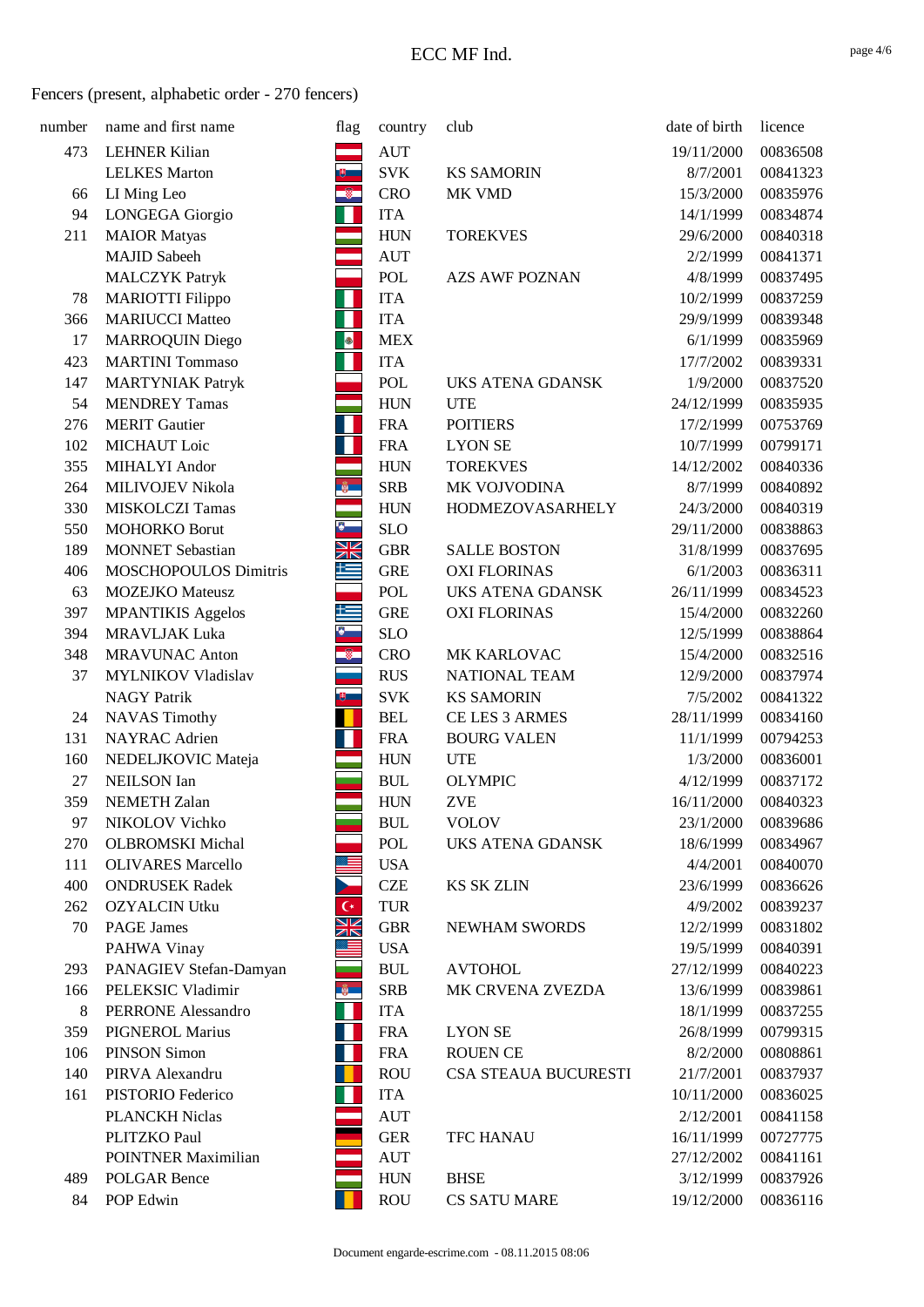| number | name and first name         | flag                               | country    | club                    | date of birth | licence  |
|--------|-----------------------------|------------------------------------|------------|-------------------------|---------------|----------|
| 133    | POPPEL Martin               | دي.<br>سا                          | <b>SWE</b> | EGF                     | 23/5/1999     | 00837788 |
| 337    | <b>PRAILE Clement</b>       |                                    | <b>BEL</b> | CE BESSEMANS            | 7/7/1999      | 00836772 |
| 76     | <b>PRAUS Markus</b>         |                                    | <b>GER</b> | <b>SC BERLIN</b>        | 3/7/2001      | 00698422 |
| 430    | PRELOVSEK Martin            | $^{\circ}$                         | <b>CRO</b> | MK LOKOMOTIVA           | 30/7/2000     | 00837930 |
| 151    | PRILUTSKII Kirill           |                                    | <b>RUS</b> | NATIONAL TEAM           | 2/3/1999      | 00837976 |
| 79     | QUAGLIOTTO Filippo          | Н                                  | <b>ITA</b> |                         | 5/5/2001      | 00835990 |
|        | <b>RAINER Merlin</b>        |                                    | <b>GER</b> | OSC POTSDAM             | 18/3/2000     | 00701314 |
|        | <b>RAPOPORT Yaakov</b>      | $\overline{\mathfrak{D}}$          | <b>ISR</b> | <b>HAPOEL HAIFA</b>     | 18/6/1999     | 00841139 |
| 229    | <b>RENNER Moritz</b>        | e e                                | <b>GER</b> | <b>MANNHEIMER FC</b>    | 11/8/2001     | 00700318 |
| 234    | RESEGOTTI Matteo Claudio    | Ш                                  | <b>ITA</b> |                         | 24/5/1999     | 00836679 |
| 53     | <b>ROBIN Noe Mandiogou</b>  | П                                  | <b>FRA</b> | <b>POITIERS</b>         | 8/8/2000      | 00838765 |
| 180    | <b>ROGER Constant</b>       |                                    | <b>FRA</b> | VAL DE SEINE            | 22/3/2001     | 00758195 |
|        | ROMASHCHENKO Bohdan         |                                    | <b>UKR</b> | <b>KIEW</b>             | 24/4/2000     | 00841469 |
| 138    | ROSENFELD Roey Eliyahu      | $\bigotimes$                       | <b>ISR</b> | HAPOEL KFAR-SABA        | 3/4/1999      | 00839904 |
| 38     | ROSU Silviu                 |                                    | <b>ROU</b> | CSA STEAUA BUCURESTI    | 16/3/2000     | 00836115 |
|        | <b>ROTARU Nicolae</b>       | 图                                  | <b>MDA</b> | <b>SCOALA DE SCRIMA</b> | 3/9/2001      | 00841380 |
| 75     | RUYSSEVELDT Sam             |                                    | <b>BEL</b> | <b>HERCKENRODE</b>      | 9/6/1999      | 00835977 |
|        | <b>SAFONOV Platon</b>       |                                    | <b>RUS</b> | NATIONAL TEAM           | 16/5/2001     | 00841095 |
| 349    | <b>SAPY Hugo</b>            | П                                  | <b>FRA</b> | <b>LYON MDF</b>         | 12/4/1999     | 00799087 |
| 434    | <b>SARMANY Zoltan</b>       | குட                                | <b>SVK</b> | <b>KS SAMORIN</b>       | 1/2/2002      | 00837908 |
| 52     | <b>SAVIN Rafael</b>         | Ш                                  | <b>FRA</b> | <b>CANNES CE</b>        | 15/9/2000     | 00803206 |
| 69     | SAY Amil Efe                | $\mathsf{C}^\star$                 | <b>TUR</b> |                         | 14/1/1999     | 00838020 |
|        | <b>SCHAETZKE Christoph</b>  |                                    | <b>GER</b> | TSG HALLE-NEUSTADT      | 3/8/2000      | 00701138 |
| 421    | <b>SCHAUER Moritz</b>       |                                    | <b>AUT</b> |                         | 23/2/2000     | 00838719 |
| 281    | <b>SCHRAMM Nils-Michael</b> |                                    | <b>GER</b> | OFC BONN                | 23/7/2000     | 00700855 |
|        | <b>SCHUBERT Max</b>         | and and                            | <b>AUT</b> |                         | 8/3/2001      | 00841164 |
| 130    | SEYTOR Kim-Ulric            | Н                                  | <b>FRA</b> | <b>BOURG LA REINE</b>   | 9/2/2000      | 00765354 |
|        | <b>SIFRAR Jan</b>           | 图<br>-                             | <b>SLO</b> |                         | 4/9/2000      | 00841434 |
| 80     | SIRB Alexandru              |                                    | <b>ROU</b> | CSA STEAUA BUCURESTI    | 19/4/2001     | 00837938 |
|        | <b>SKIDAN</b> Ilya          |                                    | <b>BLR</b> |                         | 20/10/1999    | 00841363 |
| 51     | <b>SMREKAR Leo</b>          |                                    | <b>CRO</b> | <b>MK RAPIR</b>         | 21/5/2000     | 00835971 |
| 228    | SOBOTKA Jakub               |                                    | <b>CZE</b> | <b>USK PRAHA</b>        | 25/10/1999    | 00837952 |
| 464    | <b>SPICHIGER Armand</b>     |                                    | <b>FRA</b> | <b>LYON SE</b>          | 7/6/2001      | 00799320 |
| 128    | <b>SPLIT Olivier</b>        |                                    | <b>NED</b> | SC NOORD NEDERLAND      | 6/3/1999      | 00819482 |
| 34     | SPORYSHEV Nikita            |                                    | <b>RUS</b> | NATIONAL TEAM           | 30/11/1999    | 00840123 |
| 121    | STELLA Alessandro           |                                    | <b>ITA</b> |                         | 10/1/2000     | 00837265 |
| 208    | STEZAKER Benjamin           | XK                                 | <b>GBR</b> | <b>SALLE PAUL FC</b>    | 10/1/2000     | 00837717 |
| 188    | STIPKOVITS Philip           |                                    | <b>AUT</b> |                         | 27/3/1999     | 00836512 |
| 269    | STOCKMANN Paul              |                                    | $\rm NED$  | HOLLAND SCHERMENR       | 14/5/2000     | 00838696 |
|        | <b>SZCZYPINSKI Kacper</b>   |                                    | POL        | WKS KOLEJARZ WROCLA     | 9/1/2001      | 00837507 |
| 183    | SZYPULSKI Ignacy            |                                    | POL        | <b>IKS AWF WARSZAWA</b> | 31/3/2000     | 00837492 |
| 323    | <b>TANASE Mihai</b>         | 剛                                  | <b>MDA</b> | <b>SCOALA DE SCRIMA</b> | 30/11/2001    | 00836754 |
| 344    | <b>TESARIK Daniel</b>       |                                    | <b>CZE</b> | <b>SOKOL BRNO</b>       | 16/10/2000    | 00837949 |
| 98     | <b>TOMINE Octave</b>        |                                    | <b>FRA</b> | <b>RENNES MCB</b>       | 27/7/1999     | 00755222 |
| 307    | <b>TOTH</b> Gergely         |                                    | <b>HUN</b> | <b>HODMEZOVASARHELY</b> | 28/8/1999     | 00837903 |
| 461    | <b>TOTH Gergely</b>         |                                    | <b>HUN</b> | <b>TOREKVES</b>         | 3/4/2002      | 00840341 |
| 218    | <b>TOTUSEK Marek</b>        |                                    | <b>CZE</b> | SOKOL BYSTRICE NAD P    | 6/8/2002      | 00837948 |
| 32     | <b>TROSHIN</b> Ivan         |                                    | <b>RUS</b> | <b>CSKA MOSCOW</b>      | 12/4/2000     | 00836898 |
|        | <b>TSVEIG Ariel</b>         | $\stackrel{\leftrightarrow}{\sim}$ | <b>ISR</b> | MACCABI PETAH TIKVA     | 1/6/1999      | 00841134 |
| 399    | <b>TUNCER Poyraz</b>        | $\mathsf{C}^\star$                 | <b>TUR</b> | ALTINYURT S.K.          | 12/5/2003     | 00840634 |
| 250    | <b>ULUTAS</b> Denizhan      | $\mathsf{C}^*$                     | <b>TUR</b> | ISTANBUL HASAL          | 17/10/1999    | 00840958 |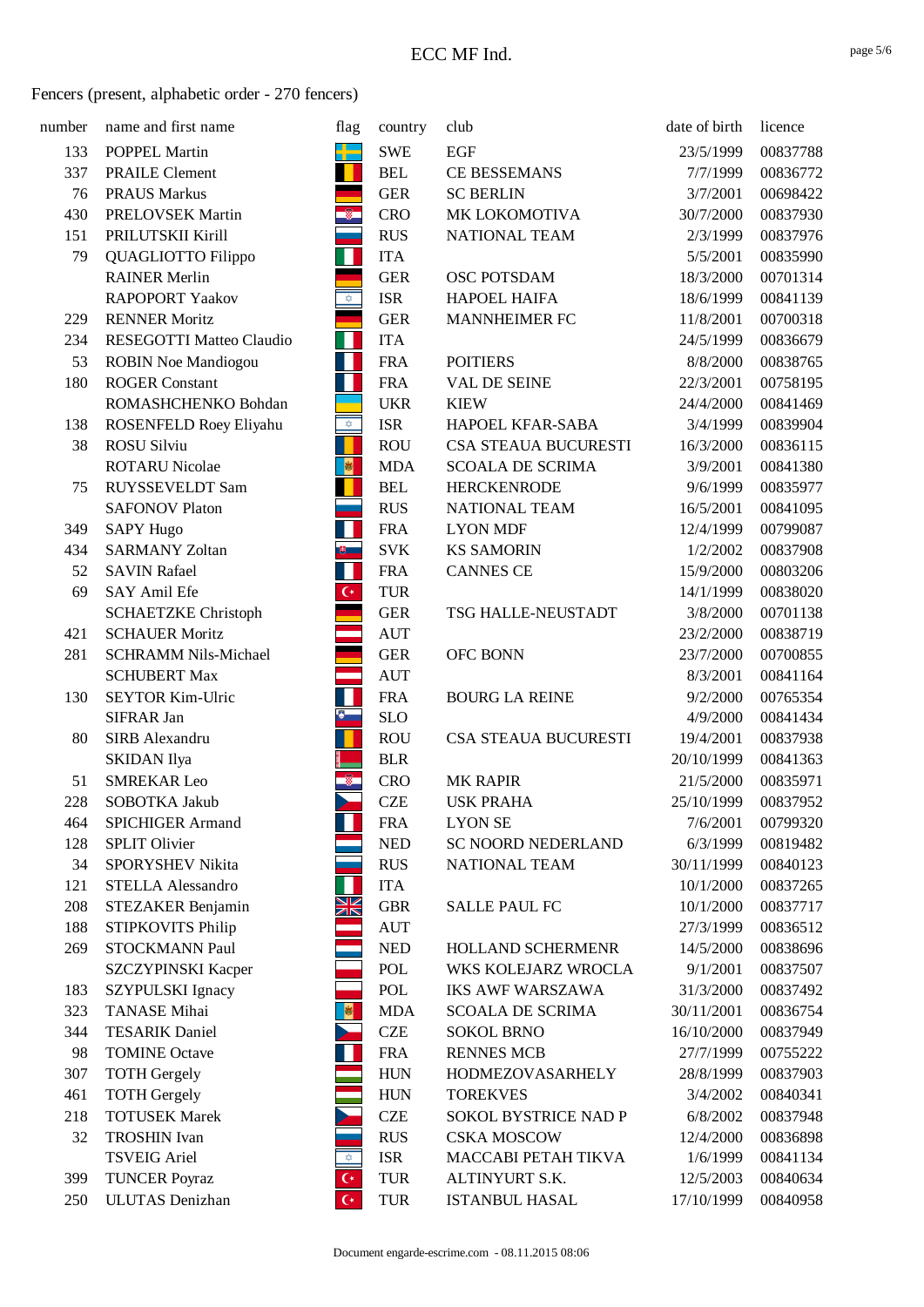| number | name and first name         | flag  | country    | club                        | date of birth | licence  |
|--------|-----------------------------|-------|------------|-----------------------------|---------------|----------|
| 74     | <b>VALENTIN Come</b>        |       | <b>FRA</b> | <b>TEAM FLEURET 78</b>      | 31/1/1999     | 00762245 |
| 36     | <b>VALEUR Maxim</b>         |       | <b>DEN</b> | <b>HFK HELLERUP</b>         | 30/6/2000     | 00776997 |
| 463    | <b>VAN DER KOELEN Marco</b> |       | <b>GER</b> | FC MOERS                    | 18/4/1999     | 00696674 |
| 415    | <b>VANNUCCI Francesco</b>   |       | <b>ITA</b> |                             | 18/7/2002     | 00837899 |
| 39     | <b>VELLUTI</b> Pietro       |       | <b>ITA</b> |                             | 21/4/1999     | 00834653 |
| 155    | <b>VERIGIN Vladimir</b>     |       | <b>RUS</b> | NATIONAL TEAM               | 12/11/2000    | 00837977 |
| 533    | <b>VOLF Karel</b>           |       | <b>CZE</b> | <b>USK PRAHA</b>            | 20/4/1999     | 00837954 |
|        | <b>VOLKONSKII Petr</b>      |       | <b>RUS</b> | NATIONAL TEAM               | 28/1/2001     | 00835926 |
| 306    | <b>WAGNER Phillip</b>       |       | <b>AUT</b> |                             | 16/5/2000     | 00838720 |
|        | <b>WIEMANN Martin</b>       |       | <b>GER</b> | <b>EINTRACHT DUISBURG</b>   | 6/2/2000      | 00700074 |
| 72     | <b>WOLF Adam</b>            |       | <b>HUN</b> | <b>ZVE</b>                  | 6/7/1999      | 00835824 |
| 153    | WOOLLEY Aidan               | XK    | <b>GBR</b> | <b>FIGHTING FIT FC</b>      | 19/3/1999     | 00833643 |
| 203    | ZAKRZEWSKI Jan              |       | POL        | <b>AZS AWF WARSZAWA</b>     | 12/1/2000     | 00835147 |
| 303    | <b>ZELLER Markus</b>        |       | <b>GER</b> | <b>TG TUETTLINGEN</b>       | 22/8/1999     | 00702099 |
| 361    | <b>ZEMAN Adam</b>           | (明) 二 | <b>SVK</b> | <b>SLAVIA STU BRATISLAV</b> | 10/1/2000     | 00777506 |
| 126    | <b>ZIEGON</b> Anton         |       | <b>GER</b> | <b>KTF LUITPOLD MUNCHEN</b> | 14/12/1999    | 00728028 |
| 435    | ZOONS Axel                  |       | <b>NED</b> | <b>SCHERMCENTRUM AMST</b>   | 2/8/2001      | 00777598 |
| 26     | ZOONS Edo                   |       | <b>NED</b> | <b>SCHERMCENTRUM AMST</b>   | 20/4/1999     | 00777162 |
|        |                             |       |            |                             |               |          |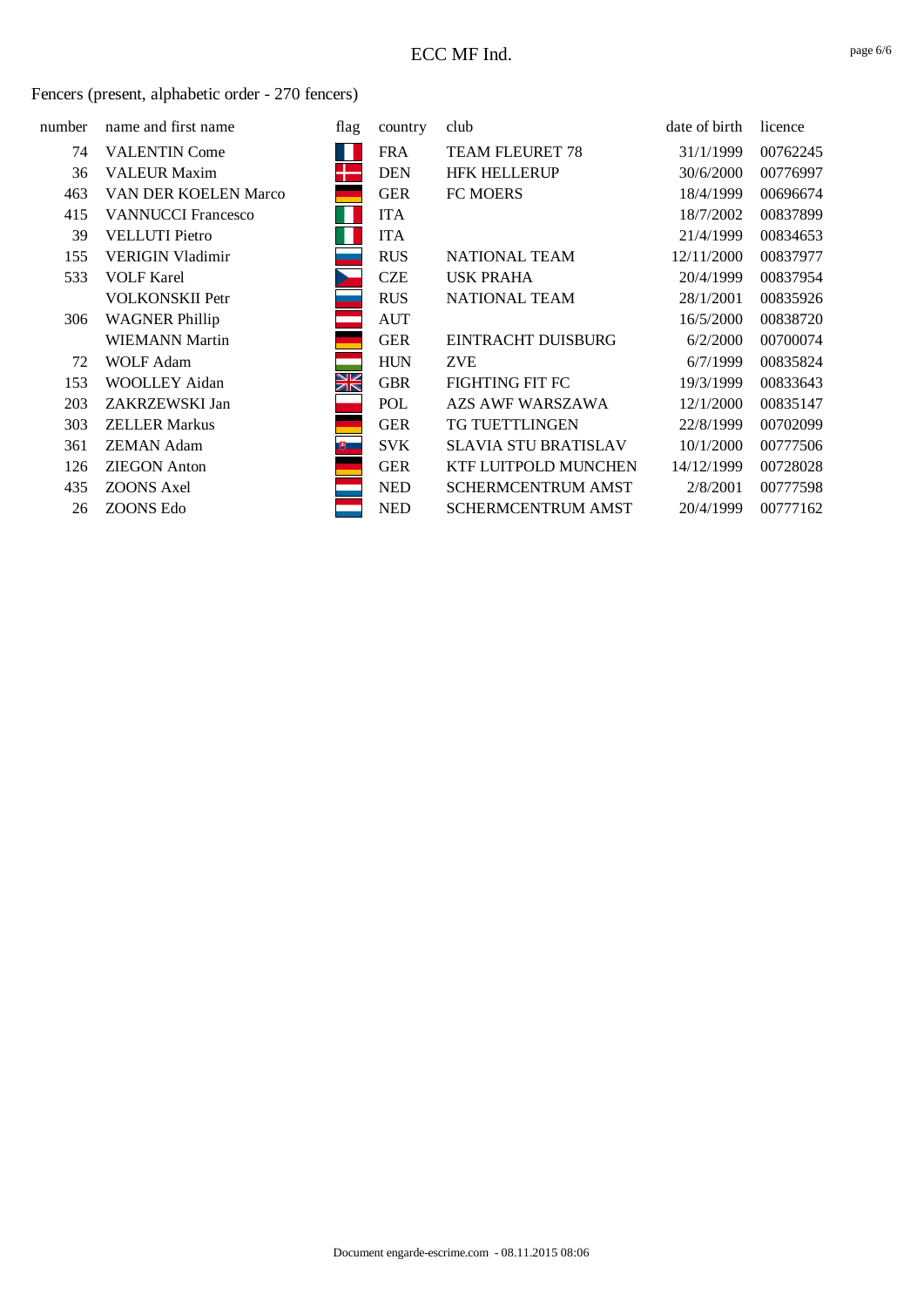Technical directory

Richard MARTIN DI Birgit GRASNEK Johann LOTTSPEICH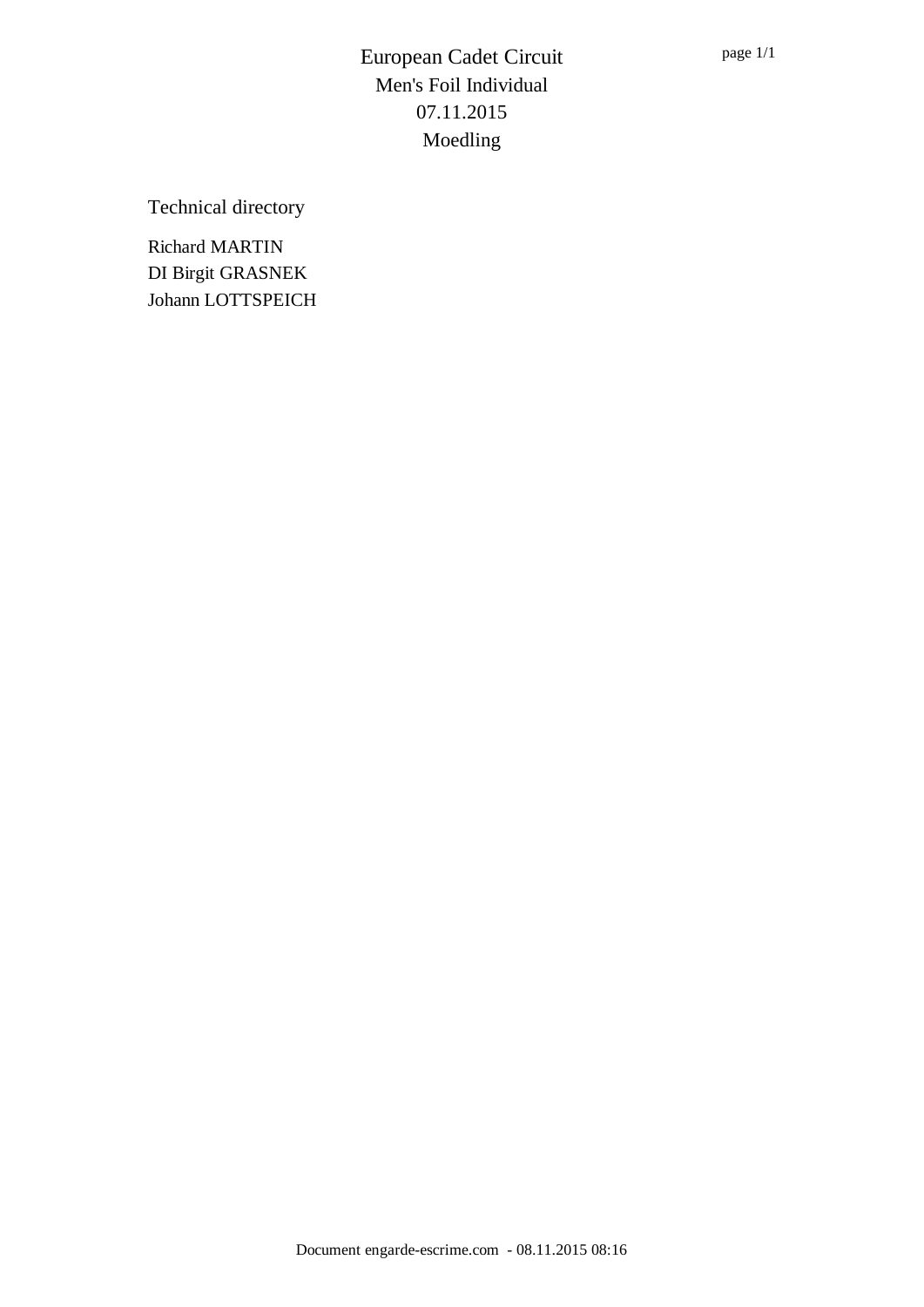## Formula of the competition

275 fencers

1 poules: round

275 fencers 40 poules (35 poules of 7, 5 poules of 6) Separation by : countries, clubs 220 qualifiers

\_\_\_\_\_\_\_\_\_\_\_\_\_\_\_\_\_\_\_\_\_\_\_\_\_\_\_\_\_\_\_\_\_

Direct elimination : 220 fencers

Direct elimination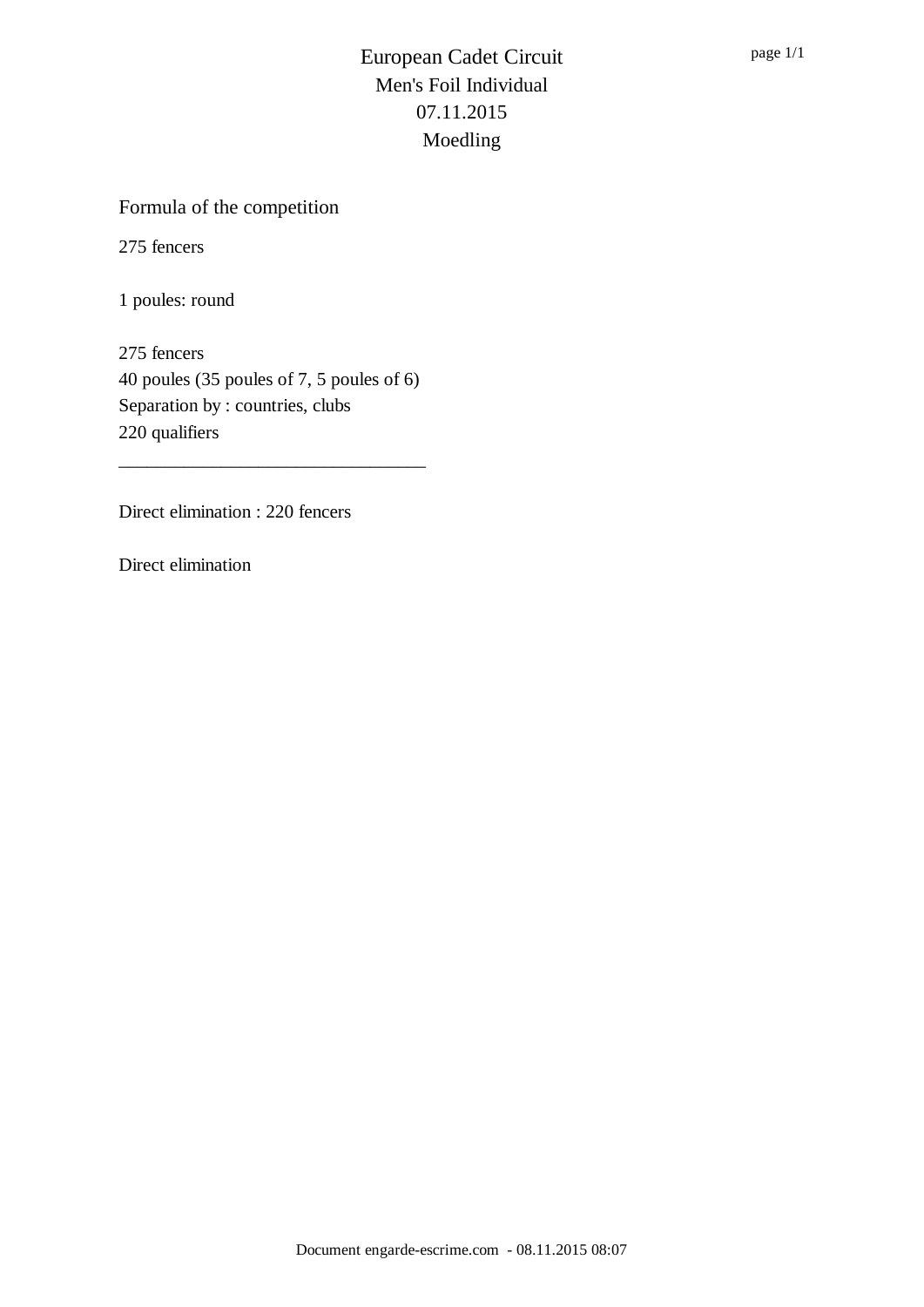Poules, round No 1

Poule No 1 8:30 piste No 1 Referee: AKYALCIN Gokhan TUR

|                                                           |            |                                                                                                                                                | V/M     | ind.           |    | HS rank          |
|-----------------------------------------------------------|------------|------------------------------------------------------------------------------------------------------------------------------------------------|---------|----------------|----|------------------|
| <b>WAGNER Phillip</b>                                     | <b>AUT</b> | $\mathbf V$<br>$\sqrt{2}$<br>$\mathbf{1}$<br>$\overline{2}$<br>3<br>in a<br>$\boldsymbol{0}$                                                   | 0.167   | $-16$          | 13 | 6                |
| <b>SPLIT Olivier</b>                                      | <b>NED</b> | $\overline{V}$<br>$\mathbf{V}$<br>$\mathcal{L}^{\text{max}}$<br>$\mathbf{V}$<br>$\boldsymbol{0}$<br>$\overline{4}$<br>$\mathbf V$              | 0.667   | 10             | 24 | $\overline{2}$   |
| <b>LELKES</b> Marton                                      | <b>SVK</b> | <b>T</b><br>$\overline{4}$<br>$\boldsymbol{0}$<br>$\overline{2}$<br>$\overline{4}$<br>$\boldsymbol{0}$<br>1                                    | 0.000   | $-19$          | 11 | $\overline{7}$   |
| <b>ZIEGON</b> Anton                                       | <b>GER</b> | $\mathbf{V}$<br>$\overline{2}$<br>$\overline{\mathsf{V}}$<br>$\overline{V}$<br>$\mathbf{1}$<br>$\overline{4}$                                  | 0.500   | $\mathbf{1}$   | 22 | $\overline{4}$   |
| <b>BORODACHEV Kirill</b>                                  | <b>RUS</b> | $\overline{\mathsf{V}}$<br>$\ensuremath{\mathsf{V}}$<br>$\mathbf V$<br>$\mathbf V$<br>$\overline{\mathsf{V}}$<br>$\mathbf V$<br>$\mathbb{R}^n$ | 1.000   | 25             | 30 | $\mathbf{1}$     |
| <b>FOURNIER Lucas</b>                                     | <b>FRA</b> | $\overline{\mathsf{V}}$<br>$\mathbf V$<br>$\mathbf{V}$<br>$\overline{2}$<br>$\mathbf V$<br>$\mathbf{1}$                                        | 0.667   | $\overline{2}$ | 23 | 3                |
| <b>TOTH Gergely</b>                                       | <b>HUN</b> | $\mathbf V$<br>$\overline{2}$<br>$\overline{\mathsf{V}}$<br>$\overline{2}$<br>$\mathbf V$<br>$\Omega$                                          | 0.500   | $-3$           | 19 | 5                |
| Poule No 2 8:30 piste No 2                                |            |                                                                                                                                                |         |                |    |                  |
| Referee: KURFURST Michal CZE                              |            |                                                                                                                                                |         |                |    |                  |
|                                                           |            |                                                                                                                                                | V/M     | ind.           |    | HS rank          |
| KOZIELEWSKI Kosma                                         | <b>POL</b> | $\overline{2}$<br>$\sqrt{2}$<br>$\ensuremath{\mathsf{V}}$<br>$\mathbf V$<br>$\mathbf{1}$<br>$\mathbf{1}$                                       | 0.333   | $-10$          | 16 | 6                |
| <b>LANUSSE</b> Yann                                       | <b>FRA</b> | $\overline{2}$<br>$\overline{\mathsf{V}}$<br>$\mathcal{L}^{\text{max}}$<br>$\overline{2}$<br>$\overline{2}$<br>$\mathbf V$<br>$\mathbf{1}$     | 0.333   | $-9$           | 17 | 5                |
| <b>EGYENES PORSOK Henrik</b>                              | <b>SVK</b> | $\overline{V}$<br>$\mathbf V$<br>$\mathbf{V}$<br>$\mathbf V$<br>$\mathbf V$<br>$\mathbf V$                                                     | 1.000   | 23             | 30 | $\mathbf{1}$     |
| <b>FARDELL Felix</b>                                      | <b>GBR</b> | $\overline{\mathsf{V}}$<br>$\overline{\mathsf{V}}$<br>$\mathbf V$<br>$\boldsymbol{0}$<br>V<br>1                                                | 0.667   | 3              | 21 | 3                |
| <b>BABANICS Gergely</b>                                   | <b>HUN</b> | $\overline{2}$<br><b>Tara</b><br>$\overline{3}$<br>3<br>$\overline{4}$<br>$\overline{V}$<br>$\boldsymbol{0}$                                   | 0.167   | $-10$          | 17 | $\boldsymbol{7}$ |
| HOYDA Danyyil                                             | <b>UKR</b> | $\overline{\mathsf{V}}$<br>3<br>$\overline{2}$<br>$\overline{\mathsf{V}}$<br>$\mathbf V$<br>$\mathbf V$                                        | 0.667   | 9              | 25 | $\sqrt{2}$       |
| <b>BOVT Nikita</b>                                        | <b>RUS</b> | $\overline{V}$<br>$\overline{3}$<br>$\mathbf{V}$<br>$\overline{2}$<br>$\mathbf{1}$<br>$\mathbf{0}$<br>m.                                       | 0.333   | $-6$           | 16 | $\overline{4}$   |
| Poule No 3 8:30 piste No 3<br>Referee: BURNATSEV Ilya RUS |            |                                                                                                                                                |         |                |    |                  |
|                                                           |            |                                                                                                                                                | V/M     | ind.           |    | HS rank          |
| <b>TANASE</b> Mihai                                       | <b>MDA</b> | $\mathbf X$<br>$\mathbf V$<br>$\mathbf V$<br>$\mathbf V$<br>$\mathfrak{Z}$<br>1                                                                | 0.600   | $\mathbf{0}$   | 19 | $\overline{4}$   |
| <b>STELLA Alessandro</b>                                  | <b>ITA</b> | <b>Tale</b><br>$\overline{X}$<br>$\overline{\mathsf{V}}$<br>$\mathbf V$<br>$\mathbf V$<br>$\overline{4}$<br>$\mathbf{1}$                       | 0.600   | 5              | 20 | $\mathfrak{Z}$   |
| <b>JUKL Raphael</b>                                       | <b>AUT</b> | $\overline{2}$<br>$\mathbf X$<br>$\overline{2}$<br>$\mathbf{1}$<br>$\mathbf{0}$<br>$\mathbf{1}$                                                | 0.000   | $-19$          | 6  | 6                |
| <b>BALZAM Hadar</b>                                       | <b>ISR</b> | $\boldsymbol{\mathrm{X}}$<br>3<br>$\overline{4}$<br>$\mathbf V$<br>$\mathbf{1}$<br>$\boldsymbol{0}$                                            | 0.200   | $-9$           | 13 | 5                |
| <b>ZELLER Markus</b>                                      | <b>GER</b> | S<br>S<br><b>Tara</b><br>S<br>S<br>S<br>S                                                                                                      | forfait |                |    | $\overline{7}$   |
| <b>GIACON</b> Daniel                                      | <b>NED</b> | $\mathbf{V}$<br>$\mathbf V$<br>$\boldsymbol{0}$<br>$\mathbf V$<br>$\mathbf X$<br>$\mathbf V$                                                   | 0.800   | 11             | 20 | $\overline{2}$   |
| <b>SEYTOR Kim-Ulric</b>                                   | <b>FRA</b> | $\overline{V}$<br>$\overline{V}$<br>$\mathbf X$<br>$\mathbf{V}$<br>$\overline{V}$<br>$\overline{2}$                                            | 0.800   | 12             | 22 | $\mathbf{1}$     |
| Poule No $4$ 8:30<br>piste No 4                           |            |                                                                                                                                                |         |                |    |                  |
| Referee: SPEH Klemen SLO                                  |            |                                                                                                                                                |         |                |    |                  |
|                                                           |            |                                                                                                                                                | V/M     | ind.           |    | HS rank          |
| <b>PERRONE Alessandro</b>                                 | <b>ITA</b> | $\overline{V}$<br>$\mathbf V$<br>$\overline{3}$<br>$\mathbf V$<br>$\overline{4}$<br>$\mathbf V$                                                | 0.667   | 11             | 27 | 3                |
| KURYLOVICH Uladzislau                                     | <b>BLR</b> | $\overline{\mathsf{V}}$<br>Ξ<br>$\mathbf{V}$<br>$\mathbf V$<br>3<br>$\overline{4}$<br>V                                                        | 0.667   | 12             | 27 | $\overline{2}$   |
| NAYRAC Adrien                                             | <b>FRA</b> | $\mathbf V$<br>$\overline{\mathsf{V}}$<br>$\mathbf{V}$<br>$\mathbf V$<br>$\mathbf V$<br>$\overline{V}$                                         | 1.000   | 15             | 30 | $\mathbf{1}$     |
| <b>RAINER Merlin</b>                                      | <b>GER</b> | $\overline{\mathsf{V}}$<br>$\mathbf V$<br>3<br>$\mathfrak{Z}$<br>$\mathbf{1}$<br>$\boldsymbol{0}$<br>a i                                       | 0.333   | $-9$           | 17 | 6                |
| <b>FILATOV German</b>                                     | <b>RUS</b> | 3<br>$\mathbf{V}$<br>$\mathbf{0}$<br>$\mathbf V$<br>$\mathbf{1}$<br>1                                                                          | 0.333   | $-8$           | 15 | 5                |
| <b>JANSSENS</b> Gielis                                    | <b>BEL</b> | $\overline{3}$<br>$\overline{3}$<br>$\mathbf{1}$<br>V<br>$\Omega$<br>$\boldsymbol{0}$                                                          | 0.167   | $-16$          | 12 | $\overline{7}$   |

BORATYN Filip POL 2 1 3 V V 3 0.333 -5 19 4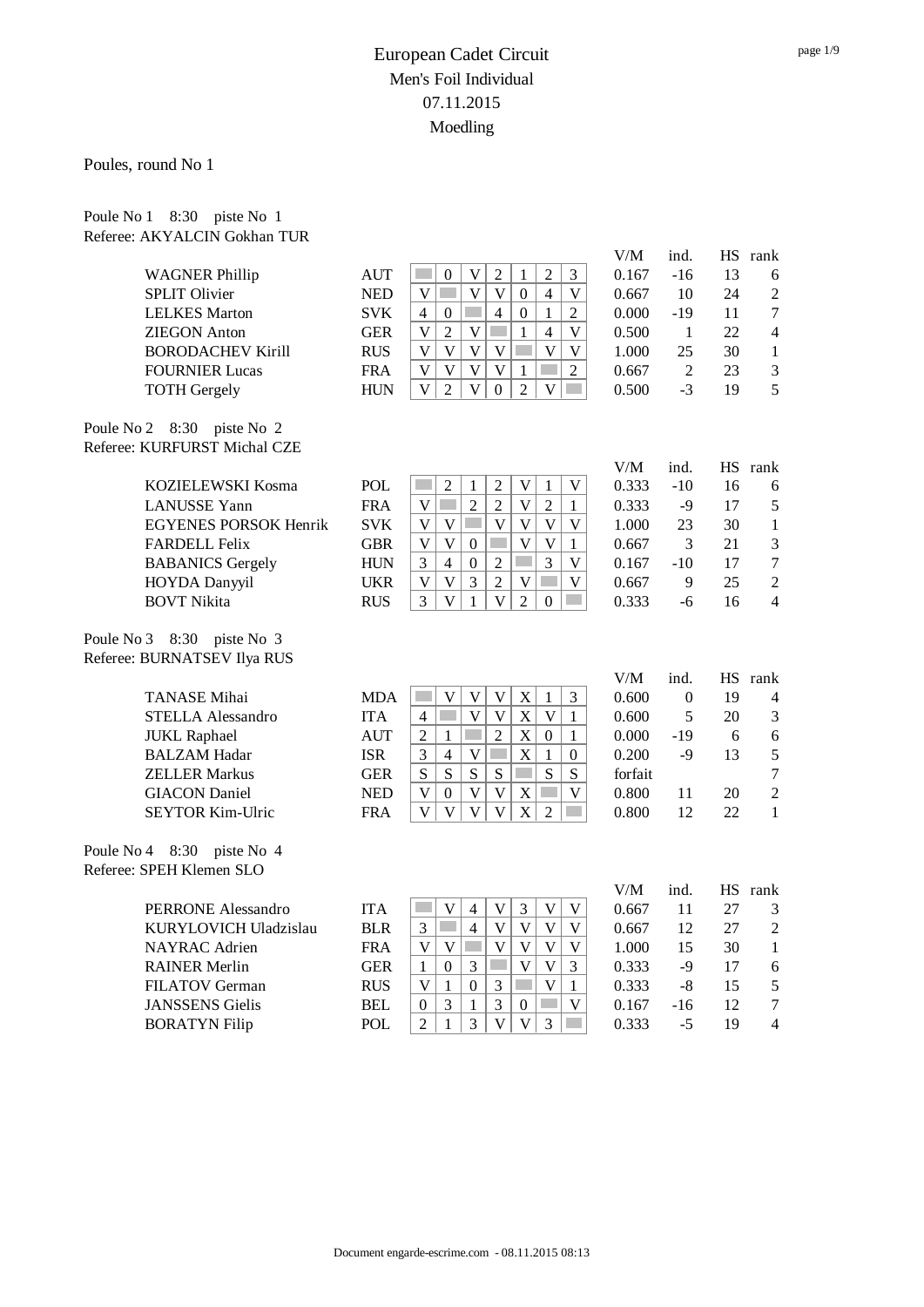| Poule No 5 8:30 piste No 5 |  |  |
|----------------------------|--|--|
| Referee: LELKES Peter SVK  |  |  |

| <b>BURGSTALLER Johannes</b> |
|-----------------------------|
| <b>BARMAKOV</b> Bogdan      |
| <b>GAUTAM Brij</b>          |
| <b>BEKE Vince</b>           |
| <b>PRAILE Clement</b>       |
| <b>IZYCKI</b> Filip         |
| <b>LANUSSE</b> Henri        |

Poule No 6 8:30 piste No 6 Referee: TSVETKOV Vasil BUL

Poule No 7 8:30 piste No 7 Referee: SELAN Klemen SLO

Poule No 8 8:30 piste No 8 Referee: GASPER Christian GER

| KORENY Mihaly            |
|--------------------------|
| <b>BAYIHA William</b>    |
| <b>CANDESCU Cristian</b> |
| BECU Bryan               |
| <b>IURIN</b> Igor        |
| SKIDAN Ilya              |
| <b>OLIVARES Marcello</b> |

Poule No 9 8:30 piste No 9 Referee: DUCARME Florence FRA

|                             |            |  |  |  |   | V/IVI | mu.   |    | тю таши |
|-----------------------------|------------|--|--|--|---|-------|-------|----|---------|
| <b>BURGSTALLER Johannes</b> | <b>AUT</b> |  |  |  |   | 0.500 |       | 21 |         |
| <b>BARMAKOV</b> Bogdan      | <b>RUS</b> |  |  |  |   | 1.000 | 24    | 30 |         |
| <b>GAUTAM Brij</b>          | <b>GBR</b> |  |  |  |   | 0.167 | $-15$ | 13 | 6       |
| <b>BEKE Vince</b>           | <b>HUN</b> |  |  |  |   | 0.667 |       | 24 |         |
| <b>PRAILE Clement</b>       | <b>BEL</b> |  |  |  |   | 0.167 | $-17$ | 12 | 7       |
| <b>IZYCKI</b> Filip         | POL        |  |  |  | 4 | 0.500 | -4    | 23 |         |
| LANUSSE Henri               | <b>FRA</b> |  |  |  |   | 0.500 |       | 20 | 4       |
|                             |            |  |  |  |   |       |       |    |         |

| V/M   | ind.  | <b>HS</b> | rank |
|-------|-------|-----------|------|
| 0.500 | 1     | 21        | 3    |
| 1.000 | 24    | 30        | 1    |
| 0.167 | $-15$ | 13        | 6    |
| 0.667 | 11    | 24        | 2    |
| 0.167 | $-17$ | 12        | 7    |
| 0.500 | $-4$  | 23        | 5    |
| 0.500 | 0     | 20        | 4    |

| <b>CHERNYSH Artemii</b> | <b>RUS</b> |  |  |  |  |
|-------------------------|------------|--|--|--|--|
| <b>RAPOPORT Yaakov</b>  | <b>ISR</b> |  |  |  |  |
| <b>IONICA</b> Andrei    | <b>ROU</b> |  |  |  |  |
| <b>FISCHER Clement</b>  | <b>FRA</b> |  |  |  |  |
| <b>POPPEL Martin</b>    | <b>SWE</b> |  |  |  |  |
| <b>MISKOLCZI Tamas</b>  | <b>HUN</b> |  |  |  |  |
| <b>HEAD</b> Connor      | GBR        |  |  |  |  |
|                         |            |  |  |  |  |

| PANAGIEV Stefan-Damyan     | <b>BUL</b> |  |   |  | 0 |
|----------------------------|------------|--|---|--|---|
| <b>DARABOS</b> Vince       | <b>HUN</b> |  |   |  | 0 |
| DE ALMEIDA Dominic         | GBR        |  |   |  | 1 |
| <b>KADYROV Alym</b>        | <b>RUS</b> |  |   |  | 0 |
| ROSENFELD Roey Eliyahu     | <b>ISR</b> |  | ◠ |  | 0 |
| <b>SCHAETZKE Christoph</b> | GER        |  |   |  | 0 |

|                          |            |  |   |          |   |   | V/M   | ind.  |    | HS rank |
|--------------------------|------------|--|---|----------|---|---|-------|-------|----|---------|
| <b>KORENY Mihaly</b>     | <b>HUN</b> |  |   |          | 4 | 2 | 0.167 | -11   | 15 | 6       |
| BAYIHA William           | <b>SUI</b> |  |   |          |   |   | 0.000 | $-23$ |    |         |
| <b>CANDESCU Cristian</b> | <b>ROU</b> |  |   |          |   |   | 0.833 | 13    | 26 |         |
| <b>BECU Bryan</b>        | <b>FRA</b> |  |   |          |   |   | 1.000 | 22    | 30 |         |
| <b>IURIN</b> Igor        | UKR        |  | ∍ | $\theta$ |   |   | 0.500 | -6    | 20 | 4       |
| SKIDAN Ilya              | <b>BLR</b> |  |   | 2        | 4 |   | 0.333 | -4    | 18 |         |
| <b>OLIVARES Marcello</b> | USA        |  |   |          |   |   | 0.667 | 9     | 26 | 3       |
|                          |            |  |   |          |   |   |       |       |    |         |

|                            |            |   |   |   |   |   |   |   | V/M     | ind.  |    | rank          |
|----------------------------|------------|---|---|---|---|---|---|---|---------|-------|----|---------------|
| <b>ASHBY Douglas</b>       | GBR        |   |   |   |   |   |   |   | 0.600   |       | 20 | 4             |
| <b>WIEMANN Martin</b>      | <b>GER</b> |   |   | X | 4 |   |   |   | 0.800   | 16    | 24 |               |
| <b>BOSMAN Niels</b>        | <b>NED</b> | S | S |   | S | S | S | S | forfait |       |    |               |
| PIRVA Alexandru            | <b>ROU</b> |   | V |   |   | 2 |   |   | 0.600   | 6     | 22 | 3             |
| <b>MARROQUIN Diego</b>     | <b>MEX</b> |   |   |   |   |   |   |   | 0.800   | 9     | 21 | $\mathcal{D}$ |
| <b>POINTNER Maximilian</b> | <b>AUT</b> |   |   |   |   |   |   |   | 0.200   | $-15$ |    |               |
| <b>TESARIK Daniel</b>      | CZE        |   |   |   |   |   |   |   | 0.000   | $-21$ | 4  | 6             |

| 667 | 1     | 22 | 3 |
|-----|-------|----|---|
| 333 | -11   | 16 | 6 |
| 500 | 0     | 23 | 4 |
| 000 | 18    | 30 | 1 |
| 333 | -7    | 17 | 5 |
| 000 | $-12$ | 18 | 7 |
| 667 | 11    | 24 | 2 |
|     |       |    |   |

V/M ind. HS rank

| V/M   | ind. | HS | rank |
|-------|------|----|------|
| 0.200 | -5   | 16 | 5    |
| 0.000 | -16  | 9  | 6    |
| 1.000 | 18   | 25 | 1    |
| 0.800 | 11   | 21 | 2    |
| 0.600 | $-3$ | 17 | 3    |
| 0.400 | $-5$ | 16 | 4    |

| V/M   | ind.  | HS | rank |
|-------|-------|----|------|
| 0.167 | -11   | 15 | 6    |
| 0.000 | $-23$ | 7  | 7    |
| 0.833 | 13    | 26 | 2    |
| 1.000 | 22    | 30 | 1    |
| 0.500 | -6    | 20 | 4    |
| 0.333 | -4    | 18 | 5    |
| 0.667 | 9     | 26 | 3    |

| V/M          | ind.  | <b>HS</b> | rank           |
|--------------|-------|-----------|----------------|
| 0.600        | 5     | 20        | 4              |
| 0.800        | 16    | 24        | 1              |
| forfait      |       |           | 7              |
| 0.600        | 6     | 22        | 3              |
| 0.800        | 9     | 21        | $\mathfrak{D}$ |
| 0.200        | $-15$ | .5        | 5              |
| <u>N V V</u> | -21   | Λ         | ħ              |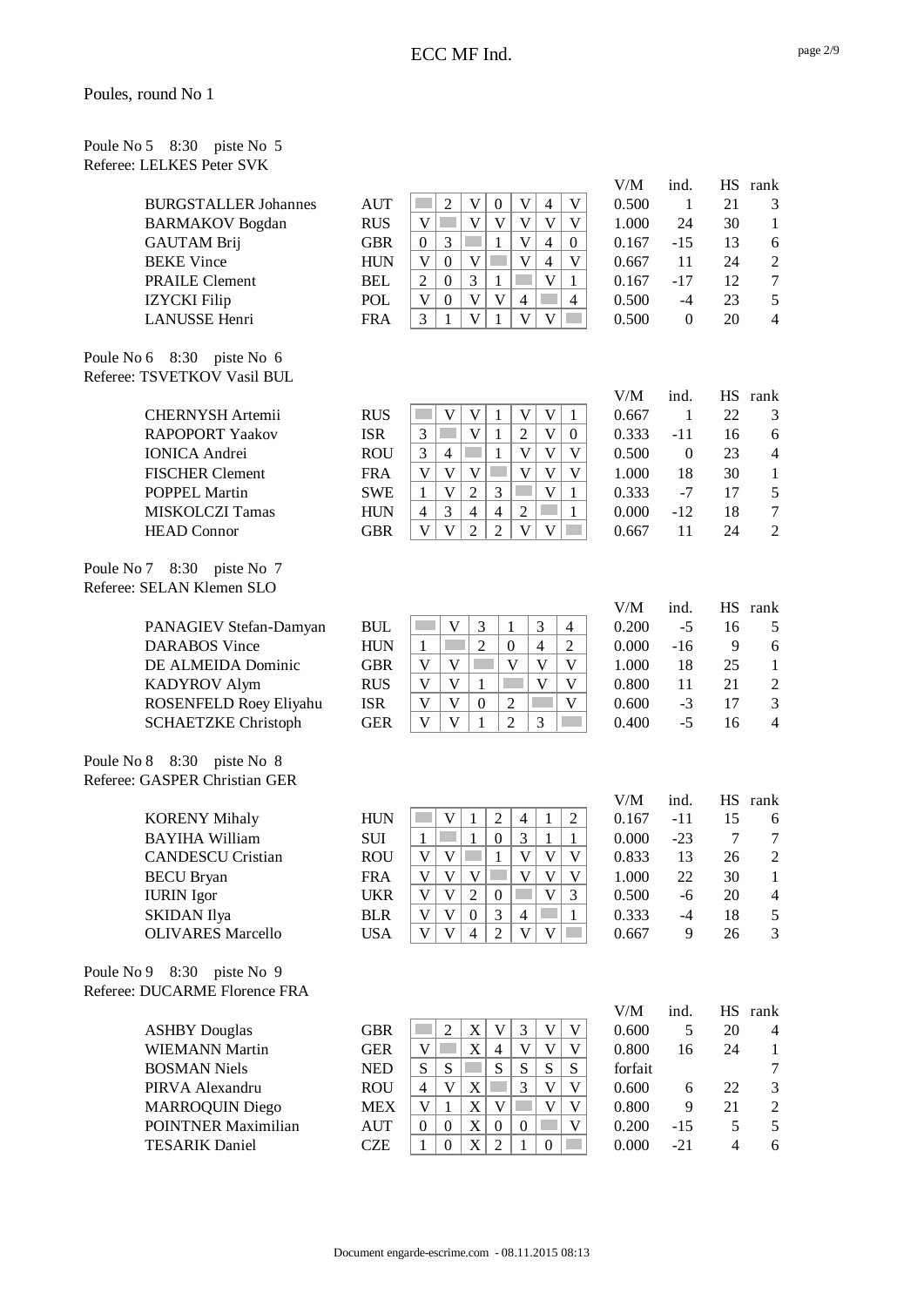| Poule No 10 8:30 piste No 10 |  |  |
|------------------------------|--|--|
| Referee: CALISKAN Kaan TUR   |  |  |

| <b>SCHRAMM Nils-Michael</b> |
|-----------------------------|
| <b>JONES Alexander</b>      |
| DAVIDOVIC Domen             |
| <b>PLANCKH Niclas</b>       |
| <b>GOREN Raz</b>            |
| LASAK Ondrej                |
| <b>MRAVUNAC Anton</b>       |

Poule No 11 8:30 piste No 11 Referee: SAVIN Alexander GBR

| FILL Moritz                |
|----------------------------|
| <b>KREK Marcel</b>         |
| <b>CZARTORYJSKI Szymon</b> |
| PINSON Simon               |
| <b>CRISMER Augustin</b>    |
| <b>VOLKONSKII Petr</b>     |
| <b>BOROWIAK Arwen</b>      |

Poule No 12 8:30 piste No 12 Referee: KREJCIK Jan CZE

Poule No 13 8:30 piste No 13 Referee: BRIGOLA Peter AUT

| DEMBA Ilja               |
|--------------------------|
| <b>MARTYNIAK Patryk</b>  |
| <b>SAPY Hugo</b>         |
| <b>IAMANDEI Dragos</b>   |
| <b>PLITZKO Paul</b>      |
| <b>ISHEEV Konstantin</b> |
| KESSERWANI Jean Dimitri  |

Poule No 14 8:30 piste No 14 Referee: GSCHING Alexander GER

|                        |            |                |   |  |  |    | v / IVI | 1114. | .  | 1 ann |
|------------------------|------------|----------------|---|--|--|----|---------|-------|----|-------|
| SCHRAMM Nils-Michael   | <b>GER</b> |                | 4 |  |  | V4 | 0.500   |       | 23 | Δ     |
| <b>JONES Alexander</b> | GBR        |                |   |  |  |    | 1.000   | 15    | 30 |       |
| DAVIDOVIC Domen        | <b>SLO</b> | $\overline{4}$ |   |  |  |    | 0.500   |       | 23 | 3     |
| PLANCKH Niclas         | <b>AUT</b> |                |   |  |  |    | 0.000   | $-24$ |    |       |
| <b>GOREN Raz</b>       | <b>ISR</b> |                |   |  |  |    | 0.500   |       | 19 |       |
| LASAK Ondrej           | CZE        |                |   |  |  |    | 0.833   | 13    | 26 |       |
| <b>MRAVUNAC Anton</b>  | CRO        |                |   |  |  |    | 0.167   |       |    |       |

| V/M   | ind.  | HS | rank |
|-------|-------|----|------|
| 0.500 | 1     | 23 | 4    |
| 1.000 | 15    | 30 | 1    |
| 0.500 | 5     | 23 | 3    |
| 0.000 | $-24$ | 6  | 7    |
| 0.500 | 1     | 19 | 5    |
| 0.833 | 13    | 26 | 2    |
| 0.167 | -11   | 13 | 6    |

| <b>FILL Moritz</b>         | <b>AUT</b> |   |  |  |  | 0.333 | -5    | 19 |   |
|----------------------------|------------|---|--|--|--|-------|-------|----|---|
| <b>KREK Marcel</b>         | <b>SLO</b> |   |  |  |  | 0.000 | $-27$ |    |   |
| <b>CZARTORYJSKI Szymon</b> | POL        |   |  |  |  | 0.833 | 12    | 27 |   |
| PINSON Simon               | <b>FRA</b> |   |  |  |  | 0.833 | 16    | 26 |   |
| <b>CRISMER Augustin</b>    | <b>BEL</b> | 4 |  |  |  | 0.667 |       | 24 | 3 |
| <b>VOLKONSKII Petr</b>     | <b>RUS</b> |   |  |  |  | 0.333 | $-2$  | 20 | 5 |
| <b>BOROWIAK Arwen</b>      | GER        |   |  |  |  | 0.500 | $-3$  | 20 | 4 |
|                            |            |   |  |  |  |       |       |    |   |

| DOLZYCKI Jakub         | <b>POL</b> |   |   |                   |   |  |
|------------------------|------------|---|---|-------------------|---|--|
| AKKAD Leon Alexander   | <b>AUT</b> |   |   | $\mathbf{\Omega}$ | 4 |  |
| <b>MERIT</b> Gautier   | <b>FRA</b> |   |   |                   |   |  |
| <b>GAINULLIN Danil</b> | <b>RUS</b> |   |   |                   |   |  |
| <b>BICIUSCA Radion</b> | <b>MDA</b> | 3 | 4 | 2                 |   |  |
| MIHALYI Andor          | HUN        |   | 4 |                   |   |  |
| <b>GEIS</b> Glenn      | GER        |   |   |                   |   |  |

|                                |            |  |   |  |  | <b>V/IVI</b> |       |    | 110 IUIIN      |
|--------------------------------|------------|--|---|--|--|--------------|-------|----|----------------|
| DEMBA Ilja                     | <b>LAT</b> |  |   |  |  | 0.833        | 11    | 28 |                |
| <b>MARTYNIAK Patryk</b>        | POL        |  |   |  |  | 0.667        |       | 26 | $\overline{2}$ |
| SAPY Hugo                      | <b>FRA</b> |  | 4 |  |  | 0.500        | 6     | 25 | 3              |
| <b>IAMANDEI Dragos</b>         | <b>ROU</b> |  |   |  |  | 0.500        | $-2$  | 21 |                |
| PLITZKO Paul                   | <b>GER</b> |  |   |  |  | 0.500        | $-7$  | 18 | 6              |
| <b>ISHEEV Konstantin</b>       | <b>RUS</b> |  |   |  |  | 0.500        |       | 22 | 4              |
| <b>KESSERWANI Jean Dimitri</b> | <b>MDA</b> |  |   |  |  | 0.000        | $-18$ | 12 |                |
|                                |            |  |   |  |  |              |       |    |                |

|            |  |   |  | V/IVI | шч.   | пo |
|------------|--|---|--|-------|-------|----|
| <b>NED</b> |  | 4 |  | 0.200 | -7    | 15 |
| <b>RUS</b> |  |   |  | 0.600 | -1    | 19 |
| <b>POL</b> |  |   |  | 0.600 |       | 19 |
| <b>HUN</b> |  |   |  | 0.200 | $-10$ | 14 |
| <b>BEL</b> |  |   |  | 0.600 |       | 21 |
| <b>FRA</b> |  |   |  | 0.800 |       | 23 |
|            |  |   |  |       |       |    |

| V/M   | ind. | <b>HS</b> | rank           |
|-------|------|-----------|----------------|
| 0.333 | $-5$ | 19        | 6              |
| 0.000 | -27  | 3         | 7              |
| 0.833 | 12   | 27        | $\mathfrak{D}$ |
| 0.833 | 16   | 26        | 1              |
| 0.667 | 9    | 24        | 3              |
| 0.333 | $-2$ | 20        | 5              |
| 0.500 | $-3$ | 20        | 4              |

| V/M   | ind.           | HS | rank |
|-------|----------------|----|------|
| 0.667 | 6              | 22 | 3    |
| 0.000 | $-21$          | 9  | 7    |
| 0.833 | 9              | 26 | 2    |
| 1.000 | 21             | 30 | 1    |
| 0.167 | -11            | 18 | 6    |
| 0.333 | -6             | 19 | 5    |
| 0.500 | $\mathfrak{D}$ | 22 | 4    |
|       |                |    |      |

| V/M   | ind.  | HS | rank |
|-------|-------|----|------|
| 0.833 | 11    | 28 | 1    |
| 0.667 | 9     | 26 | 2    |
| 0.500 | 6     | 25 | 3    |
| 0.500 | $-2$  | 21 | 5    |
| 0.500 | $-7$  | 18 | 6    |
| 0.500 | 1     | 22 | 4    |
| 0.000 | $-18$ | 12 | 7    |

| V/M   | ind.  | <b>HS</b> | rank |
|-------|-------|-----------|------|
| 0.200 | -7    | 15        | 5    |
| 0.600 | -1    | 19        | 4    |
| 0.600 | 3     | 19        | 3    |
| 0.200 | $-10$ | 14        | 6    |
| 0.600 | 4     | 21        | 2    |
| 0.800 | 11    | つく        | 1    |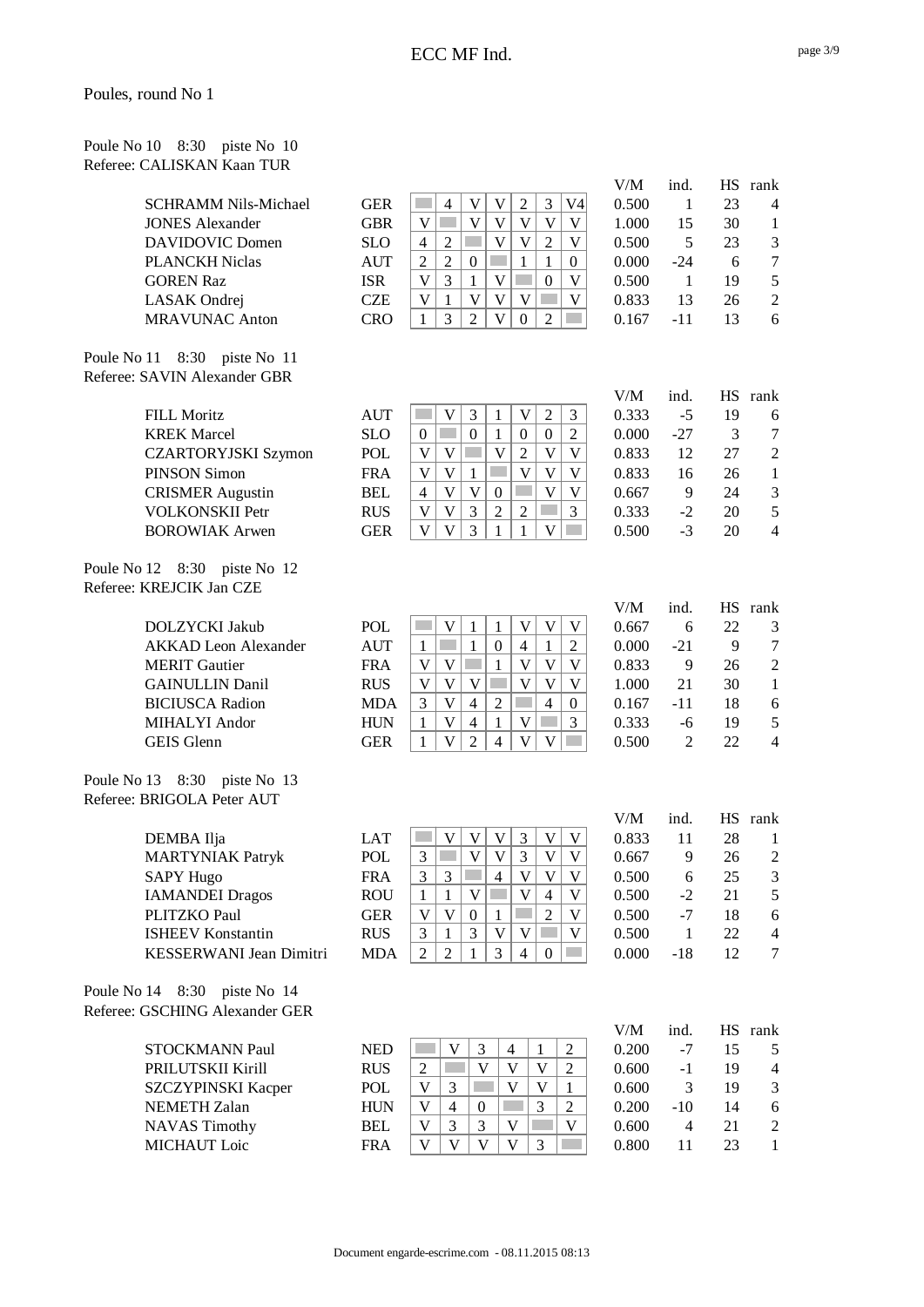Poule No 15 8:30 piste No 15 Referee: VALICSEK Peter HUN

| <b>GRASNEK Tobias</b>   |
|-------------------------|
| <b>OLBROMSKI Michal</b> |
| <b>BAZULEV Vadim</b>    |
| <b>KRALIK Roman</b>     |
| ZOONS Edo               |
| <b>KONIG Robert</b>     |
| <b>PIGNEROL Marius</b>  |
|                         |

Poule No 16 8:30 piste No 16 Referee: SZABADOS Kristof HUN

| <b>BRESSLAUER Tobias</b> |
|--------------------------|
| WOOLLEY Aidan            |
| <b>NEILSON</b> Ian       |
| <b>CHREN Simon</b>       |
| <b>ZEMAN Adam</b>        |
| <b>TOMINE Octave</b>     |
| <b>MALCZYK Patryk</b>    |

Poule No 17 8:30 piste No 17 Referee: BARDENHAGEN Jan GER

| NIKOLOV Vichko          |
|-------------------------|
| <b>DOBOS</b> David      |
| <b>ELKAYAM</b> Ohad     |
| <b>KALT</b> Andreas     |
| <b>CHALOUPKA</b> Matej  |
| <b>BORODACHEV Anton</b> |
|                         |

Poule No 18 8:30 piste No 18 Referee: DUL Michal POL

| MARIUCCI Matteo                |  |
|--------------------------------|--|
| <b>GARCIA APARICIO Gabriel</b> |  |
| CUK Veljko                     |  |
| <b>HOWLETT Edmund</b>          |  |
| <b>TROSHIN Ivan</b>            |  |
| <b>GUNDACKER Hakon</b>         |  |
| $\mathsf{ERCAN}$ Kerem         |  |

Poule No 19 8:30 piste No 19 Referee: BAKO Tamas HUN

|                       |            |   |  |  |  | <b>V/1VI</b> |       | .  | 1. und                  |
|-----------------------|------------|---|--|--|--|--------------|-------|----|-------------------------|
| <b>GRASNEK Tobias</b> | <b>AUT</b> |   |  |  |  | 0.500        |       | 22 | $\mathbf{\overline{3}}$ |
| OLBROMSKI Michal      | POL        |   |  |  |  | 0.333        | -1    | 22 | 6                       |
| <b>BAZULEV Vadim</b>  | <b>RUS</b> | 4 |  |  |  | 0.333        |       | 22 | 5                       |
| KRALIK Roman          | <b>SVK</b> |   |  |  |  | 0.000        | $-28$ |    | 7                       |
| ZOONS Edo             | <b>NED</b> |   |  |  |  | 0.833        | 10    | 28 | $\mathcal{D}$           |
| <b>KONIG Robert</b>   | CZE        |   |  |  |  | 0.500        | -3    | 21 | $\Lambda$               |
| PIGNEROL Marius       | FRA        |   |  |  |  | 1.000        |       | 30 |                         |

| V/M   | ind.  | HS. | rank |
|-------|-------|-----|------|
| 0.500 | 0     | 22  | 3    |
| 0.333 | -1    | 22  | 6    |
| 0.333 | 1     | 22  | 5    |
| 0.000 | $-28$ | 2   | 7    |
| 0.833 | 10    | 28  | 2    |
| 0.500 | $-3$  | 21  | 4    |
| 1.000 | 21    | 30  | 1    |
|       |       |     |      |

|                          |            |  |   |  |  | V/IVI | mu.   |    | ію і апл       |
|--------------------------|------------|--|---|--|--|-------|-------|----|----------------|
| <b>BRESSLAUER Tobias</b> | <b>AUT</b> |  |   |  |  | 0.167 | $-12$ |    | 6              |
| WOOLLEY Aidan            | <b>GBR</b> |  | 4 |  |  | 0.667 |       | 27 | 3              |
| <b>NEILSON Ian</b>       | BUL        |  |   |  |  | 1.000 | 18    | 30 |                |
| <b>CHREN Simon</b>       | <b>CZE</b> |  |   |  |  | 0.167 | $-17$ |    | 7              |
| <b>ZEMAN Adam</b>        | <b>SVK</b> |  |   |  |  | 0.333 | $-10$ | 16 |                |
| <b>TOMINE Octave</b>     | <b>FRA</b> |  |   |  |  | 0.833 | 18    | 28 | $\overline{2}$ |
| <b>MALCZYK Patryk</b>    | POL        |  |   |  |  | 0.333 | -8    | 16 | $\overline{4}$ |

|                         |            |  |  |   |   | v / IVI | $\cdots$ |    | ію ішп |
|-------------------------|------------|--|--|---|---|---------|----------|----|--------|
| NIKOLOV Vichko          | <b>BUL</b> |  |  |   |   | 0.800   |          | 22 |        |
| DOBOS David             | <b>SVK</b> |  |  |   | 0 | 0.200   | $-10$    | 12 |        |
| ELKAYAM Ohad            | <b>ISR</b> |  |  |   |   | 0.400   |          | 19 | Δ      |
| <b>KALT</b> Andreas     | AUT        |  |  | 4 |   | 0.000   | -18      |    |        |
| <b>CHALOUPKA Matej</b>  | <b>CZE</b> |  |  |   |   | 0.600   | -4       | 18 | 3      |
| <b>BORODACHEV Anton</b> | <b>RUS</b> |  |  |   |   | 1.000   | 20       | 25 |        |

|                                |            |  |  |   |  | V/M   | 1nd.  | НS | rank |
|--------------------------------|------------|--|--|---|--|-------|-------|----|------|
| <b>MARIUCCI Matteo</b>         | <b>ITA</b> |  |  |   |  | 0.500 | 4     | 22 | 4    |
| <b>GARCIA APARICIO Gabriel</b> | <b>ESP</b> |  |  |   |  | 0.500 | $-2$  | 20 |      |
| CUK Veljko                     | <b>SRB</b> |  |  |   |  | 0.667 | 10    | 27 |      |
| <b>HOWLETT Edmund</b>          | GBR        |  |  | 4 |  | 0.333 | $-3$  | 23 | 6    |
| <b>TROSHIN</b> Ivan            | <b>RUS</b> |  |  |   |  | 0.833 | 13    | 27 |      |
| <b>GUNDACKER Hakon</b>         | <b>AUT</b> |  |  |   |  | 0.000 | $-27$ |    | 7    |
| <b>ERCAN Kerem</b>             | GER        |  |  |   |  | 0.667 |       | フ3 | 3    |
|                                |            |  |  |   |  |       |       |    |      |

|                         |            |   |  |   |   |  | V/M   | ind.     |    | rank |
|-------------------------|------------|---|--|---|---|--|-------|----------|----|------|
| <b>MILIVOJEV Nikola</b> | <b>SRB</b> |   |  | 4 |   |  | 0.333 | -8       | 18 | 6    |
| <b>LAHER Florian</b>    | <b>AUT</b> |   |  |   |   |  | 0.333 | -7       | 19 |      |
| <b>TSVEIG Ariel</b>     | <b>ISR</b> | 3 |  | 4 |   |  | 0.167 | -7       | 20 | 7    |
| <b>VERIGIN Vladimir</b> | <b>RUS</b> |   |  |   | 4 |  | 0.500 | $\theta$ | 26 |      |
| <b>DOLZYCKI</b> Mateusz | <b>POL</b> |   |  |   |   |  | 0.833 | 13       | 29 |      |
| <b>KAMAKGUL Asrin</b>   | TUR        |   |  |   |   |  | 0.333 | -6       | 18 |      |
| LONGEGA Giorgio         | ITA        |   |  |   |   |  | 1.000 |          | 30 |      |

| v.vvv | −∠∧  | ∠  |      |
|-------|------|----|------|
| 0.833 | 10   | 28 | 2    |
| 0.500 | $-3$ | 21 | 4    |
| 1.000 | 21   | 30 | 1    |
|       |      |    |      |
|       |      |    |      |
|       |      |    |      |
| V/M   | ind. | HS | rank |
| 0.167 | -12  | 15 | 6    |
| 0.667 | 11   | 27 | 3    |
|       |      |    |      |

| -12   | 15 | 6 |
|-------|----|---|
| 11    | 27 | 3 |
| 18    | 30 | 1 |
| $-17$ | 11 | 7 |
| $-10$ | 16 | 5 |
| 18    | 28 | 2 |
| -8    | 16 | 4 |
|       |    |   |

| V/M   | ind.  | HS | rank |
|-------|-------|----|------|
| 0.800 | 9     | 22 | 2    |
| 0.200 | $-10$ | 12 | 5    |
| 0.400 | 3     | 19 | 4    |
| 0.000 | $-18$ | 7  | 6    |
| 0.600 | $-4$  | 18 | 3    |
| 1.000 | 20    | 25 | 1    |

| V/M   | ind. | HS | rank |
|-------|------|----|------|
| 0.500 | 4    | 22 | 4    |
| 0.500 | $-2$ | 20 | 5    |
| 0.667 | 10   | 27 | 2    |
| 0.333 | $-3$ | 23 | 6    |
| 0.833 | 13   | 27 | 1    |
| 0.000 | -27  | 3  | 7    |
| 0.667 | 5    | 23 | 3    |

| V/M   | ind. | HS | rank |
|-------|------|----|------|
| 0.333 | -8   | 18 | 6    |
| 0.333 | $-7$ | 19 | 5    |
| 0.167 | -7   | 20 | 7    |
| 0.500 | 0    | 26 | 3    |
| 0.833 | 13   | 29 | 2    |
| 0.333 | -6   | 18 | 4    |
| 1.000 | 15   | 30 | 1    |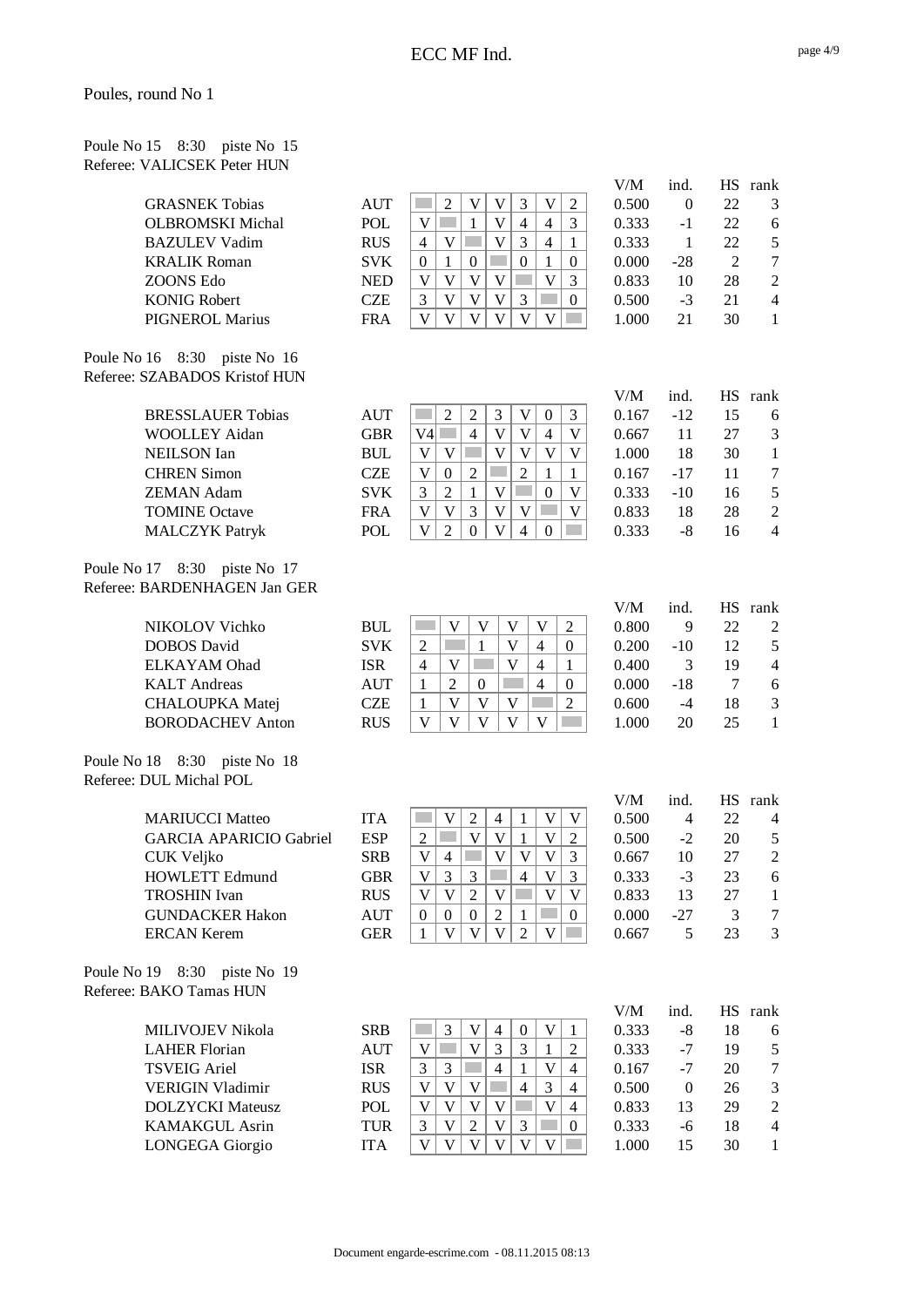| Poule No 20 8:30 piste No 20 |  |  |
|------------------------------|--|--|
| Referee: BALOGH Reka HUN     |  |  |

| <b>CURCIC Milan</b>     | <b>SRB</b> |  |  |  |              | 0.000 | $-25$ |    |   |
|-------------------------|------------|--|--|--|--------------|-------|-------|----|---|
| <b>KAIN</b> Martin      | <b>AUT</b> |  |  |  |              | 0.667 |       | 25 |   |
| <b>CONSOLONI Marco</b>  | <b>ITA</b> |  |  |  |              | 0.500 |       | 22 | Δ |
| ROMASHCHENKO Bohdan     | UKR        |  |  |  | $\mathbf{c}$ | 0.333 | -9    |    |   |
| PAHWA Vinay             | USA        |  |  |  | 2            | 0.167 | $-12$ | 14 | 6 |
| <b>KLEIN Luis</b>       | <b>GER</b> |  |  |  |              | 0.833 | 16    | 26 |   |
| <b>SPORYSHEV Nikita</b> | <b>RUS</b> |  |  |  |              | 1.000 |       | 30 |   |

Poule No 21 8:30 piste No 21 Referee: KONIECZNY Tomasz POL

Poule No 22 8:30 piste No 22 Referee: HOFMANINGER Florian AUT

Poule No 23 8:30 piste No 23 Referee: LANGE Robert GER

| <b>POP Edwin</b>          |  |
|---------------------------|--|
| FAUCONNIER Basile-Vladim  |  |
| <b>ROTARU Nicolae</b>     |  |
| ALABID Abdulaziz Hassan   |  |
| <b>MPANTIKIS Aggelos</b>  |  |
| <b>MYLNIKOV Vladislav</b> |  |

Poule No 24 8:30 piste No 24 Referee: JANICEK Ondrej GBR

| RB        |    | $\Omega$ | 0        | 4              |    | 0        | $\Omega$ |
|-----------|----|----------|----------|----------------|----|----------|----------|
| <b>UT</b> | V  |          | V        | V              | V  | 2        | 3        |
| ГA        | J) |          |          | V              | V  | $\Omega$ | 3        |
| JKR       | V  |          | 3        |                | V  | $\Omega$ | 3        |
| JSA       | V  |          | $\theta$ | $\overline{c}$ |    | 3        | 3        |
| ïЕR       | V  | V)       | V        | V              | V) |          |          |
| <b>US</b> | ۲J |          | 17       | 17             |    |          |          |

| 0              | 0 | 0.000 | $-25$ |                |
|----------------|---|-------|-------|----------------|
| $\overline{c}$ | 3 | 0.667 | 9     | 25             |
| 0              | 3 | 0.500 | 4     | $2^{\prime}$   |
| 0              | 3 | 0.333 | $-9$  | $1^\circ$      |
| 3              | 3 | 0.167 | $-12$ | 14             |
|                |   | 0.833 | 16    | 26             |
|                |   | 1.000 | 17    | 3 <sup>0</sup> |
|                |   |       |       |                |
|                |   |       |       |                |

| NEDELJKOVIC Mateja          | <b>HUN</b> |  |                   |  |  | $\Omega$ |
|-----------------------------|------------|--|-------------------|--|--|----------|
| <b>FARKAS</b> Gyula         | <b>SVK</b> |  |                   |  |  | $\Omega$ |
| <b>ABRAHAMS Matthew</b>     | <b>GBR</b> |  |                   |  |  | $\Omega$ |
| <b>HAWTHAN Hamoud Ahmed</b> | <b>KSA</b> |  | $\mathbf{\Omega}$ |  |  | $\Omega$ |
| RESEGOTTI Matteo Claudio    | <b>ITA</b> |  |                   |  |  |          |
| KARAMANOGLU Berkay Efe      | <b>TUR</b> |  |                   |  |  | $\Omega$ |
| LAZARENKO Ievgen            | UKR        |  |                   |  |  | $\Omega$ |
|                             |            |  |                   |  |  |          |

| V/M   | ind.  | <b>HS</b> | rank |
|-------|-------|-----------|------|
| 0.500 | 1     | 18        | 4    |
| 0.667 | 7     | 24        | 3    |
| 0.833 | 17    | 26        | 2    |
| 0.333 | -11   | 11        | 5    |
| 1.000 | 28    | 30        | 1    |
| 0.167 | $-19$ | 9         | 6    |
| 0.000 | $-23$ | 7         | 7    |
|       |       |           |      |

V/M ind. HS rank

| <b>OZYALCIN</b> Utku   | <b>TUR</b> |   |  |  |  | 0 |
|------------------------|------------|---|--|--|--|---|
| <b>VOLF Karel</b>      | CZE        |   |  |  |  | 0 |
| <b>MRAVLJAK Luka</b>   | <b>SLO</b> |   |  |  |  | 0 |
| <b>BOROWIAK Merlin</b> | <b>GER</b> |   |  |  |  | 0 |
| <b>VALEUR Maxim</b>    | <b>DEN</b> |   |  |  |  | 0 |
| PISTORIO Federico      | ITA        | 4 |  |  |  | 0 |
| <b>NAGY Patrik</b>     | <b>SVK</b> |   |  |  |  |   |

| POP Edwin                | <b>ROU</b> |   |  |  |  | 0.600 |       | 19 | 3 |
|--------------------------|------------|---|--|--|--|-------|-------|----|---|
| FAUCONNIER Basile-Vladim | BEL        |   |  |  |  | 0.800 | 10    | 21 |   |
| ROTARU Nicolae           | <b>MDA</b> |   |  |  |  | 0.200 | $-10$ |    |   |
| ALABID Abdulaziz Hassan  | <b>KSA</b> | 4 |  |  |  | 0.400 | $-3$  | 18 | Л |
| <b>MPANTIKIS Aggelos</b> | <b>GRE</b> |   |  |  |  | 0.000 | $-17$ |    | 6 |
| MYLNIKOV Vladislav       | <b>RUS</b> |   |  |  |  | 1.000 | 19    | 25 |   |
|                          |            |   |  |  |  |       |       |    |   |

| <b>MEX</b> |  |  |  | $\Omega$ |
|------------|--|--|--|----------|
| <b>CZE</b> |  |  |  | $\Omega$ |
| <b>TUR</b> |  |  |  | $\Omega$ |
| <b>ROU</b> |  |  |  |          |
| <b>ITA</b> |  |  |  | $\Omega$ |
| SLO        |  |  |  | $\Omega$ |
|            |  |  |  |          |

| V/M   | ind.           | HS | rank |
|-------|----------------|----|------|
| 0.333 | -15            | 13 | 6    |
| 0.333 | $-2$           | 20 | 5    |
| 0.500 | $\mathfrak{D}$ | 22 | 4    |
| 0.833 | 17             | 28 | 1    |
| 0.833 | 8              | 25 | 2    |
| 0.667 | 12             | 27 | 3    |
| 0.000 | $-22$          | 8  | 7    |

| V/M   | ind.  | HS | rank |
|-------|-------|----|------|
| 0.600 | 1     | 19 | 3    |
| 0.800 | 10    | 21 | 2    |
| 0.200 | $-10$ | 11 | 5    |
| 0.400 | $-3$  | 18 | 4    |
| 0.000 | -17   | 8  | 6    |
| 1.000 | 19    | 25 | 1    |

| V/M   | ind. | HS. | rank |
|-------|------|-----|------|
| 0.400 | $-5$ | 16  | 4    |
| 0.400 | 0    | 19  | 3    |
| 0.200 | -8   | 14  | 6    |
| 1.000 | 17   | 25  | 1    |
| 0.600 | 7    | 21  | 2    |
| 0.400 | -11  | 11  | 5    |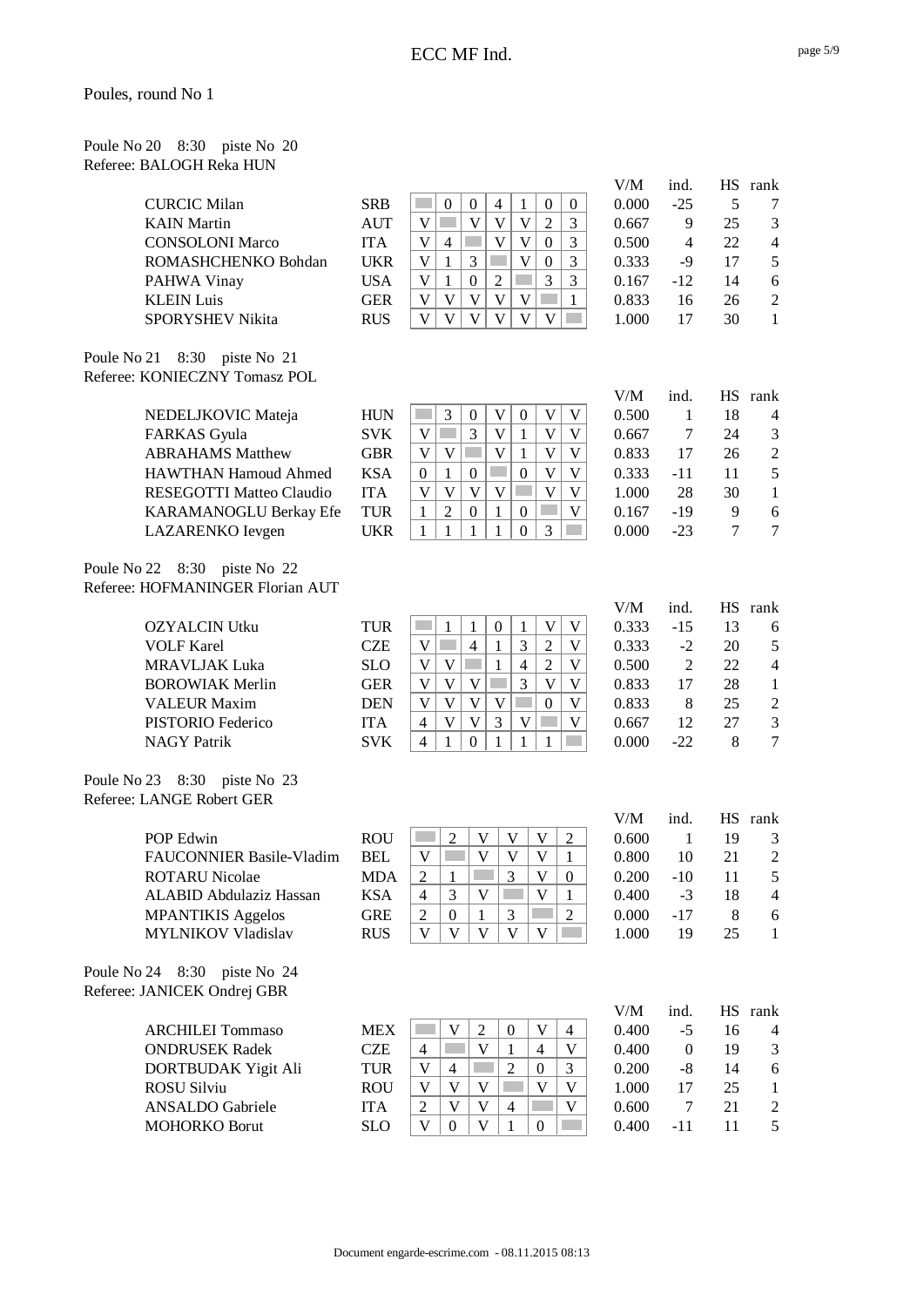Poule No 25 8:30 piste No 25 Referee: GENSER Martina AUT

| ULUTAS Denizhan          |
|--------------------------|
| <b>KASPRZYK Slawomir</b> |
| <b>VELLUTI</b> Pietro    |
| <b>BULAVA Semen</b>      |
| <b>KOVAC Rok</b>         |
| ALBINALI Ali Faraj       |
| <b>SAFONOV Platon</b>    |

Poule No 26 8:30 piste No 26 Referee: GHEORGHE Marius ROU

Poule No 27 8:30 piste No 27 Referee: MANJA Vladimir SRB

Poule No 28 8:30 piste No 28 Referee: ABRAHAMS Paul GBR

Poule No 29 8:30 piste No 29 Referee: VAN GIJSEL Sander BEL

|                          |            |  |  |  |                | v / IVI | 1114. |    | TID TAIIN      |
|--------------------------|------------|--|--|--|----------------|---------|-------|----|----------------|
| ULUTAS Denizhan          | <b>TUR</b> |  |  |  | $\overline{4}$ | 0.167   | $-13$ |    | 6              |
| <b>KASPRZYK Slawomir</b> | <b>POL</b> |  |  |  |                | 0.667   | 4     | 22 | 3              |
| <b>VELLUTI Pietro</b>    | <b>ITA</b> |  |  |  |                | 1.000   | 25    | 30 |                |
| <b>BULAVA Semen</b>      | UKR        |  |  |  |                | 0.000   | $-24$ |    |                |
| <b>KOVAC Rok</b>         | <b>SLO</b> |  |  |  |                | 0.500   | $-1$  | 18 | 5              |
| ALBINALI Ali Faraj       | <b>KSA</b> |  |  |  |                | 0.500   |       | 19 | $\overline{4}$ |
| <b>SAFONOV Platon</b>    | <b>RUS</b> |  |  |  |                | 0.667   |       | 24 |                |

| DI VEROLI Davide            | <b>ITA</b> |  |  |   |   |
|-----------------------------|------------|--|--|---|---|
| <b>KULCU</b> Turhan Berke   | <b>TUR</b> |  |  | 4 | 4 |
| <b>GEIGER</b> Iasonas       | <b>GRE</b> |  |  |   |   |
| <b>KOTHIERINGER Michael</b> | <b>GER</b> |  |  |   |   |
| <b>BAREKET Noam</b>         | <b>ISR</b> |  |  |   |   |
| PELEKSIC Vladimir           | <b>SRB</b> |  |  |   |   |
| <b>HRUBESCH Simon</b>       | <b>AUT</b> |  |  |   |   |
|                             |            |  |  |   |   |

| <b>ROU</b> |   |   |   |  | 0 |
|------------|---|---|---|--|---|
| <b>AUT</b> |   |   |   |  | 0 |
| <b>ITA</b> |   |   |   |  | 1 |
| <b>POL</b> |   | 4 |   |  | 0 |
| <b>SWE</b> |   | 4 |   |  | 0 |
| <b>TUR</b> |   |   | 4 |  | 0 |
| ≅R∩        | Δ |   |   |  | 0 |
|            |   |   |   |  |   |

| <b>BERGMANN Paul</b>         | <b>AUT</b> |  |  |  | $\Omega$ |
|------------------------------|------------|--|--|--|----------|
| <b>COROVIC Lazar</b>         | <b>SRB</b> |  |  |  | $\Omega$ |
| <b>BEKBULAT</b> Gorkem       | <b>TUR</b> |  |  |  | $\Omega$ |
| <b>RENNER Moritz</b>         | <b>GER</b> |  |  |  | $\Omega$ |
| <b>BENYEI</b> Erik           | <b>HUN</b> |  |  |  | $\Omega$ |
| QUAGLIOTTO Filippo           | <b>ITA</b> |  |  |  | $\Omega$ |
| <b>MOSCHOPOULOS Dimitris</b> | <b>GRE</b> |  |  |  | $\Omega$ |
|                              |            |  |  |  |          |

|                         |            |  |  |  | V/IVI | 1114. | 1 I.J |
|-------------------------|------------|--|--|--|-------|-------|-------|
| <b>SOBOTKA Jakub</b>    | <b>CZE</b> |  |  |  | 0.200 | -7    | 14    |
| <b>SCHAUER Moritz</b>   | <b>AUT</b> |  |  |  | 0.400 | -7    | 16    |
| <b>BIBARD</b> Tyvan     | <b>FRA</b> |  |  |  | 0.800 |       | 24    |
| <b>KARAVIDIN Dina</b>   | <b>SRB</b> |  |  |  | 0.400 | $-2$  | 16    |
| <b>SIFRAR Jan</b>       | <b>SLO</b> |  |  |  | 0.200 | $-16$ | 7     |
| <b>MARIOTTI Filippo</b> | ITA        |  |  |  |       |       | 25    |

| V/M   | ind.         | <b>HS</b> | rank           |
|-------|--------------|-----------|----------------|
| 0.167 | $-13$        | 13        | 6              |
| 0.667 | 4            | 22        | 3              |
| 1.000 | 25           | 30        | 1              |
| 0.000 | -24          | 6         | 7              |
| 0.500 | $-1$         | 18        | 5              |
| 0.500 | $\mathbf{1}$ | 19        | 4              |
| 0.667 | 8            | 24        | $\overline{c}$ |
|       |              |           |                |

| ind.  | <b>HS</b> | rank           |
|-------|-----------|----------------|
| 25    | 29        | 1              |
| -4    | 19        | 6              |
| $-25$ | .5        | 7              |
| 3     | 20        | 3              |
| 1     | 21        | 4              |
| -7    | 19        | 5              |
| 7     | 26        | $\overline{c}$ |
|       |           |                |

| V/M   | ind.  | HS | rank |
|-------|-------|----|------|
| 0.667 | 12    | 24 | 2    |
| 0.500 | $-4$  | 19 | 4    |
| 1.000 | 18    | 30 | 1    |
| 0.667 | 9     | 28 | 3    |
| 0.167 | -11   | 18 | 6    |
| 0.000 | $-18$ | 12 | 7    |
| 0.500 | -6    | 21 | 5    |
|       |       |    |      |

| V/M   | ind.  | HS | rank |
|-------|-------|----|------|
| 0.167 | $-10$ | 15 | 5    |
| 0.167 | $-18$ | 10 | 6    |
| 0.667 | 9     | 27 | 3    |
| 0.833 | 13    | 26 | 2    |
| 0.833 | 19    | 28 | 1    |
| 0.667 | 5     | 22 | 4    |
| 0.167 | $-18$ | 10 | 6    |
|       |       |    |      |

| V/M   | ind. | <b>HS</b> | rank |
|-------|------|-----------|------|
| 0.200 | -7   | 14        | 5    |
| 0.400 | $-7$ | 16        | 4    |
| 0.800 | 15   | 24        | 2    |
| 0.400 | $-2$ | 16        | 3    |
| 0.200 | -16  | 7         | 6    |
| 1.000 | 17   | 25        | 1    |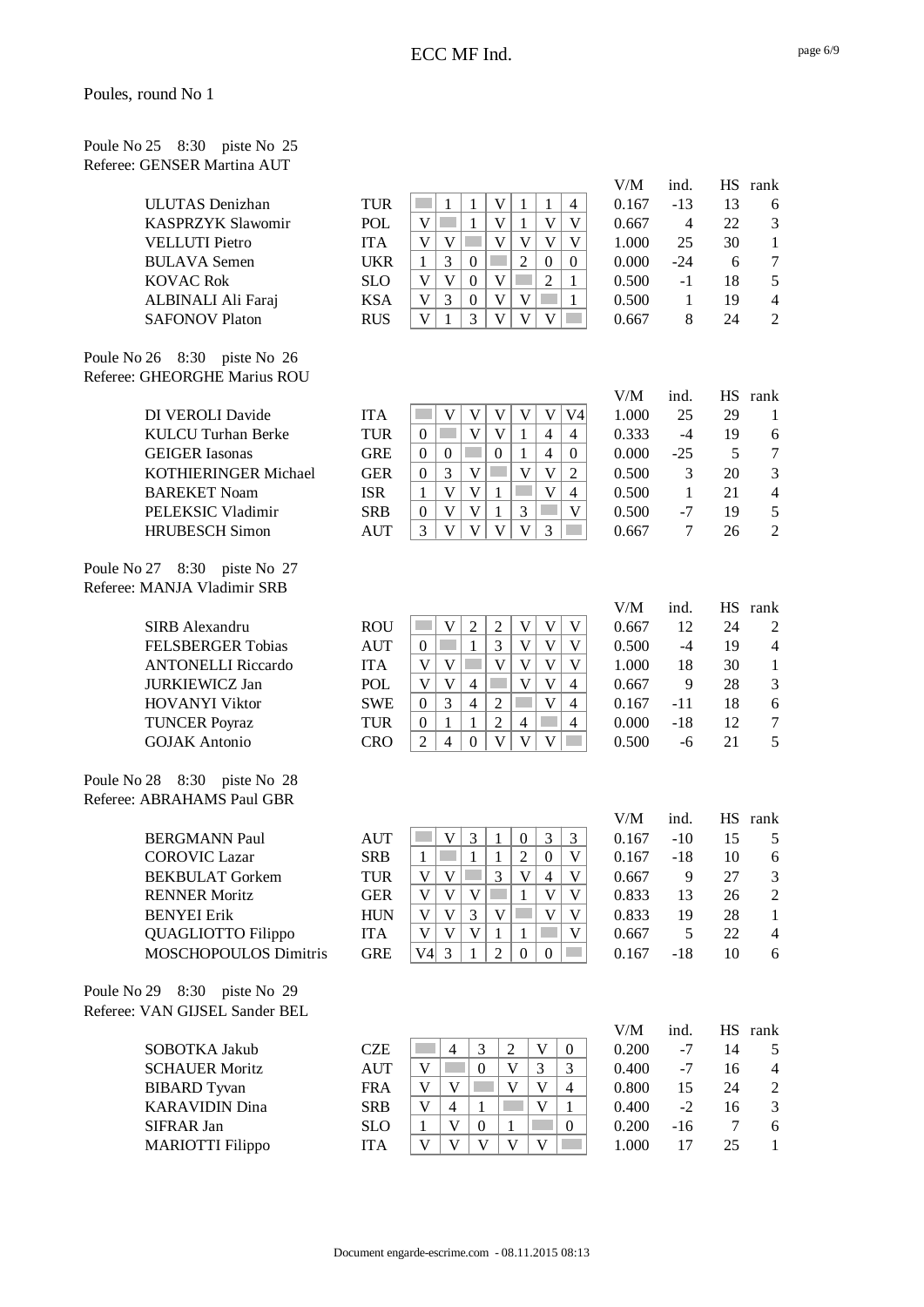| Poule No 30 10:00 piste No 3 |  |  |
|------------------------------|--|--|
| Referee: PALABIYIK Cihan TUR |  |  |

| <b>LECHNER Moritz</b>      |
|----------------------------|
| POLGAR Bence               |
| <b>JANSEN</b> Anton        |
| <b>BIALIAYEV Raman</b>     |
| <b>CHIAPPELLI Tommaso</b>  |
| <b>GOC Bartosz</b>         |
| <b>CETINEL Baha Baykal</b> |

Poule No 31 10:00 piste No 25 Referee: MANOLACHE Cristina AUT

BULDA Kiryl BLR  $\left| \begin{array}{c|c|c|c} 1 & v & v & 3 & 3 & \cdots \end{array} \right|$  0.

Poule No 32 10:00 piste No 7 Referee: SCHARF Willi GER

Poule No 33 10:00 piste No 29 Referee: LIMOV Darko CRO

| <b>TOTH Gergely</b>       |
|---------------------------|
| <b>VALENTIN Come</b>      |
| HUTHMANN Eric             |
| SZYPULSKI Ignacy          |
| <b>FRERES Hugo</b>        |
| <b>VANNUCCI Francesco</b> |

Poule No 34 10:00 piste No 24 Referee: SELAN Klemen SLO

|                           |            |  |   |  | V/IVI | шч.   |    | пэ ташк |
|---------------------------|------------|--|---|--|-------|-------|----|---------|
| <b>LECHNER Moritz</b>     | <b>AUT</b> |  |   |  | 0.500 |       | 20 | 3       |
| POLGAR Bence              | <b>HUN</b> |  | 4 |  | 0.167 | -6    | 20 | 6       |
| <b>JANSEN</b> Anton       | GER        |  |   |  | 0.500 | -1    | 21 | Δ       |
| <b>BIALIAYEV Raman</b>    | <b>BLR</b> |  |   |  | 0.833 | 14    | 29 |         |
| <b>CHIAPPELLI Tommaso</b> | <b>ITA</b> |  |   |  | 1.000 | 19    | 30 |         |
| <b>GOC Bartosz</b>        | POL        |  |   |  | 0.500 | -3    | 22 | 5       |
| CETINEL Baha Baykal       | TUR        |  |   |  | 0.000 | $-23$ |    |         |

| $51 - 10.00 - 100010 = 20$<br><b>MANOLACHE Cristina AUT</b> |            |   |                             |    |                             |   |   |  |
|-------------------------------------------------------------|------------|---|-----------------------------|----|-----------------------------|---|---|--|
| <b>LAURIA</b> Lorenz                                        | <b>ITA</b> |   |                             |    |                             |   |   |  |
| <b>PRAUS Markus</b>                                         | <b>GER</b> |   |                             |    |                             |   |   |  |
| <b>GUNDACKER Eugen</b>                                      | <b>AUT</b> | 0 | $\mathcal{D}_{\mathcal{L}}$ |    | $\mathcal{D}_{\mathcal{L}}$ |   |   |  |
| PRELOVSEK Martin                                            | <b>CRO</b> |   |                             |    |                             |   |   |  |
| <b>KLECKENY Balazs</b>                                      | <b>HUN</b> |   |                             |    |                             |   |   |  |
| <b>SPICHIGER Armand</b>                                     | FR A       |   |                             |    |                             |   |   |  |
| $DTH$ $D \land H'$                                          | ח זח       |   | T T                         | 17 | τT                          | っ | ⌒ |  |

| <b>GALY Maxime</b>     | <b>FRA</b> |   |   |  |  |   |
|------------------------|------------|---|---|--|--|---|
| <b>RUYSSEVELDT Sam</b> | <b>BEL</b> | 4 |   |  |  | 0 |
| <b>FALLICA Carmelo</b> | <b>ITA</b> | 4 | 4 |  |  | 0 |
| <b>JOLLEY</b> Isaac    | <b>GBR</b> |   |   |  |  | 0 |
| <b>SARMANY Zoltan</b>  | <b>SVK</b> |   |   |  |  | 0 |
| <b>LEHNER Kilian</b>   | <b>AUT</b> |   |   |  |  | 0 |
| AKYOL Tuna             | <b>TUR</b> |   |   |  |  |   |
|                        |            |   |   |  |  |   |

|                           |            |  |    |   |   | <b>. .</b> . |       |    | in iain                 |
|---------------------------|------------|--|----|---|---|--------------|-------|----|-------------------------|
| <b>TOTH Gergely</b>       | <b>HUN</b> |  | ⌒  |   | 4 | 0.000        | $-13$ |    |                         |
| <b>VALENTIN Come</b>      | FRA        |  |    |   |   | 0.800        | 16    | 24 |                         |
| HUTHMANN Eric             | AUT        |  |    |   |   | 0.400        | -4    |    | Δ                       |
| <b>SZYPULSKI Ignacy</b>   | POL        |  | 4  |   |   | 0.400        |       |    | $\mathbf{\overline{3}}$ |
| <b>FRERES Hugo</b>        | <b>BEL</b> |  |    |   |   | 1.000        | 8     | 25 |                         |
| <b>VANNUCCI Francesco</b> | <b>ITA</b> |  | V4 | 4 |   | 0.400        | -8    | 14 |                         |
|                           |            |  |    |   |   |              |       |    |                         |

|                        |            |   |  |    |                | V/M   | ind.  | НS |
|------------------------|------------|---|--|----|----------------|-------|-------|----|
| <b>SCHUBERT Max</b>    | <b>AUT</b> |   |  |    | $\overline{4}$ | 0.000 | $-18$ | 12 |
| <b>KOROM Erik</b>      | <b>HUN</b> |   |  |    | V              | 0.500 |       | 19 |
| <b>ROGER Constant</b>  | <b>FRA</b> |   |  |    |                | 0.833 | 11    | 26 |
| <b>SMREKAR Leo</b>     | CRO        |   |  |    | V              | 0.667 | 9     | 25 |
| <b>CHTIOUI Michal</b>  | POL        |   |  | V4 | $\Omega$       | 0.500 | -4    | 16 |
| <b>MARTINI</b> Tommaso | <b>ITA</b> | 2 |  |    | V4             | 0.500 |       | 23 |
| <b>TOTUSEK Marek</b>   | CZE        |   |  |    |                | 0.500 |       | 20 |

| V/M   | ind.  | <b>HS</b> | rank |
|-------|-------|-----------|------|
| 0.500 | 0     | 20        | 3    |
| 0.167 | -6    | 20        | 6    |
| 0.500 | -1    | 21        | 4    |
| 0.833 | 14    | 29        | 2    |
| 1.000 | 19    | 30        | 1    |
| 0.500 | $-3$  | 22        | 5    |
| 0.000 | $-23$ | 7         | 7    |

| V/M   | ind.  | HS | rank           |
|-------|-------|----|----------------|
| 0.833 | 20    | 28 | 1              |
| 0.500 | 1     | 20 | 5              |
| 0.000 | $-23$ | 7  | 7              |
| 0.167 | -12   | 15 | 6              |
| 0.667 | $-2$  | 20 | 3              |
| 0.833 | 15    | 26 | $\mathfrak{D}$ |
| 0.500 | 1     | 22 | 4              |

| V/M   | ind.  | <b>HS</b> | rank |
|-------|-------|-----------|------|
| 1.000 | 15    | 30        | 1    |
| 0.833 | 12    | 29        | 2    |
| 0.667 | 10    | 28        | 3    |
| 0.500 | 5     | 22        | 4    |
| 0.167 | -11   | 15        | 6    |
| 0.000 | $-18$ | 12        | 7    |
| 0.333 | $-13$ | 15        | 5    |
|       |       |           |      |

| V/M   | ind. | HS | rank |
|-------|------|----|------|
| 0.000 | -13  | 12 | 6    |
| 0.800 | 16   | 24 | 2    |
| 0.400 | $-4$ | 17 | 4    |
| 0.400 | 1    | 17 | 3    |
| 1.000 | 8    | 25 | 1    |
| 0.400 | -8   | 14 | 5    |

| V/M          | ind.         | HS | rank |
|--------------|--------------|----|------|
| 0.000        | -18          | 12 | 7    |
| 0.500        | 0            | 19 | 5    |
| 0.833        | 11           | 26 | 1    |
| 0.667        | 9            | 25 | 2    |
| 0.500        | -4           | 16 | 6    |
| 0.500        | $\mathbf{1}$ | 23 | 3    |
| <u>N 500</u> | 1            | 20 | Λ    |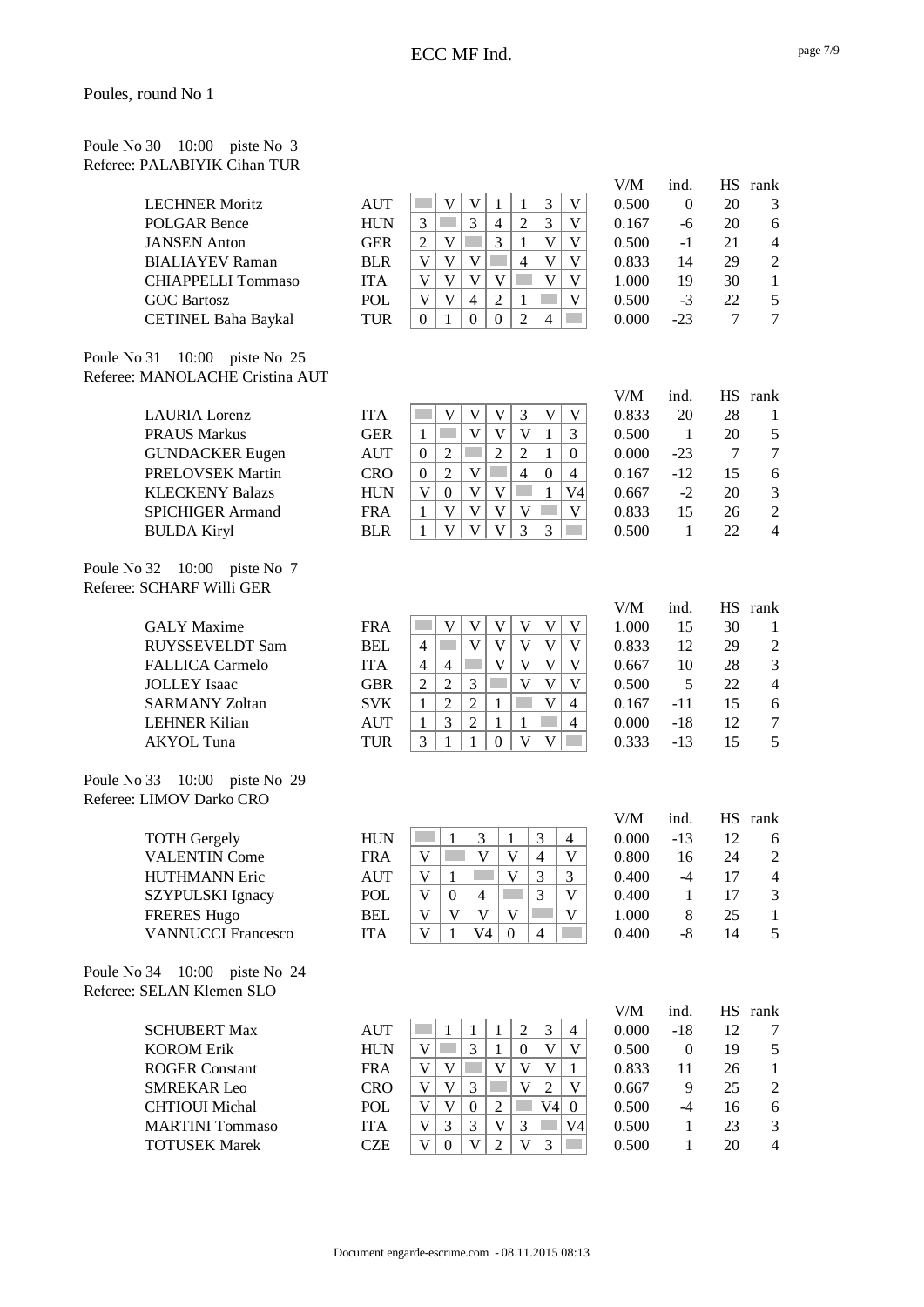| Poule No 35 10:00 piste No 5 |  |  |
|------------------------------|--|--|
| Referee: LEV Bogdan UKR      |  |  |

|                                                                  |                               |            |                                                                                                           | V/M   | ind.             |    | HS rank        |
|------------------------------------------------------------------|-------------------------------|------------|-----------------------------------------------------------------------------------------------------------|-------|------------------|----|----------------|
| <b>ATTIAS</b> Ben                                                |                               | <b>GBR</b> | 3<br>3<br>$\mathbf{1}$<br>V<br>$\overline{4}$                                                             | 0.200 | $-8$             | 16 | 6              |
| <b>ALNO</b> Andrea                                               |                               | <b>ITA</b> | $\mathbf V$<br>$\boldsymbol{0}$<br>$\mathbf V$<br>3<br>$\overline{2}$                                     | 0.400 | $-4$             | 15 | $\overline{4}$ |
| <b>SAVIN Rafael</b>                                              |                               | <b>FRA</b> | V<br>$\mathbf V$<br>V<br>V<br>V                                                                           | 1.000 | 19               | 25 | 1              |
| <b>WOLF Adam</b>                                                 |                               | <b>HUN</b> | $\mathbf V$<br>V<br>3<br>V<br>4                                                                           | 0.600 | $\overline{4}$   | 22 | $\overline{2}$ |
| STIPKOVITS Philip                                                |                               | <b>AUT</b> | $\mathbf V$<br>$\mathbf{1}$<br>$\boldsymbol{0}$<br>3<br>$\mathbf V$                                       | 0.400 | $-7$             | 14 | 5              |
| <b>HAMANN</b> Gabriel                                            |                               | <b>GER</b> | $\mathbf{V}$<br>$\overline{2}$<br>3<br>$\mathbf V$<br>$\overline{c}$                                      | 0.400 | $-4$             | 17 | 3              |
|                                                                  |                               |            |                                                                                                           |       |                  |    |                |
| Poule No 36 10:00 piste No 11<br>Referee: KOVACS Mark GER        |                               |            |                                                                                                           |       |                  |    |                |
|                                                                  |                               |            |                                                                                                           | V/M   | ind.             |    | HS rank        |
| <b>MAJID</b> Sabeeh                                              |                               | <b>AUT</b> | 3<br>3<br>$\boldsymbol{0}$<br>$\mathbf{1}$<br>$\mathbf{1}$<br>1                                           | 0.000 | $-21$            | 9  | 7              |
|                                                                  | <b>ROBIN Noe Mandiogou</b>    | <b>FRA</b> | $\mathbf V$<br>3<br>$\mathbf V$<br>$\ensuremath{\mathsf{V}}$<br>$\overline{4}$<br>V                       | 0.667 | 13               | 27 | 3              |
| <b>DEGLER Maurice</b>                                            |                               | <b>GER</b> | 3<br>3<br>$\boldsymbol{0}$<br>3<br>$\mathbf V$<br>$\mathbf{1}$                                            | 0.167 | $-11$            | 15 | 6              |
| <b>MONNET</b> Sebastian                                          |                               | <b>GBR</b> | $\overline{V}$<br>$\overline{V}$<br>$\overline{\mathsf{V}}$<br>$\boldsymbol{0}$<br>V<br>1                 | 0.667 | $-1$             | 21 | $\overline{4}$ |
| <b>CIERLUK Jakub</b>                                             |                               | POL        | $\mathbf V$<br>3<br>$\mathbf V$<br>V<br>$\ensuremath{\mathsf{V}}$<br><b>Tara</b><br>$\mathbf V$           | 0.833 | 14               | 28 | $\mathbf{1}$   |
|                                                                  | <b>ESZES-KOVACS Maxim</b>     | <b>HUN</b> | $\mathbf{V}$<br>$\overline{\mathsf{V}}$<br>$\overline{4}$<br>V<br>$\mathbf V$<br>V                        | 0.833 | 10               | 29 | $\overline{2}$ |
| <b>ZOONS</b> Axel                                                |                               | <b>NED</b> | $\overline{V}$<br>$\overline{4}$<br>$\overline{2}$<br>$\mathbf V$<br>$\overline{2}$<br>$\overline{4}$     | 0.333 | $-4$             | 22 | 5              |
| Poule No 37 10:00 piste No 1<br>Referee: LORENZ Benoit FRA       |                               |            |                                                                                                           |       |                  |    |                |
|                                                                  |                               |            |                                                                                                           | V/M   | ind.             |    | HS rank        |
|                                                                  | VAN DER KOELEN Marco          | <b>GER</b> | $\overline{2}$<br>$\mathfrak{Z}$<br>$\ensuremath{\mathsf{V}}$<br>$\overline{2}$<br>$\overline{4}$<br>V    | 0.333 | $-2$             | 21 | 5              |
| <b>MENDREY Tamas</b>                                             |                               | <b>HUN</b> | 3<br>$\mathbf V$<br>$\sqrt{2}$<br>$\mathbf V$<br>V<br>$\sim$<br>V                                         | 0.667 | 11               | 25 | 3              |
| ZAKRZEWSKI Jan                                                   |                               | POL        | $\overline{\mathsf{V}}$<br>$\overline{V}$<br>$\mathbf V$<br>V<br>V<br>V                                   | 1.000 | 17               | 30 | 1              |
| <b>EYUPOGLU Alp</b>                                              |                               | <b>TUR</b> | 3<br>$\overline{2}$<br>$\mathbf{1}$<br>$\boldsymbol{0}$<br>V<br>$\boldsymbol{0}$                          | 0.167 | $-17$            | 11 | 6              |
| <b>PAGE James</b>                                                |                               | <b>GBR</b> | $\mathbf{V}$<br>$\overline{\mathsf{V}}$<br>$\overline{V}$<br>$\mathbf V$<br>$\overline{4}$<br>$\mathbf V$ | 0.833 | 17               | 29 | $\mathbf{2}$   |
| <b>FORTUNA Robert</b>                                            |                               | <b>UKR</b> | $\overline{\mathsf{V}}$<br>$\mathbf{1}$<br>$\overline{2}$<br>$\mathbf V$<br>$\mathbf V$<br>$\mathbf{1}$   | 0.500 | $-3$             | 19 | $\overline{4}$ |
| <b>KAIN Konstantin</b>                                           |                               | <b>AUT</b> | $\overline{3}$<br>$\overline{2}$<br>$\mathbf{0}$<br>$\mathbf{1}$<br>$\boldsymbol{0}$<br>1                 | 0.000 | $-23$            | 7  | $\tau$         |
|                                                                  |                               |            |                                                                                                           |       |                  |    |                |
| Poule No 38 10:00 piste No 27<br>Referee: VILLENEUVE Charles FRA |                               |            |                                                                                                           |       |                  |    |                |
|                                                                  |                               |            |                                                                                                           | V/M   | ind.             |    | HS rank        |
| <b>JEROME</b> Matthew                                            |                               | <b>GBR</b> | $\mathfrak{Z}$<br>$\mathbf{1}$<br>$\mathbf{1}$<br>$\mathbf{1}$<br>$\overline{c}$                          | 0.000 | $-17$            | 8  | 6              |
| <b>BADOUX</b> Loic                                               |                               | <b>SUI</b> | 3<br>$\overline{c}$<br>V<br>1<br>V                                                                        | 0.400 | $-4$             | 16 | 5              |
| <b>BOROWIEC Piotr</b>                                            |                               | <b>POL</b> | $\overline{\mathsf{V}}$<br>V<br>V<br>$\overline{4}$<br>V                                                  | 0.800 | 13               | 24 | 1              |
| <b>HODAK Philllip</b>                                            |                               | <b>GER</b> | V<br>V<br>$\overline{c}$<br>V<br>3                                                                        | 0.600 | $\overline{4}$   | 20 | 3              |
| <b>MAIOR</b> Matyas                                              |                               | <b>HUN</b> | $\mathbf V$<br>V<br>$\mathbf{V}$<br>$\overline{2}$<br>$\mathbf V$                                         | 0.800 | 7                | 22 | $\overline{2}$ |
| SAY Amil Efe                                                     |                               | <b>TUR</b> | $\ensuremath{\mathbf{V}}$<br>$\overline{2}$<br>$\mathbf V$<br>$\overline{2}$<br>3                         | 0.400 | $-3$             | 17 | $\overline{4}$ |
| Poule No 39<br>10:00<br>Referee: MATYSIK Marta POL               | piste No 4                    |            |                                                                                                           |       |                  |    |                |
|                                                                  |                               |            |                                                                                                           | V/M   | ind.             |    | HS rank        |
| <b>LAW Robert</b>                                                |                               | <b>USA</b> | $\boldsymbol{\mathrm{V}}$<br>V<br>V<br>$\overline{4}$<br>V                                                | 0.800 | 10               | 24 | 2              |
| <b>MOZEJKO</b> Mateusz                                           |                               | POL        | $\mathbf{1}$<br>$\ensuremath{\mathsf{V}}$<br>$\overline{2}$<br>V <sub>4</sub><br>V                        | 0.600 | $-3$             | 17 | 3              |
| FEDOROV Daniil                                                   |                               | <b>RUS</b> | $\mathbf V$<br>$\overline{4}$<br>V<br>V<br>$\mathbf V$                                                    | 0.800 | 11               | 24 | 1              |
| <b>KOR-HANAK Norbert</b>                                         |                               | <b>HUN</b> | $\sqrt{2}$<br>V<br>3<br>$\mathbf V$<br>$\boldsymbol{2}$                                                   | 0.400 | $\boldsymbol{0}$ | 17 | $\overline{4}$ |
|                                                                  | <b>ALSHATTI Mohsen Yousif</b> | <b>KSA</b> | $\sqrt{2}$<br>$\overline{2}$<br>$\mathbf V$<br>$\mathbf{1}$<br>$\boldsymbol{0}$                           | 0.200 | $-13$            | 10 | 6              |
| STEZAKER Benjamin                                                |                               | <b>GBR</b> | 3<br>$\mathbf{V}$<br>$\overline{4}$<br>$\overline{4}$<br>1                                                | 0.200 | $-5$             | 17 | 5              |
|                                                                  |                               |            |                                                                                                           |       |                  |    |                |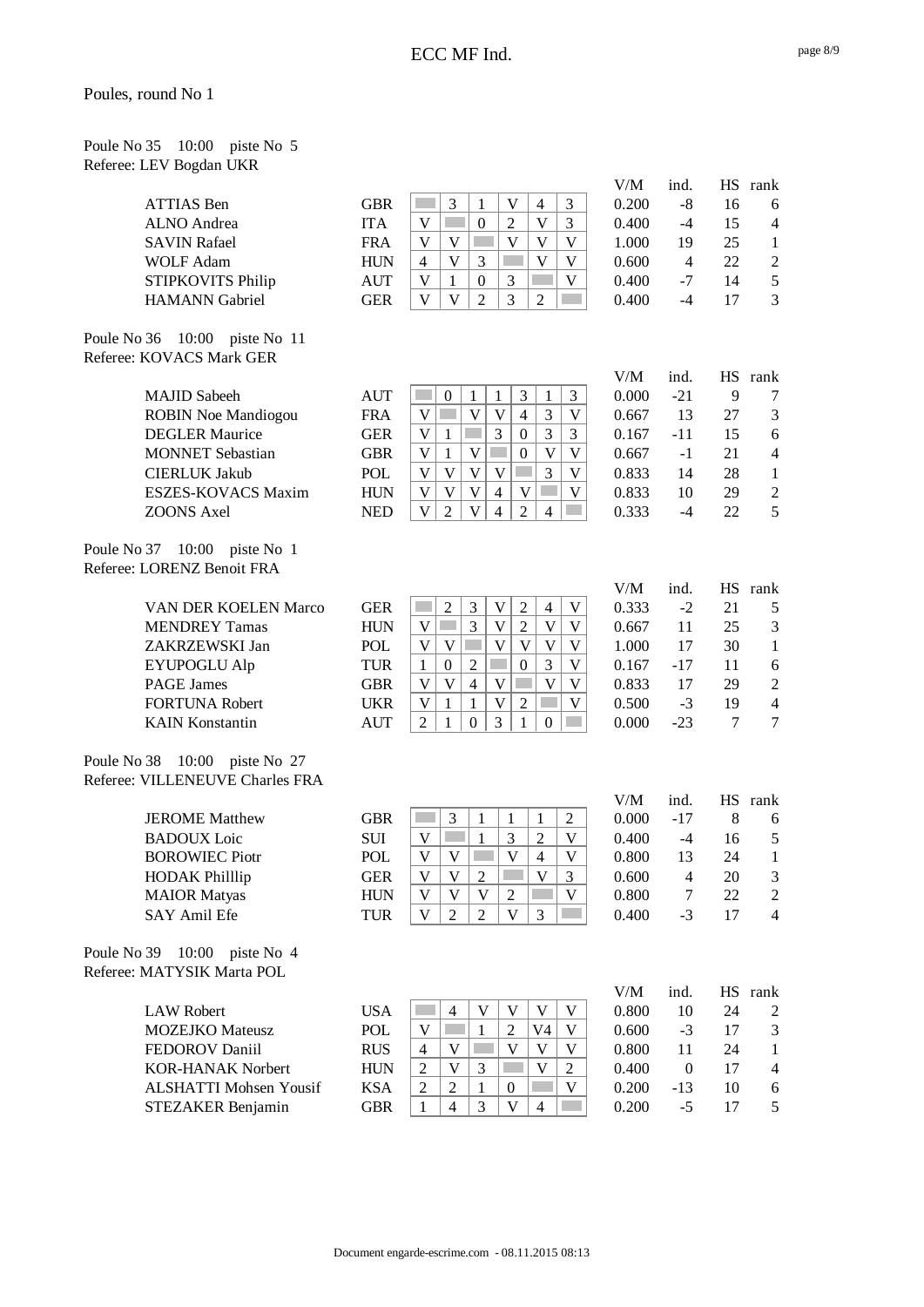Poule No 40 10:00 piste No 6 Referee: GENSER Martina AUT

|                         |            |   |   |   |   |   | V/M     | ind.  |    | HS rank       |
|-------------------------|------------|---|---|---|---|---|---------|-------|----|---------------|
| <b>DANILICHEV</b> Ignat | <b>RUS</b> |   | X |   | 3 | 2 | 0.000   | $-12$ |    | 5             |
| <b>BERNAT Mate</b>      | <b>HUN</b> | S |   | S | S | S | forfait |       |    | 6             |
| <b>BLAHUT</b> Jan       | CZE        |   | X |   |   | V | 0.500   |       | 14 | 2             |
| LI Ming Leo             | <b>CRO</b> |   | Х |   | 2 | 2 | 0.500   | $-1$  | 14 | $\mathcal{R}$ |
| <b>BEM</b> Maciej       | POL        |   | X |   |   | V | 1.000   | 13    | 20 |               |
| <b>DUALEH</b> Quincy    | <b>NED</b> |   | X |   |   |   | 0.500   | - 1   |    | 4             |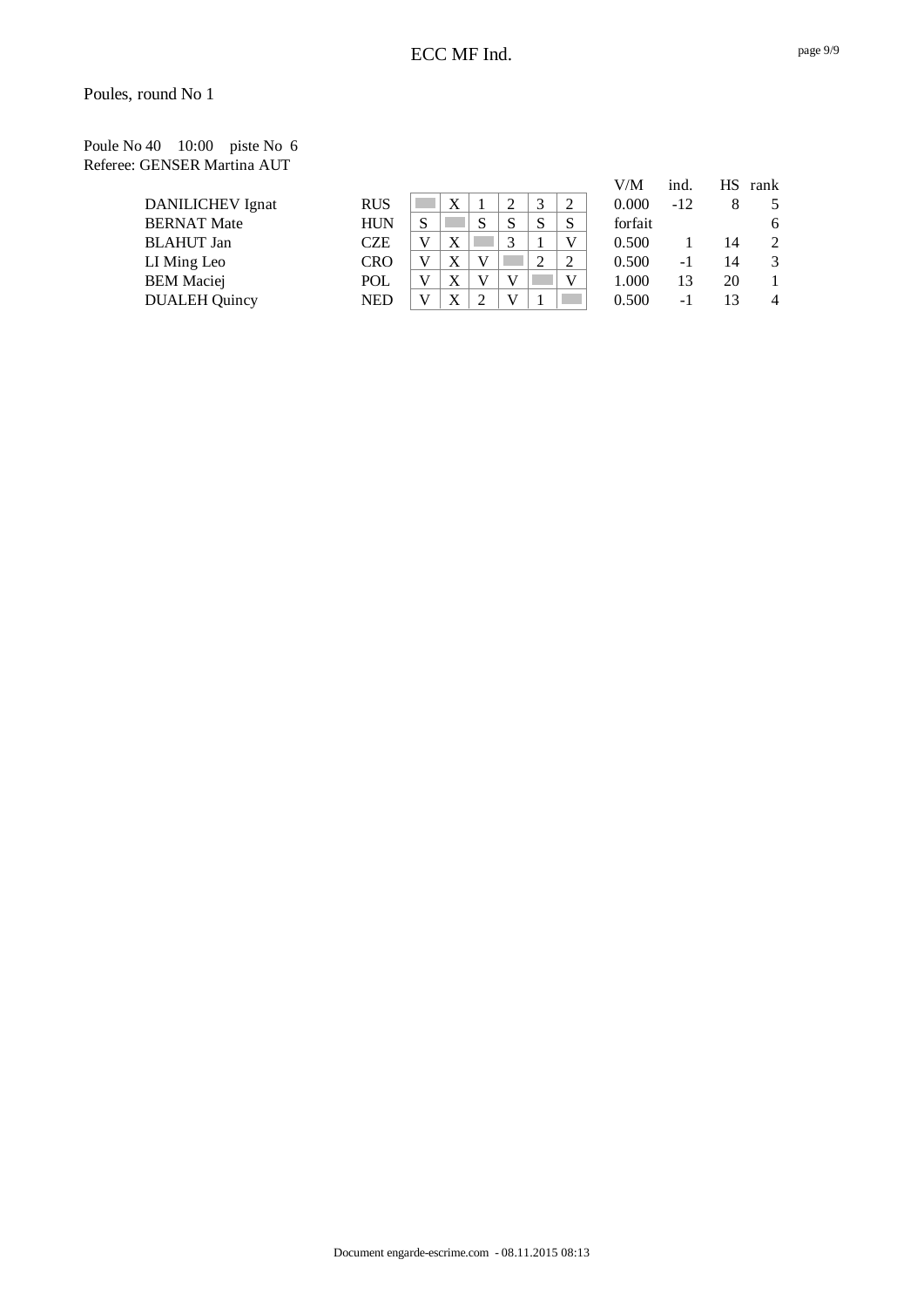| rank           | name and first name          | country    | ${\rm V/M}$ | ind. | HS     | group     |
|----------------|------------------------------|------------|-------------|------|--------|-----------|
| 1              | RESEGOTTI Matteo Claudio     | <b>ITA</b> | 1.000       | 28   | 30     | qualifier |
| $\overline{2}$ | <b>BORODACHEV Kirill</b>     | <b>RUS</b> | 1.000       | 25   | 30     | qualifier |
| $\overline{2}$ | <b>VELLUTI Pietro</b>        | <b>ITA</b> | 1.000       | 25   | 30     | qualifier |
| 4              | <b>DI VEROLI Davide</b>      | <b>ITA</b> | 1.000       | 25   | 29     | qualifier |
| 5              | <b>BARMAKOV</b> Bogdan       | <b>RUS</b> | 1.000       | 24   | 30     | qualifier |
| 6              | <b>EGYENES PORSOK Henrik</b> | <b>SVK</b> | $1.000\,$   | 23   | 30     | qualifier |
| 7              | <b>BECU</b> Bryan            | <b>FRA</b> | 1.000       | 22   | 30     | qualifier |
| 8              | <b>GAINULLIN Danil</b>       | <b>RUS</b> | 1.000       | 21   | 30     | qualifier |
| 8              | <b>PIGNEROL Marius</b>       | <b>FRA</b> | 1.000       | 21   | 30     | qualifier |
| 10             | <b>BORODACHEV Anton</b>      | <b>RUS</b> | 1.000       | 20   | $25\,$ | qualifier |
| 11             | <b>CHIAPPELLI Tommaso</b>    | <b>ITA</b> | 1.000       | 19   | 30     | qualifier |
| 12             | <b>MYLNIKOV Vladislav</b>    | <b>RUS</b> | 1.000       | 19   | 25     | qualifier |
| 12             | <b>SAVIN Rafael</b>          | <b>FRA</b> | 1.000       | 19   | 25     | qualifier |
| 14             | <b>ANTONELLI Riccardo</b>    | <b>ITA</b> | 1.000       | 18   | 30     | qualifier |
| 14             | <b>FISCHER Clement</b>       | <b>FRA</b> | 1.000       | 18   | 30     | qualifier |
| 14             | <b>NEILSON</b> Ian           | <b>BUL</b> | 1.000       | 18   | 30     | qualifier |
| 17             | DE ALMEIDA Dominic           | <b>GBR</b> | 1.000       | 18   | 25     | qualifier |
| 18             | SPORYSHEV Nikita             | <b>RUS</b> | 1.000       | 17   | 30     | qualifier |
| 18             | ZAKRZEWSKI Jan               | <b>POL</b> | 1.000       | 17   | 30     | qualifier |
| 20             | <b>MARIOTTI Filippo</b>      | <b>ITA</b> | 1.000       | 17   | 25     | qualifier |
| 20             | <b>ROSU Silviu</b>           | <b>ROU</b> | 1.000       | 17   | 25     | qualifier |
| 22             | <b>GALY</b> Maxime           | <b>FRA</b> | 1.000       | 15   | 30     | qualifier |
| 22             | <b>JONES Alexander</b>       | <b>GBR</b> | 1.000       | 15   | 30     | qualifier |
| 22             | <b>LONGEGA</b> Giorgio       | <b>ITA</b> | 1.000       | 15   | 30     | qualifier |
| 22             | NAYRAC Adrien                | <b>FRA</b> | 1.000       | 15   | 30     | qualifier |
| 26             | <b>BEM</b> Maciej            | <b>POL</b> | 1.000       | 13   | 20     | qualifier |
| 27             | <b>FRERES Hugo</b>           | <b>BEL</b> | 1.000       | 8    | 25     | qualifier |
| 28             | <b>LAURIA</b> Lorenz         | <b>ITA</b> | 0.833       | 20   | 28     | qualifier |
| 29             | <b>BENYEI</b> Erik           | <b>HUN</b> | 0.833       | 19   | 28     | qualifier |
| 30             | <b>TOMINE Octave</b>         | <b>FRA</b> | 0.833       | 18   | 28     | qualifier |
| 31             | <b>PAGE</b> James            | <b>GBR</b> | 0.833       | 17   | 29     | qualifier |
| 32             | <b>BOROWIAK Merlin</b>       | <b>GER</b> | 0.833       | 17   | 28     | qualifier |
| 33             | <b>ABRAHAMS Matthew</b>      | <b>GBR</b> | 0.833       | 17   | 26     | qualifier |
| 34             | <b>KLEIN Luis</b>            | <b>GER</b> | 0.833       | 16   | 26     | qualifier |
| 34             | <b>PINSON Simon</b>          | <b>FRA</b> | 0.833       | 16   | $26\,$ | qualifier |
| 36             | <b>SPICHIGER Armand</b>      | <b>FRA</b> | 0.833       | 15   | 26     | qualifier |
| 37             | <b>BIALIAYEV</b> Raman       | <b>BLR</b> | 0.833       | 14   | 29     | qualifier |
| 38             | <b>CIERLUK Jakub</b>         | POL        | 0.833       | 14   | 28     | qualifier |
| 39             | <b>DOLZYCKI</b> Mateusz      | <b>POL</b> | 0.833       | 13   | 29     | qualifier |
| 40             | <b>TROSHIN Ivan</b>          | <b>RUS</b> | 0.833       | 13   | 27     | qualifier |
| 41             | <b>CANDESCU Cristian</b>     | <b>ROU</b> | 0.833       | 13   | 26     | qualifier |
| 41             | LASAK Ondrej                 | <b>CZE</b> | 0.833       | 13   | 26     | qualifier |
| 41             | <b>RENNER Moritz</b>         | <b>GER</b> | 0.833       | 13   | 26     | qualifier |
| 44             | RUYSSEVELDT Sam              | BEL        | 0.833       | 12   | 29     | qualifier |
| 45             | <b>CZARTORYJSKI Szymon</b>   | POL        | 0.833       | 12   | 27     | qualifier |
| 46             | DEMBA Ilja                   | LAT        | 0.833       | 11   | 28     | qualifier |
| 47             | <b>ROGER Constant</b>        | <b>FRA</b> | 0.833       | 11   | 26     | qualifier |
| 48             | ESZES-KOVACS Maxim           | <b>HUN</b> | 0.833       | 10   | 29     | qualifier |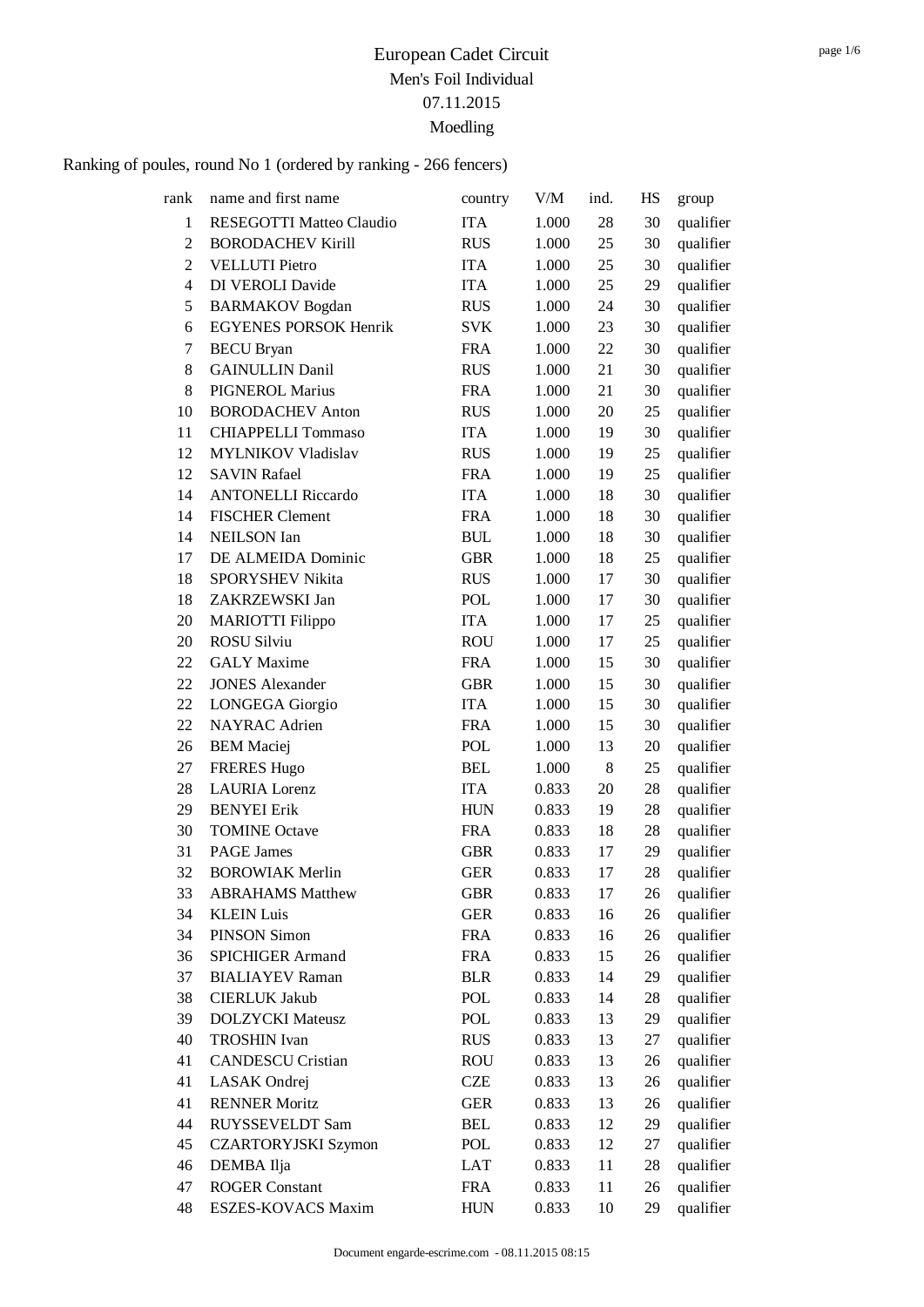| rank | name and first name        | country    | V/M   | ind.           | HS | group     |
|------|----------------------------|------------|-------|----------------|----|-----------|
| 49   | <b>ZOONS Edo</b>           | <b>NED</b> | 0.833 | 10             | 28 | qualifier |
| 50   | <b>MERIT</b> Gautier       | <b>FRA</b> | 0.833 | 9              | 26 | qualifier |
| 51   | <b>VALEUR Maxim</b>        | <b>DEN</b> | 0.833 | 8              | 25 | qualifier |
| 52   | <b>VALENTIN Come</b>       | <b>FRA</b> | 0.800 | 16             | 24 | qualifier |
| 52   | <b>WIEMANN Martin</b>      | <b>GER</b> | 0.800 | 16             | 24 | qualifier |
| 54   | <b>BIBARD</b> Tyvan        | <b>FRA</b> | 0.800 | 15             | 24 | qualifier |
| 55   | <b>BOROWIEC Piotr</b>      | POL        | 0.800 | 13             | 24 | qualifier |
| 56   | <b>SEYTOR Kim-Ulric</b>    | <b>FRA</b> | 0.800 | 12             | 22 | qualifier |
| 57   | FEDOROV Daniil             | <b>RUS</b> | 0.800 | 11             | 24 | qualifier |
| 58   | MICHAUT Loic               | <b>FRA</b> | 0.800 | 11             | 23 | qualifier |
| 59   | <b>KADYROV Alym</b>        | <b>RUS</b> | 0.800 | 11             | 21 | qualifier |
| 60   | <b>GIACON</b> Daniel       | <b>NED</b> | 0.800 | 11             | 20 | qualifier |
| 61   | <b>LAW Robert</b>          | <b>USA</b> | 0.800 | 10             | 24 | qualifier |
| 62   | FAUCONNIER Basile-Vladimir | <b>BEL</b> | 0.800 | 10             | 21 | qualifier |
| 63   | NIKOLOV Vichko             | <b>BUL</b> | 0.800 | 9              | 22 | qualifier |
| 64   | <b>MARROQUIN Diego</b>     | <b>MEX</b> | 0.800 | 9              | 21 | qualifier |
| 65   | <b>MAIOR</b> Matyas        | <b>HUN</b> | 0.800 | 7              | 22 | qualifier |
| 66   | <b>ROBIN Noe Mandiogou</b> | <b>FRA</b> | 0.667 | 13             | 27 | qualifier |
| 67   | KURYLOVICH Uladzislau      | <b>BLR</b> | 0.667 | 12             | 27 | qualifier |
| 67   | PISTORIO Federico          | <b>ITA</b> | 0.667 | 12             | 27 | qualifier |
| 69   | SIRB Alexandru             | <b>ROU</b> | 0.667 | 12             | 24 | qualifier |
| 70   | <b>PERRONE Alessandro</b>  | <b>ITA</b> | 0.667 | 11             | 27 | qualifier |
| 70   | <b>WOOLLEY Aidan</b>       | <b>GBR</b> | 0.667 | 11             | 27 | qualifier |
| 72   | <b>MENDREY Tamas</b>       | <b>HUN</b> | 0.667 | 11             | 25 | qualifier |
| 73   | <b>BEKE Vince</b>          | <b>HUN</b> | 0.667 | 11             | 24 | qualifier |
| 73   | <b>HEAD Connor</b>         | <b>GBR</b> | 0.667 | 11             | 24 | qualifier |
| 75   | <b>FALLICA Carmelo</b>     | <b>ITA</b> | 0.667 | 10             | 28 | qualifier |
| 76   | CUK Veljko                 | <b>SRB</b> | 0.667 | 10             | 27 | qualifier |
| 77   | <b>SPLIT Olivier</b>       | <b>NED</b> | 0.667 | 10             | 24 | qualifier |
| 78   | <b>JURKIEWICZ Jan</b>      | POL        | 0.667 | 9              | 28 | qualifier |
| 79   | <b>BEKBULAT</b> Gorkem     | <b>TUR</b> | 0.667 | 9              | 27 | qualifier |
| 80   | <b>MARTYNIAK Patryk</b>    | <b>POL</b> | 0.667 | 9              | 26 | qualifier |
| 80   | <b>OLIVARES Marcello</b>   | <b>USA</b> | 0.667 | 9              | 26 | qualifier |
| 82   | HOYDA Danyyil              | <b>UKR</b> | 0.667 | 9              | 25 | qualifier |
| 82   | <b>KAIN</b> Martin         | <b>AUT</b> | 0.667 | 9              | 25 | qualifier |
| 82   | <b>SMREKAR Leo</b>         | <b>CRO</b> | 0.667 | 9              | 25 | qualifier |
| 85   | <b>CRISMER Augustin</b>    | <b>BEL</b> | 0.667 | 9              | 24 | qualifier |
| 86   | <b>SAFONOV Platon</b>      | <b>RUS</b> | 0.667 | 8              | 24 | qualifier |
| 87   | <b>HRUBESCH</b> Simon      | <b>AUT</b> | 0.667 | 7              | 26 | qualifier |
| 88   | <b>FARKAS</b> Gyula        | <b>SVK</b> | 0.667 | 7              | 24 | qualifier |
| 89   | DOLZYCKI Jakub             | POL        | 0.667 | 6              | 22 | qualifier |
| 90   | <b>ERCAN Kerem</b>         | <b>GER</b> | 0.667 | 5              | 23 | qualifier |
| 91   | QUAGLIOTTO Filippo         | <b>ITA</b> | 0.667 | 5              | 22 | qualifier |
| 92   | <b>KASPRZYK Slawomir</b>   | <b>POL</b> | 0.667 | $\overline{4}$ | 22 | qualifier |
| 93   | <b>FARDELL Felix</b>       | <b>GBR</b> | 0.667 | 3              | 21 | qualifier |
| 94   | <b>FOURNIER Lucas</b>      | <b>FRA</b> | 0.667 | $\overline{c}$ | 23 | qualifier |
| 95   | CHERNYSH Artemii           | <b>RUS</b> | 0.667 | $\mathbf{1}$   | 22 | qualifier |
| 96   | <b>MONNET</b> Sebastian    | <b>GBR</b> | 0.667 | $-1$           | 21 | qualifier |
| 97   | <b>KLECKENY Balazs</b>     | <b>HUN</b> | 0.667 | $-2$           | 20 | qualifier |
| 98   | ANSALDO Gabriele           | <b>ITA</b> | 0.600 | 7              | 21 | qualifier |
| 99   | PIRVA Alexandru            | <b>ROU</b> | 0.600 | 6              | 22 | qualifier |
|      |                            |            |       |                |    |           |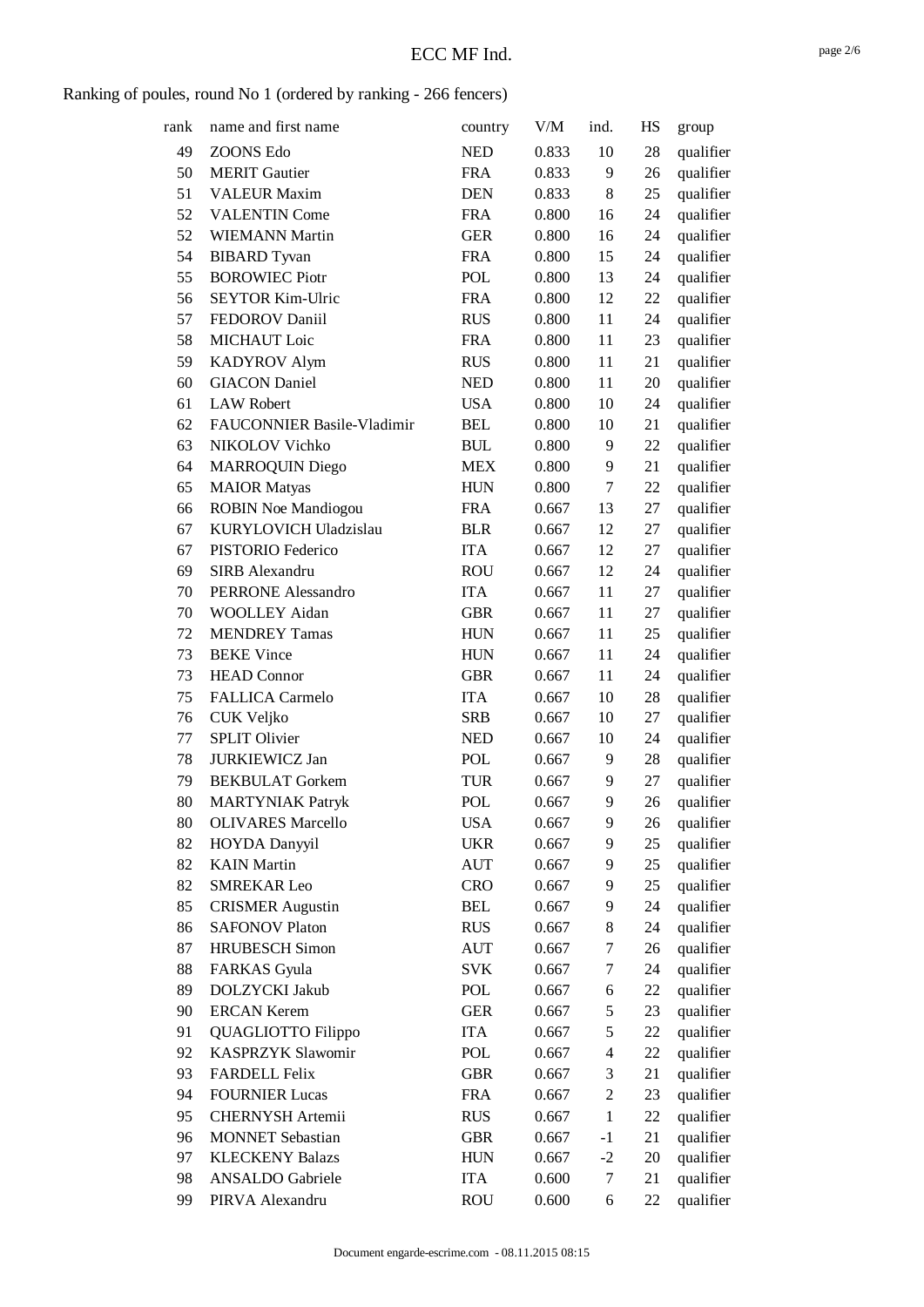| rank | name and first name            | country    | V/M   | ind.                     | HS | group     |
|------|--------------------------------|------------|-------|--------------------------|----|-----------|
| 100  | <b>ASHBY</b> Douglas           | <b>GBR</b> | 0.600 | 5                        | 20 | qualifier |
| 100  | <b>STELLA Alessandro</b>       | <b>ITA</b> | 0.600 | 5                        | 20 | qualifier |
| 102  | <b>WOLF Adam</b>               | <b>HUN</b> | 0.600 | $\overline{\mathcal{L}}$ | 22 | qualifier |
| 103  | <b>NAVAS Timothy</b>           | <b>BEL</b> | 0.600 | $\overline{4}$           | 21 | qualifier |
| 104  | <b>HODAK Philllip</b>          | <b>GER</b> | 0.600 | $\overline{4}$           | 20 | qualifier |
| 105  | <b>SZCZYPINSKI Kacper</b>      | POL        | 0.600 | 3                        | 19 | qualifier |
| 106  | POP Edwin                      | <b>ROU</b> | 0.600 | $\mathbf{1}$             | 19 | qualifier |
| 107  | <b>TANASE</b> Mihai            | <b>MDA</b> | 0.600 | $\boldsymbol{0}$         | 19 | qualifier |
| 108  | PRILUTSKII Kirill              | <b>RUS</b> | 0.600 | $-1$                     | 19 | qualifier |
| 109  | <b>MOZEJKO</b> Mateusz         | POL        | 0.600 | $-3$                     | 17 | qualifier |
| 109  | ROSENFELD Roey Eliyahu         | <b>ISR</b> | 0.600 | $-3$                     | 17 | qualifier |
| 111  | <b>CHALOUPKA Matej</b>         | <b>CZE</b> | 0.600 | $-4$                     | 18 | qualifier |
| 112  | <b>SAPY Hugo</b>               | <b>FRA</b> | 0.500 | 6                        | 25 | qualifier |
| 113  | <b>DAVIDOVIC Domen</b>         | <b>SLO</b> | 0.500 | 5                        | 23 | qualifier |
| 114  | <b>JOLLEY</b> Isaac            | <b>GBR</b> | 0.500 | 5                        | 22 | qualifier |
| 115  | <b>CONSOLONI Marco</b>         | <b>ITA</b> | 0.500 | $\overline{4}$           | 22 | qualifier |
| 115  | <b>MARIUCCI Matteo</b>         | <b>ITA</b> | 0.500 | 4                        | 22 | qualifier |
| 117  | KOTHIERINGER Michael           | <b>GER</b> | 0.500 | 3                        | 20 | qualifier |
| 118  | <b>GEIS</b> Glenn              | <b>GER</b> | 0.500 | $\overline{c}$           | 22 | qualifier |
| 118  | <b>MRAVLJAK Luka</b>           | <b>SLO</b> | 0.500 | $\overline{c}$           | 22 | qualifier |
| 120  | <b>MARTINI</b> Tommaso         | <b>ITA</b> | 0.500 | $\mathbf{1}$             | 23 | qualifier |
| 120  | <b>SCHRAMM Nils-Michael</b>    | <b>GER</b> | 0.500 | $\mathbf{1}$             | 23 | qualifier |
| 122  | <b>BULDA Kiryl</b>             | <b>BLR</b> | 0.500 | $\mathbf{1}$             | 22 | qualifier |
| 122  | <b>ISHEEV Konstantin</b>       | <b>RUS</b> | 0.500 | $\mathbf{1}$             | 22 | qualifier |
| 122  | <b>ZIEGON</b> Anton            | <b>GER</b> | 0.500 | $\mathbf{1}$             | 22 | qualifier |
| 125  | <b>BAREKET Noam</b>            | <b>ISR</b> | 0.500 | $\mathbf{1}$             | 21 | qualifier |
| 125  | <b>BURGSTALLER Johannes</b>    | <b>AUT</b> | 0.500 | $\mathbf{1}$             | 21 | qualifier |
| 127  | <b>PRAUS Markus</b>            | <b>GER</b> | 0.500 | $\mathbf{1}$             | 20 | qualifier |
| 127  | <b>TOTUSEK Marek</b>           | <b>CZE</b> | 0.500 | $\mathbf{1}$             | 20 | qualifier |
| 129  | ALBINALI Ali Faraj             | <b>KSA</b> | 0.500 | $\mathbf{1}$             | 19 | qualifier |
| 129  | <b>GOREN Raz</b>               | <b>ISR</b> | 0.500 | $\mathbf{1}$             | 19 | qualifier |
| 131  | NEDELJKOVIC Mateja             | <b>HUN</b> | 0.500 | $\mathbf{1}$             | 18 | qualifier |
| 132  | <b>BLAHUT</b> Jan              | <b>CZE</b> | 0.500 | $\mathbf{1}$             | 14 | qualifier |
| 133  | <b>VERIGIN Vladimir</b>        | <b>RUS</b> | 0.500 | $\boldsymbol{0}$         | 26 | qualifier |
| 134  | <b>IONICA</b> Andrei           | <b>ROU</b> | 0.500 | $\boldsymbol{0}$         | 23 | qualifier |
| 135  | <b>GRASNEK Tobias</b>          | <b>AUT</b> | 0.500 | $\boldsymbol{0}$         | 22 | qualifier |
| 136  | LANUSSE Henri                  | <b>FRA</b> | 0.500 | $\boldsymbol{0}$         | 20 | qualifier |
| 136  | <b>LECHNER Moritz</b>          | <b>AUT</b> | 0.500 | $\boldsymbol{0}$         | 20 | qualifier |
| 138  | <b>KOROM Erik</b>              | <b>HUN</b> | 0.500 | $\boldsymbol{0}$         | 19 | qualifier |
| 139  | <b>JANSEN</b> Anton            | <b>GER</b> | 0.500 | $-1$                     | 21 | qualifier |
| 140  | <b>KOVAC Rok</b>               | <b>SLO</b> | 0.500 | $-1$                     | 18 | qualifier |
| 141  | LI Ming Leo                    | <b>CRO</b> | 0.500 | $-1$                     | 14 | qualifier |
| 142  | <b>DUALEH Quincy</b>           | <b>NED</b> | 0.500 | $-1$                     | 13 | qualifier |
| 143  | <b>IAMANDEI Dragos</b>         | <b>ROU</b> | 0.500 | $-2$                     | 21 | qualifier |
| 144  | <b>GARCIA APARICIO Gabriel</b> | <b>ESP</b> | 0.500 | $-2$                     | 20 | qualifier |
| 145  | <b>GOC Bartosz</b>             | POL        | 0.500 | $-3$                     | 22 | qualifier |
| 146  | <b>KONIG Robert</b>            | <b>CZE</b> | 0.500 | $-3$                     | 21 | qualifier |
| 147  | <b>BOROWIAK Arwen</b>          | <b>GER</b> | 0.500 | $-3$                     | 20 | qualifier |
| 148  | <b>FORTUNA Robert</b>          | <b>UKR</b> | 0.500 | $-3$                     | 19 | qualifier |
| 148  | <b>TOTH Gergely</b>            | <b>HUN</b> | 0.500 | $-3$                     | 19 | qualifier |
| 150  | <b>IZYCKI</b> Filip            | POL        | 0.500 | $-4$                     | 23 | qualifier |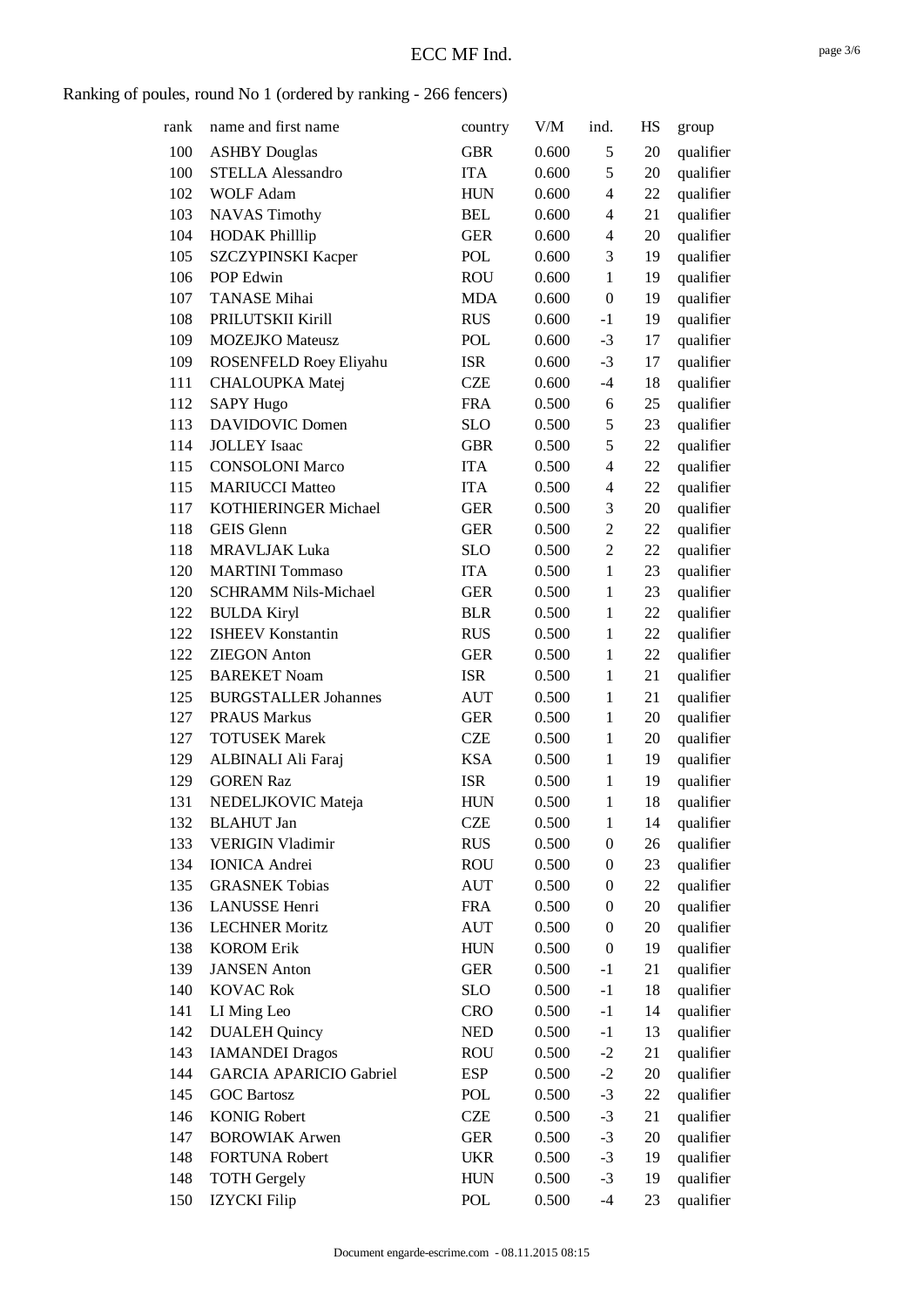| rank | name and first name        | country    | V/M   | ind.             | HS | group     |
|------|----------------------------|------------|-------|------------------|----|-----------|
| 151  | <b>FELSBERGER Tobias</b>   | <b>AUT</b> | 0.500 | $-4$             | 19 | qualifier |
| 152  | <b>CHTIOUI</b> Michal      | POL        | 0.500 | $-4$             | 16 | qualifier |
| 153  | <b>GOJAK</b> Antonio       | <b>CRO</b> | 0.500 | $-6$             | 21 | qualifier |
| 154  | <b>IURIN</b> Igor          | <b>UKR</b> | 0.500 | $-6$             | 20 | qualifier |
| 155  | PELEKSIC Vladimir          | <b>SRB</b> | 0.500 | $-7$             | 19 | qualifier |
| 156  | PLITZKO Paul               | <b>GER</b> | 0.500 | $-7$             | 18 | qualifier |
| 157  | <b>ELKAYAM</b> Ohad        | <b>ISR</b> | 0.400 | 3                | 19 | qualifier |
| 158  | SZYPULSKI Ignacy           | POL        | 0.400 | $\mathbf{1}$     | 17 | qualifier |
| 159  | <b>ONDRUSEK Radek</b>      | <b>CZE</b> | 0.400 | $\boldsymbol{0}$ | 19 | qualifier |
| 160  | <b>KOR-HANAK Norbert</b>   | <b>HUN</b> | 0.400 | $\boldsymbol{0}$ | 17 | qualifier |
| 161  | <b>KARAVIDIN Dina</b>      | <b>SRB</b> | 0.400 | $-2$             | 16 | qualifier |
| 162  | ALABID Abdulaziz Hassan    | <b>KSA</b> | 0.400 | $-3$             | 18 | qualifier |
| 163  | SAY Amil Efe               | <b>TUR</b> | 0.400 | $-3$             | 17 | qualifier |
| 164  | <b>HAMANN</b> Gabriel      | <b>GER</b> | 0.400 | $-4$             | 17 | qualifier |
| 164  | <b>HUTHMANN Eric</b>       | <b>AUT</b> | 0.400 | $-4$             | 17 | qualifier |
| 166  | <b>BADOUX</b> Loic         | <b>SUI</b> | 0.400 | $-4$             | 16 | qualifier |
| 167  | <b>ALNO</b> Andrea         | <b>ITA</b> | 0.400 | $-4$             | 15 | qualifier |
| 168  | <b>ARCHILEI Tommaso</b>    | <b>MEX</b> | 0.400 | $-5$             | 16 | qualifier |
| 168  | <b>SCHAETZKE Christoph</b> | <b>GER</b> | 0.400 | $-5$             | 16 | qualifier |
| 170  | <b>SCHAUER Moritz</b>      | <b>AUT</b> | 0.400 | $-7$             | 16 | qualifier |
| 171  | STIPKOVITS Philip          | AUT        | 0.400 | $-7$             | 14 | qualifier |
| 172  | <b>VANNUCCI Francesco</b>  | <b>ITA</b> | 0.400 | $-8$             | 14 | qualifier |
| 173  | <b>MOHORKO Borut</b>       | <b>SLO</b> | 0.400 | $-11$            | 11 | qualifier |
| 174  | <b>BAZULEV Vadim</b>       | <b>RUS</b> | 0.333 | $\mathbf{1}$     | 22 | qualifier |
| 175  | <b>OLBROMSKI</b> Michal    | <b>POL</b> | 0.333 | $-1$             | 22 | qualifier |
| 176  | VAN DER KOELEN Marco       | <b>GER</b> | 0.333 | $-2$             | 21 | qualifier |
| 177  | <b>VOLF Karel</b>          | <b>CZE</b> | 0.333 | $-2$             | 20 | qualifier |
| 177  | <b>VOLKONSKII Petr</b>     | <b>RUS</b> | 0.333 | $-2$             | 20 | qualifier |
| 179  | <b>HOWLETT Edmund</b>      | <b>GBR</b> | 0.333 | $-3$             | 23 | qualifier |
| 180  | <b>ZOONS Axel</b>          | <b>NED</b> | 0.333 | $-4$             | 22 | qualifier |
| 181  | <b>KULCU Turhan Berke</b>  | <b>TUR</b> | 0.333 | $-4$             | 19 | qualifier |
| 182  | <b>SKIDAN</b> Ilya         | <b>BLR</b> | 0.333 | $-4$             | 18 | qualifier |
| 183  | <b>BORATYN Filip</b>       | POL        | 0.333 | $-5$             | 19 | qualifier |
| 183  | FILL Moritz                | <b>AUT</b> | 0.333 | $-5$             | 19 | qualifier |
| 185  | MIHALYI Andor              | <b>HUN</b> | 0.333 | $-6$             | 19 | qualifier |
| 186  | <b>KAMAKGUL Asrin</b>      | <b>TUR</b> | 0.333 | $-6$             | 18 | qualifier |
| 187  | <b>BOVT Nikita</b>         | <b>RUS</b> | 0.333 | $-6$             | 16 | qualifier |
| 188  | <b>LAHER Florian</b>       | AUT        | 0.333 | $-7$             | 19 | qualifier |
| 189  | POPPEL Martin              | SWE        | 0.333 | $-7$             | 17 | qualifier |
| 190  | MILIVOJEV Nikola           | <b>SRB</b> | 0.333 | $-8$             | 18 | qualifier |
| 191  | <b>MALCZYK Patryk</b>      | POL        | 0.333 | $-8$             | 16 | qualifier |
| 192  | FILATOV German             | <b>RUS</b> | 0.333 | $-8$             | 15 | qualifier |
| 193  | <b>LANUSSE</b> Yann        | <b>FRA</b> | 0.333 | $-9$             | 17 | qualifier |
| 193  | <b>RAINER Merlin</b>       | <b>GER</b> | 0.333 | $-9$             | 17 | qualifier |
| 193  | ROMASHCHENKO Bohdan        | <b>UKR</b> | 0.333 | $-9$             | 17 | qualifier |
| 196  | KOZIELEWSKI Kosma          | POL        | 0.333 | $-10$            | 16 | qualifier |
| 196  | <b>ZEMAN Adam</b>          | <b>SVK</b> | 0.333 | $-10$            | 16 | qualifier |
| 198  | <b>RAPOPORT Yaakov</b>     | <b>ISR</b> | 0.333 | $-11$            | 16 | qualifier |
| 199  | HAWTHAN Hamoud Ahmed       | <b>KSA</b> | 0.333 | $-11$            | 11 | qualifier |
| 200  | AKYOL Tuna                 | <b>TUR</b> | 0.333 | $-13$            | 15 | qualifier |
| 201  | <b>OZYALCIN Utku</b>       | TUR        | 0.333 | $-15$            | 13 | qualifier |
|      |                            |            |       |                  |    |           |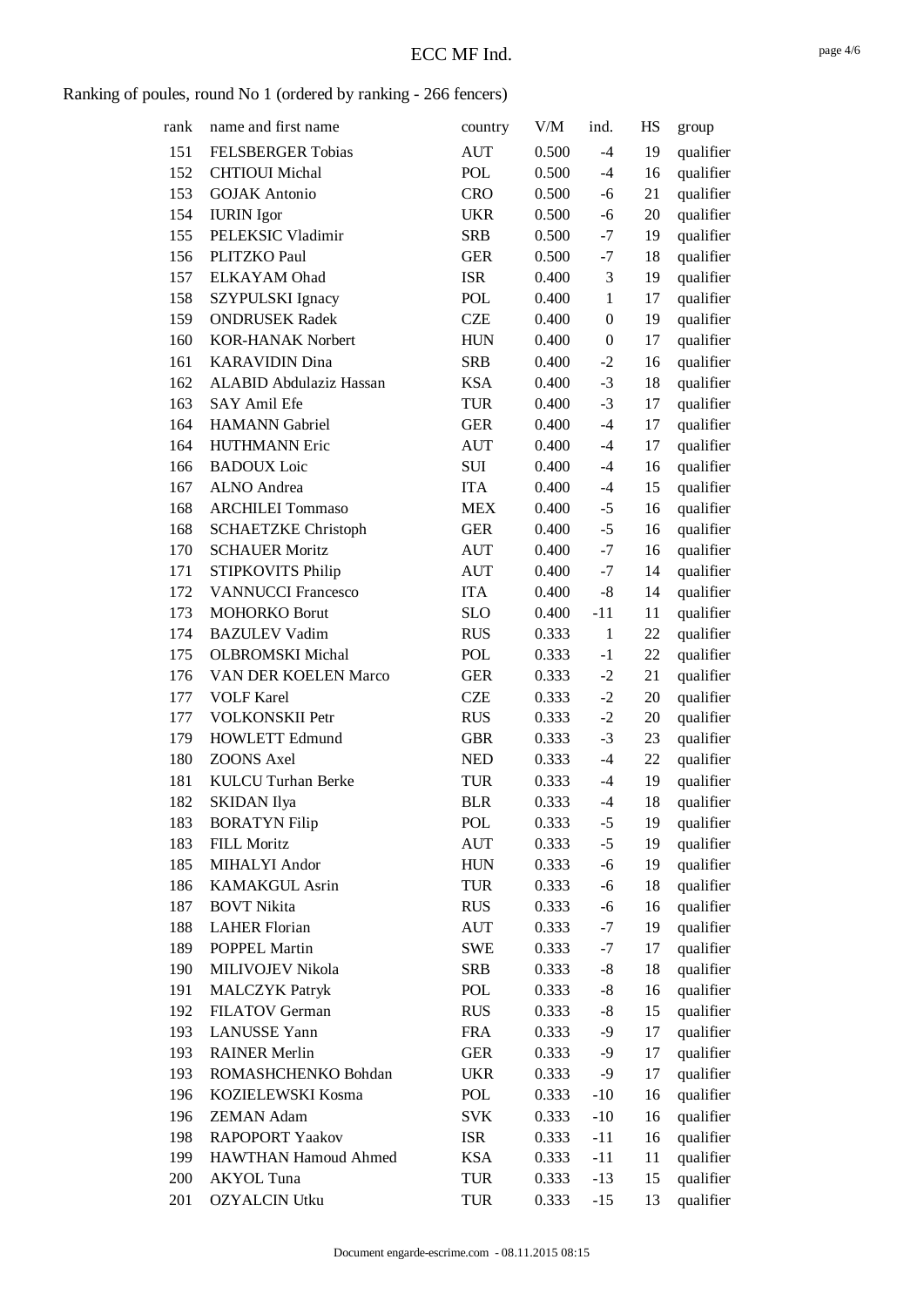| rank | name and first name           | country    | V/M   | ind.  | HS | group      |
|------|-------------------------------|------------|-------|-------|----|------------|
| 202  | STEZAKER Benjamin             | <b>GBR</b> | 0.200 | $-5$  | 17 | qualifier  |
| 203  | PANAGIEV Stefan-Damyan        | <b>BUL</b> | 0.200 | $-5$  | 16 | qualifier  |
| 204  | STOCKMANN Paul                | <b>NED</b> | 0.200 | $-7$  | 15 | qualifier  |
| 205  | SOBOTKA Jakub                 | <b>CZE</b> | 0.200 | $-7$  | 14 | qualifier  |
| 206  | <b>ATTIAS</b> Ben             | <b>GBR</b> | 0.200 | $-8$  | 16 | qualifier  |
| 207  | DORTBUDAK Yigit Ali           | <b>TUR</b> | 0.200 | $-8$  | 14 | qualifier  |
| 208  | <b>BALZAM Hadar</b>           | <b>ISR</b> | 0.200 | $-9$  | 13 | qualifier  |
| 209  | <b>NEMETH Zalan</b>           | <b>HUN</b> | 0.200 | $-10$ | 14 | qualifier  |
| 210  | <b>DOBOS</b> David            | <b>SVK</b> | 0.200 | $-10$ | 12 | qualifier  |
| 211  | <b>ROTARU Nicolae</b>         | <b>MDA</b> | 0.200 | $-10$ | 11 | qualifier  |
| 212  | <b>ALSHATTI Mohsen Yousif</b> | <b>KSA</b> | 0.200 | $-13$ | 10 | qualifier  |
| 213  | <b>POINTNER Maximilian</b>    | <b>AUT</b> | 0.200 | $-15$ | 5  | qualifier  |
| 214  | SIFRAR Jan                    | <b>SLO</b> | 0.200 | $-16$ | 7  | qualifier  |
| 215  | <b>POLGAR Bence</b>           | <b>HUN</b> | 0.167 | -6    | 20 | qualifier  |
| 216  | <b>TSVEIG Ariel</b>           | <b>ISR</b> | 0.167 | $-7$  | 20 | qualifier  |
| 217  | <b>BABANICS Gergely</b>       | <b>HUN</b> | 0.167 | $-10$ | 17 | qualifier  |
| 218  | <b>BERGMANN Paul</b>          | <b>AUT</b> | 0.167 | $-10$ | 15 | qualifier  |
| 219  | <b>BICIUSCA</b> Radion        | <b>MDA</b> | 0.167 | $-11$ | 18 | qualifier  |
| 219  | <b>HOVANYI Viktor</b>         | <b>SWE</b> | 0.167 | $-11$ | 18 | qualifier  |
|      |                               |            |       |       |    |            |
| 221  | <b>DEGLER Maurice</b>         | <b>GER</b> | 0.167 | $-11$ | 15 | eliminated |
| 221  | <b>KORENY Mihaly</b>          | <b>HUN</b> | 0.167 | $-11$ | 15 | eliminated |
| 221  | <b>SARMANY Zoltan</b>         | <b>SVK</b> | 0.167 | $-11$ | 15 | eliminated |
| 224  | <b>MRAVUNAC Anton</b>         | <b>CRO</b> | 0.167 | $-11$ | 13 | eliminated |
| 225  | <b>BRESSLAUER Tobias</b>      | <b>AUT</b> | 0.167 | $-12$ | 15 | eliminated |
| 225  | PRELOVSEK Martin              | <b>CRO</b> | 0.167 | $-12$ | 15 | eliminated |
| 227  | PAHWA Vinay                   | <b>USA</b> | 0.167 | $-12$ | 14 | eliminated |
| 228  | <b>ULUTAS</b> Denizhan        | TUR        | 0.167 | $-13$ | 13 | eliminated |
| 229  | <b>GAUTAM Brij</b>            | <b>GBR</b> | 0.167 | $-15$ | 13 | eliminated |
| 230  | <b>WAGNER Phillip</b>         | <b>AUT</b> | 0.167 | $-16$ | 13 | eliminated |
| 231  | <b>JANSSENS</b> Gielis        | <b>BEL</b> | 0.167 | $-16$ | 12 | eliminated |
| 232  | <b>PRAILE Clement</b>         | <b>BEL</b> | 0.167 | $-17$ | 12 | eliminated |
| 233  | <b>CHREN Simon</b>            | <b>CZE</b> | 0.167 | $-17$ | 11 | eliminated |
| 233  | <b>EYUPOGLU Alp</b>           | TUR        | 0.167 | $-17$ | 11 | eliminated |
| 235  | <b>COROVIC Lazar</b>          | <b>SRB</b> | 0.167 | $-18$ | 10 | eliminated |
| 235  | MOSCHOPOULOS Dimitris         | <b>GRE</b> | 0.167 | $-18$ | 10 | eliminated |
| 237  | KARAMANOGLU Berkay Efe        | TUR        | 0.167 | $-19$ | 9  | eliminated |
| 238  | <b>MISKOLCZI Tamas</b>        | <b>HUN</b> | 0.000 | $-12$ | 18 | eliminated |
| 239  | <b>DANILICHEV</b> Ignat       | <b>RUS</b> | 0.000 | $-12$ | 8  | eliminated |
| 240  | <b>TOTH Gergely</b>           | <b>HUN</b> | 0.000 | $-13$ | 12 | eliminated |
| 241  | <b>DARABOS</b> Vince          | <b>HUN</b> | 0.000 | $-16$ | 9  | eliminated |
| 242  | <b>JEROME</b> Matthew         | <b>GBR</b> | 0.000 | $-17$ | 8  | eliminated |
| 242  | <b>MPANTIKIS Aggelos</b>      | <b>GRE</b> | 0.000 | $-17$ | 8  | eliminated |
| 244  | KESSERWANI Jean Dimitri       | <b>MDA</b> | 0.000 | $-18$ | 12 | eliminated |
| 244  | <b>LEHNER Kilian</b>          | <b>AUT</b> | 0.000 | $-18$ | 12 | eliminated |
| 244  | <b>SCHUBERT Max</b>           | <b>AUT</b> | 0.000 | $-18$ | 12 | eliminated |
| 244  | <b>TUNCER Poyraz</b>          | TUR        | 0.000 | $-18$ | 12 | eliminated |
| 248  | <b>KALT</b> Andreas           | AUT        | 0.000 | $-18$ | 7  | eliminated |
| 249  | <b>LELKES</b> Marton          | <b>SVK</b> | 0.000 | $-19$ | 11 | eliminated |
| 250  | <b>JUKL Raphael</b>           | <b>AUT</b> | 0.000 | $-19$ | 6  | eliminated |
| 251  | <b>AKKAD</b> Leon Alexander   | <b>AUT</b> | 0.000 | $-21$ | 9  | eliminated |
| 251  | <b>MAJID Sabeeh</b>           | <b>AUT</b> | 0.000 | $-21$ | 9  | eliminated |
|      |                               |            |       |       |    |            |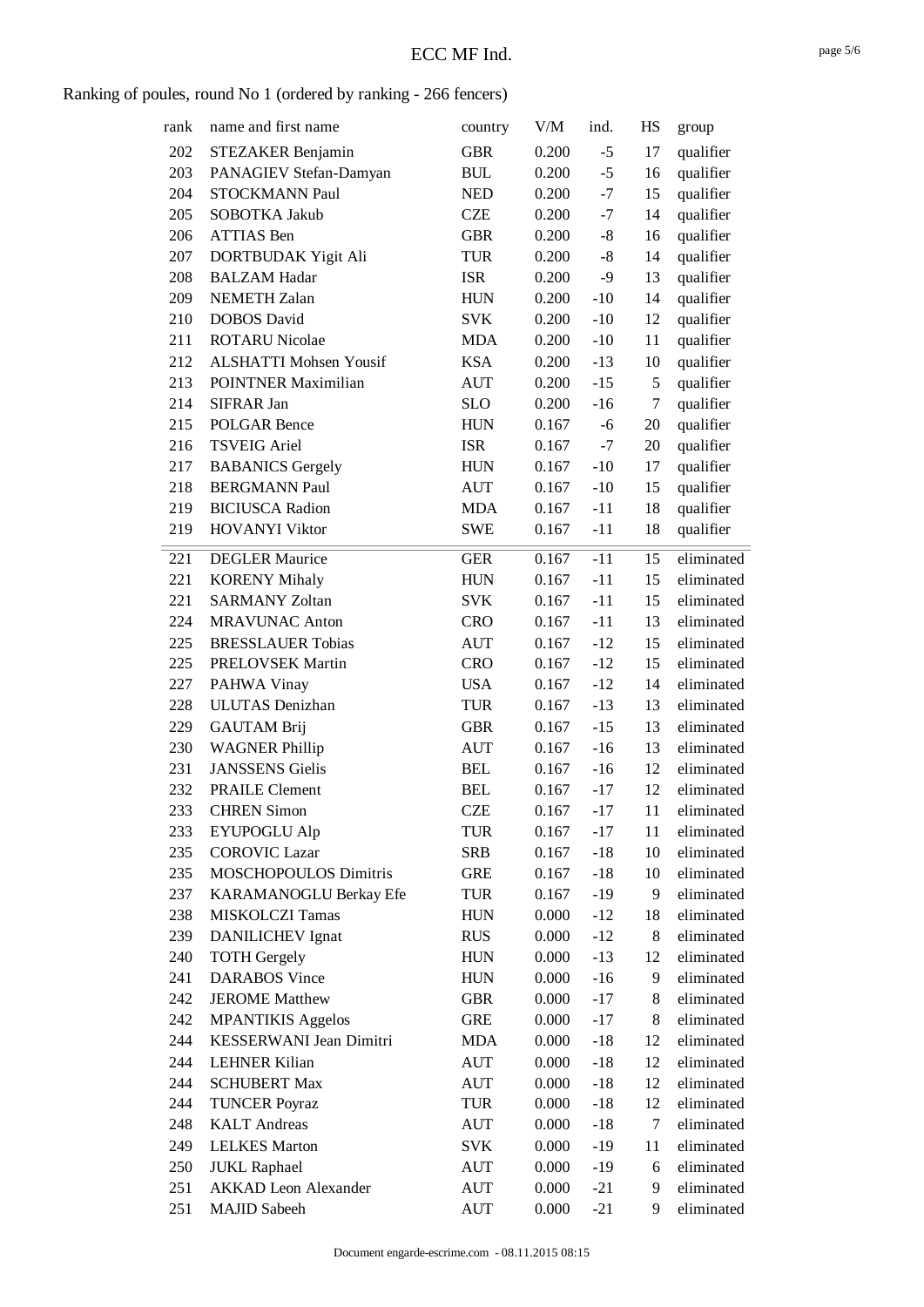| rank | name and first name        | country    | V/M   | ind.  | HS             | group      |
|------|----------------------------|------------|-------|-------|----------------|------------|
| 253  | <b>TESARIK Daniel</b>      | CZE        | 0.000 | $-21$ | 4              | eliminated |
| 254  | <b>NAGY Patrik</b>         | <b>SVK</b> | 0.000 | $-22$ | 8              | eliminated |
| 255  | <b>BAYIHA William</b>      | <b>SUI</b> | 0.000 | $-23$ | 7              | eliminated |
| 255  | <b>CETINEL Baha Baykal</b> | <b>TUR</b> | 0.000 | $-23$ | 7              | eliminated |
| 255  | <b>GUNDACKER</b> Eugen     | AUT        | 0.000 | $-23$ | 7              | eliminated |
| 255  | <b>KAIN Konstantin</b>     | <b>AUT</b> | 0.000 | $-23$ | 7              | eliminated |
| 255  | LAZARENKO Ievgen           | <b>UKR</b> | 0.000 | $-23$ | 7              | eliminated |
| 260  | <b>BULAVA Semen</b>        | <b>UKR</b> | 0.000 | $-24$ | 6              | eliminated |
| 260  | <b>PLANCKH Niclas</b>      | <b>AUT</b> | 0.000 | $-24$ | 6              | eliminated |
| 262  | <b>CURCIC Milan</b>        | <b>SRB</b> | 0.000 | $-25$ | 5              | eliminated |
| 262  | <b>GEIGER</b> Iasonas      | <b>GRE</b> | 0.000 | $-25$ | 5              | eliminated |
| 264  | <b>GUNDACKER Hakon</b>     | <b>AUT</b> | 0.000 | $-27$ | 3              | eliminated |
| 264  | <b>KREK Marcel</b>         | <b>SLO</b> | 0.000 | $-27$ | 3              | eliminated |
| 266  | <b>KRALIK Roman</b>        | <b>SVK</b> | 0.000 | $-28$ | $\mathfrak{D}$ | eliminated |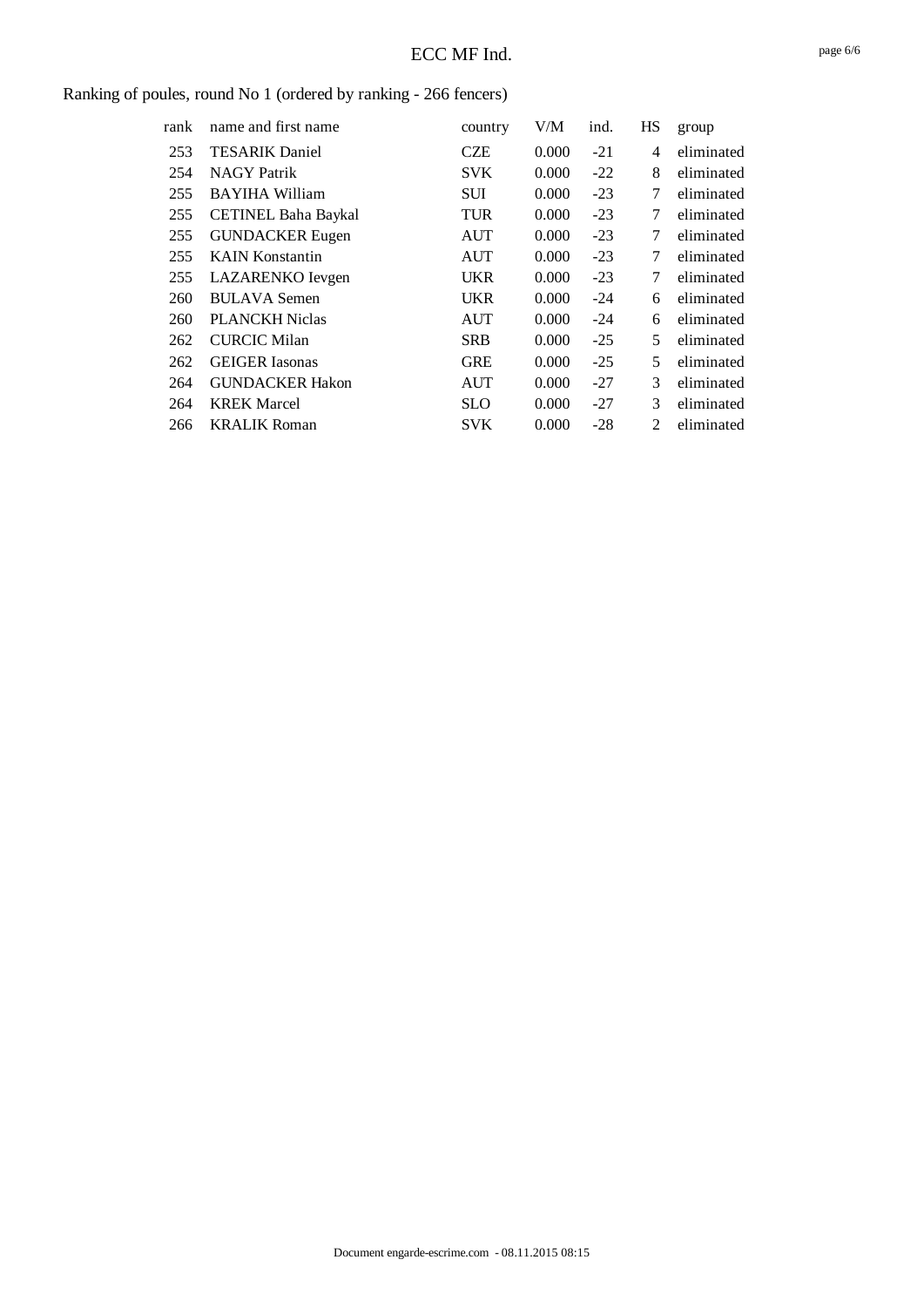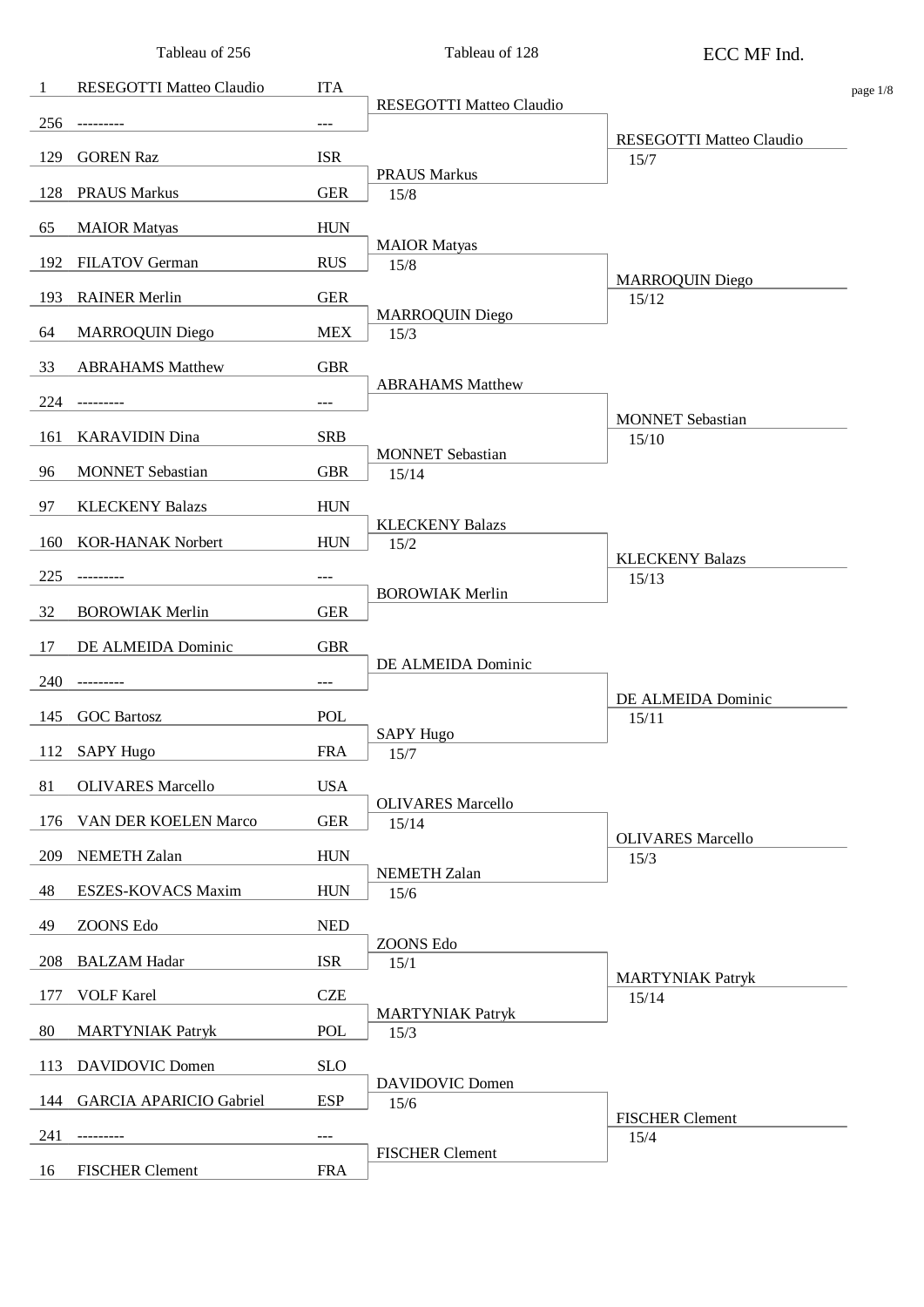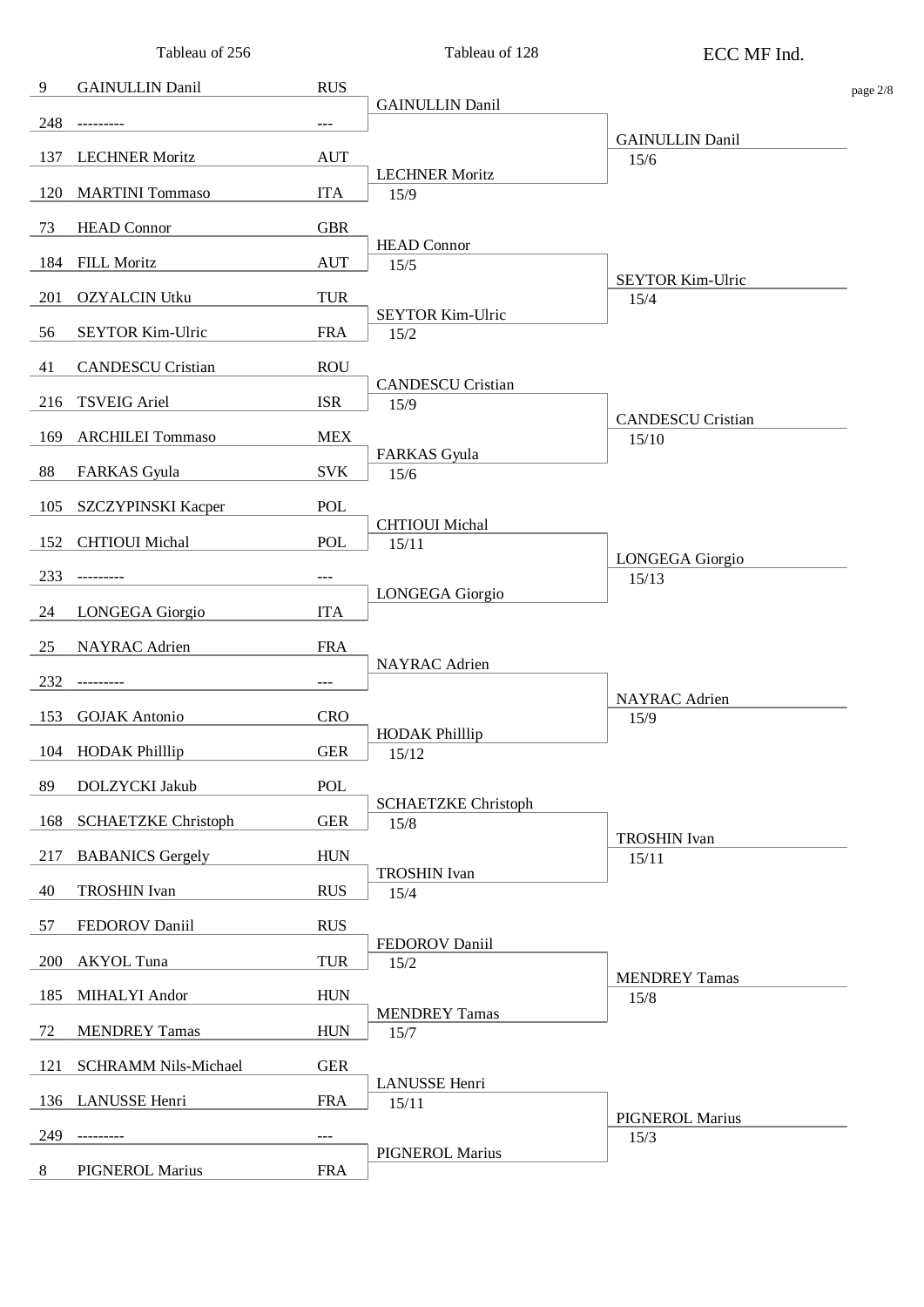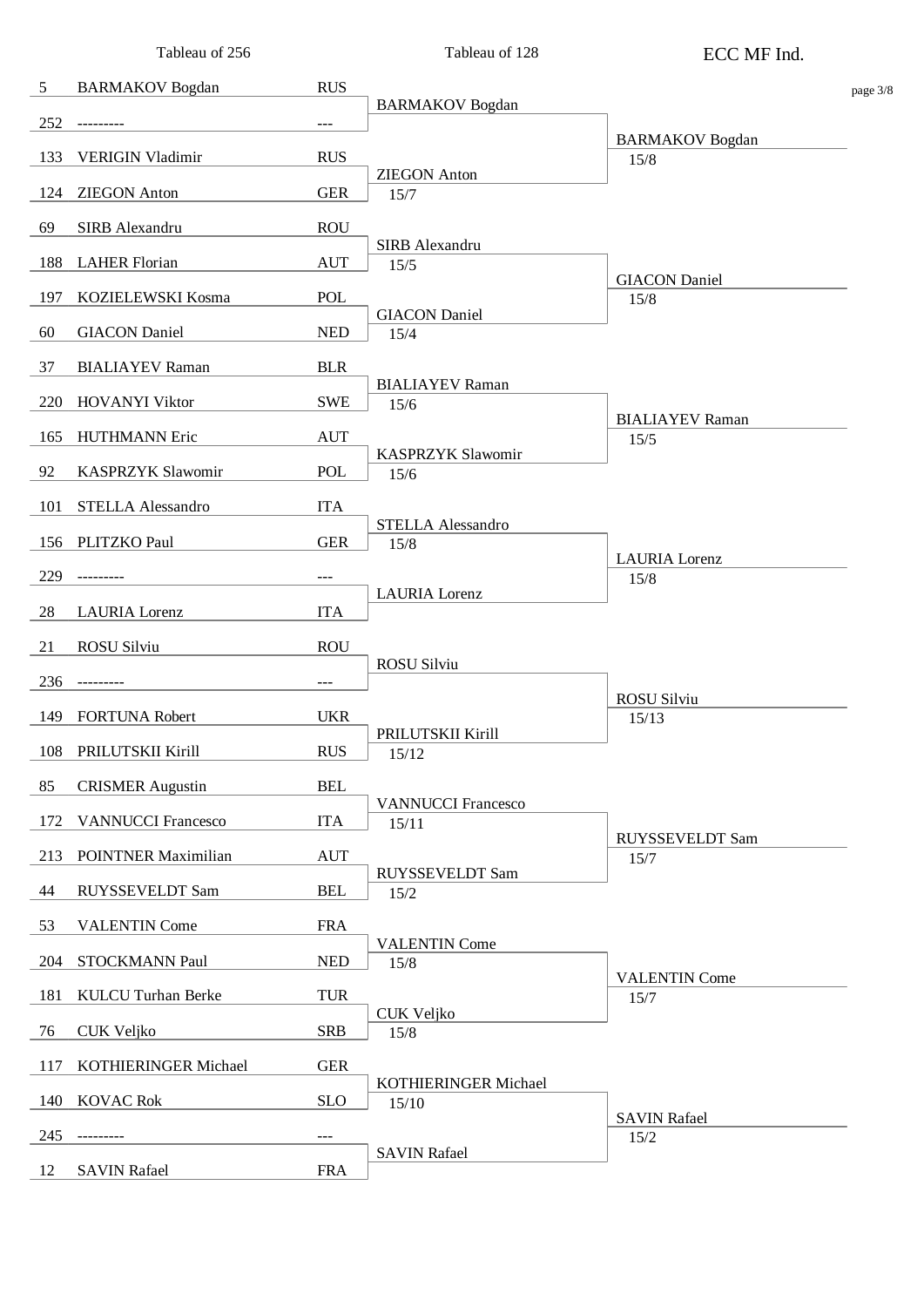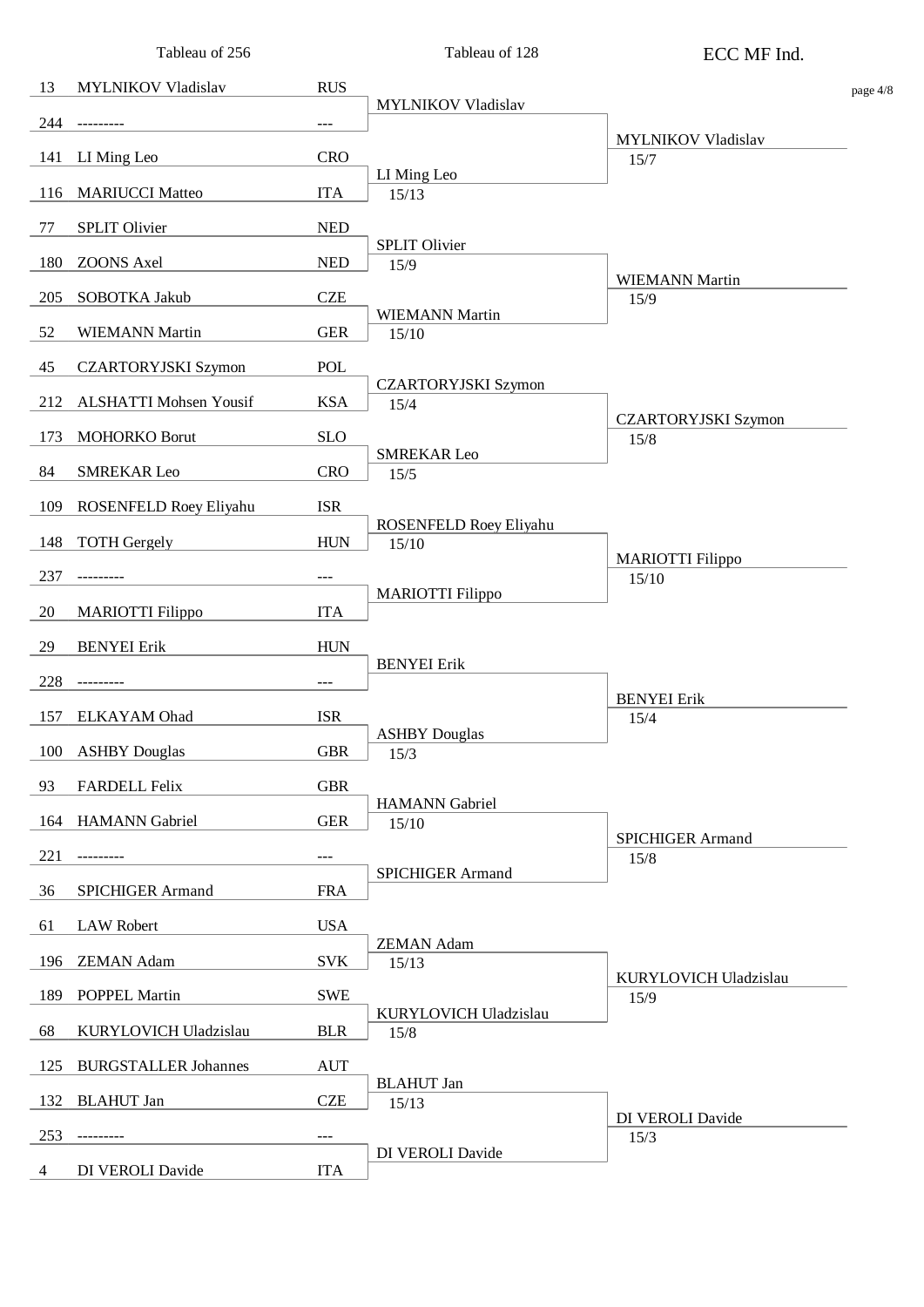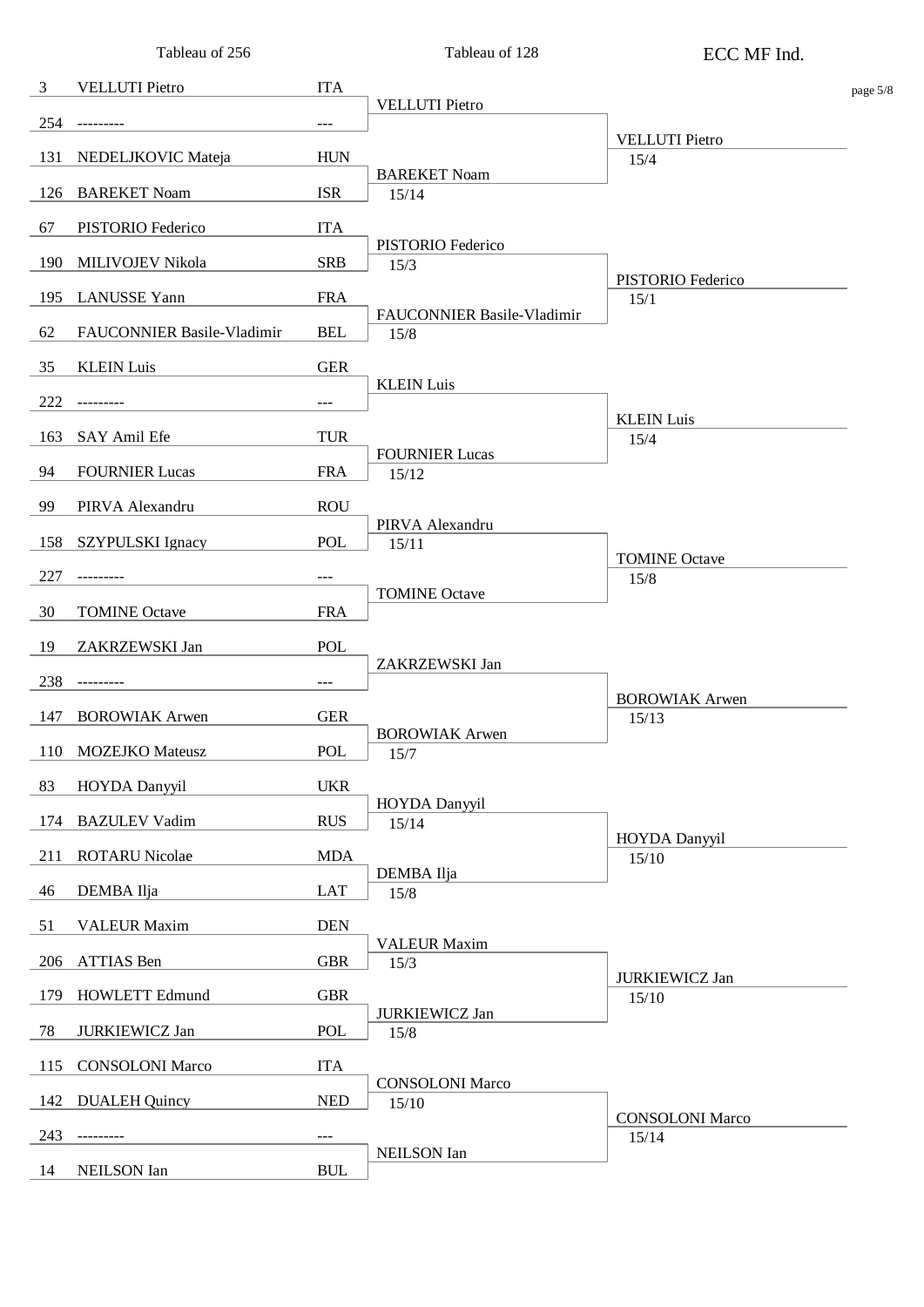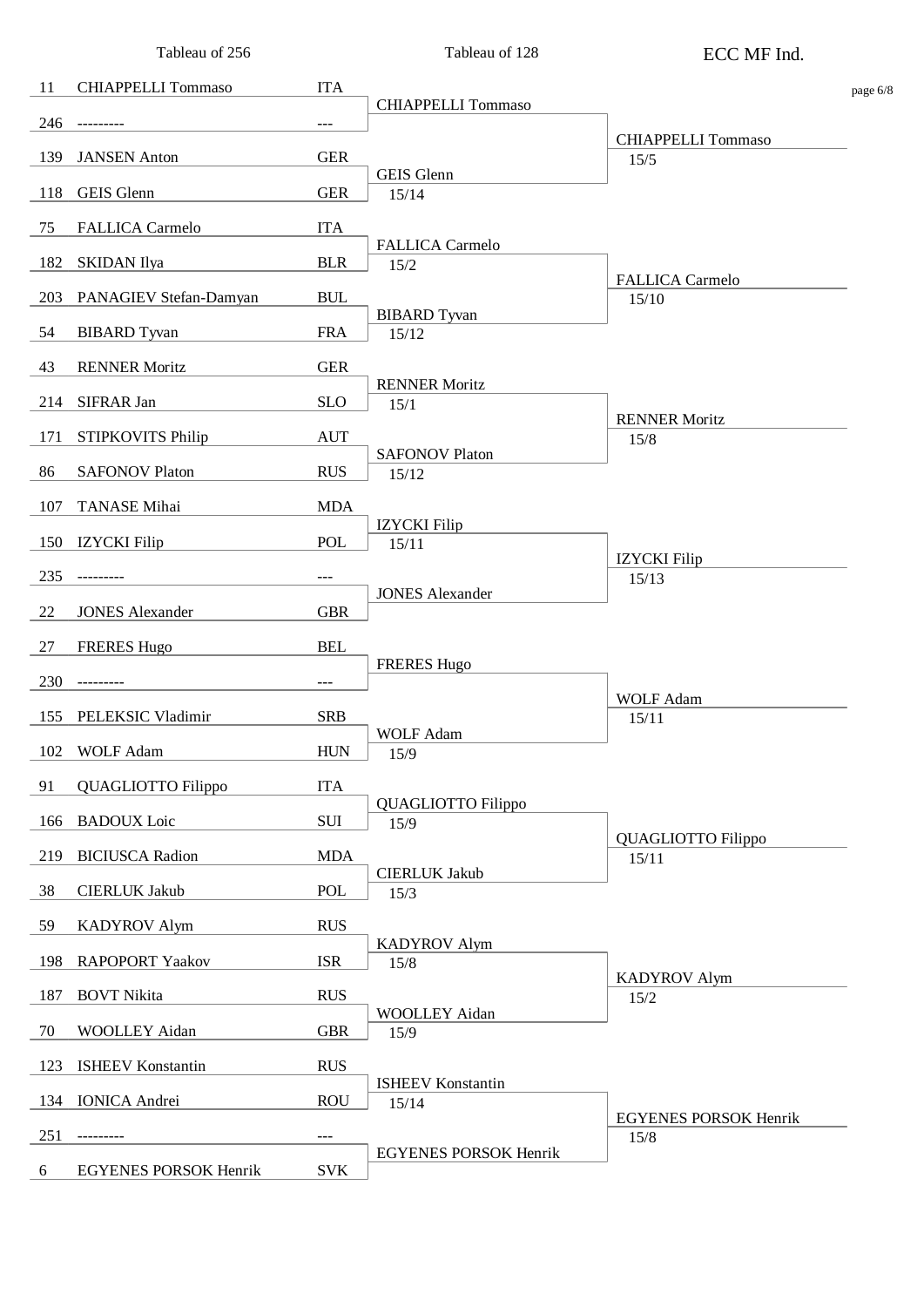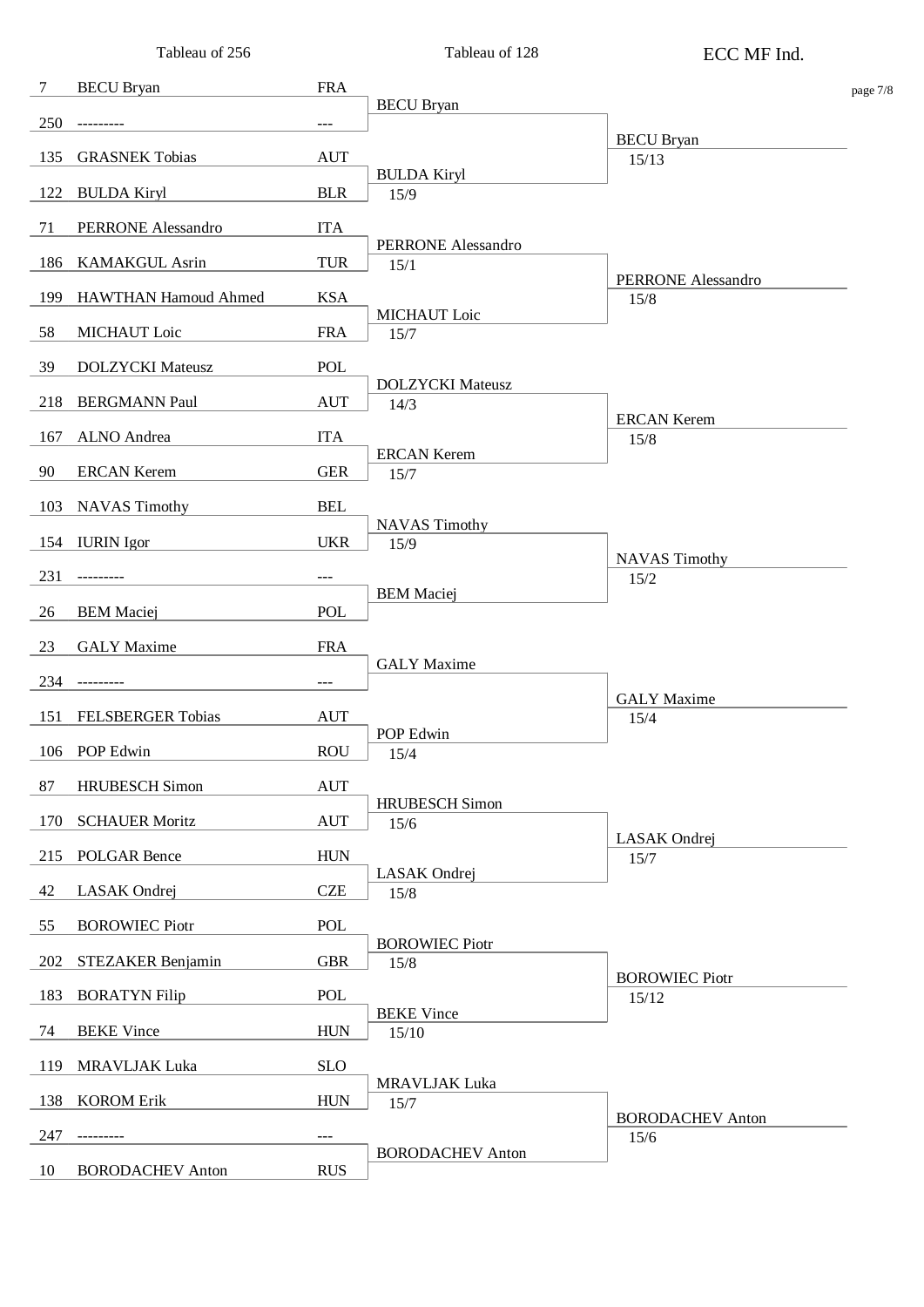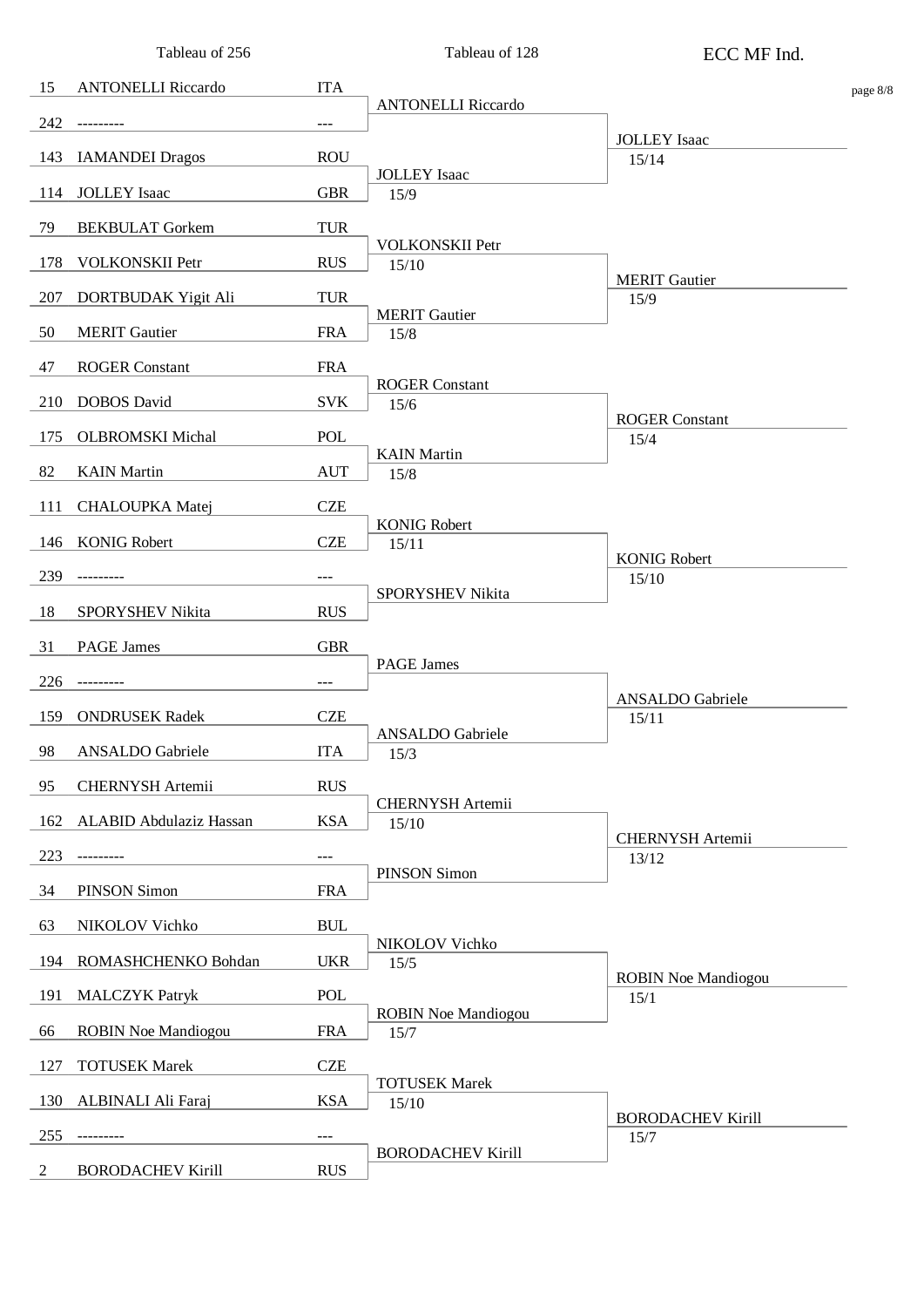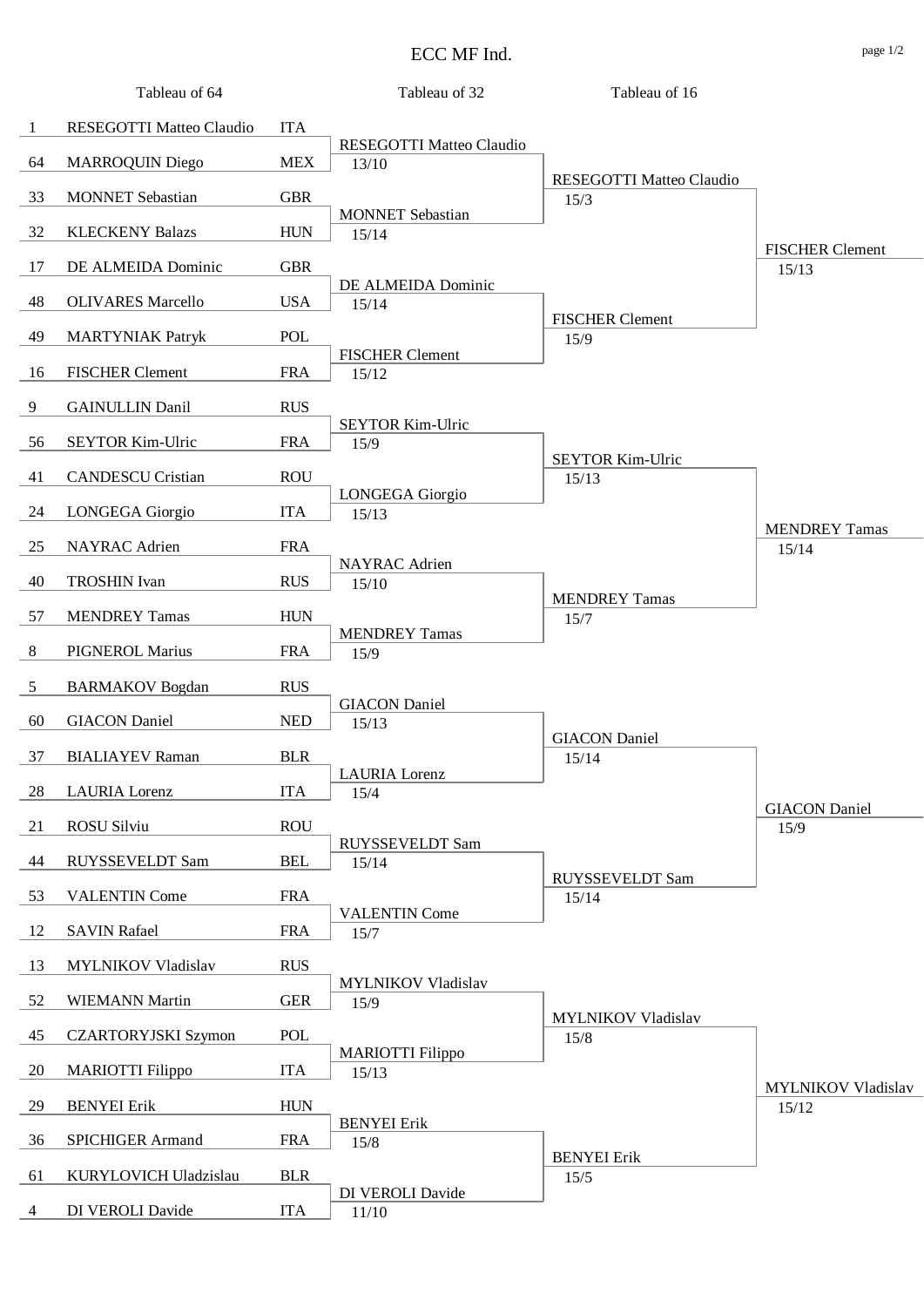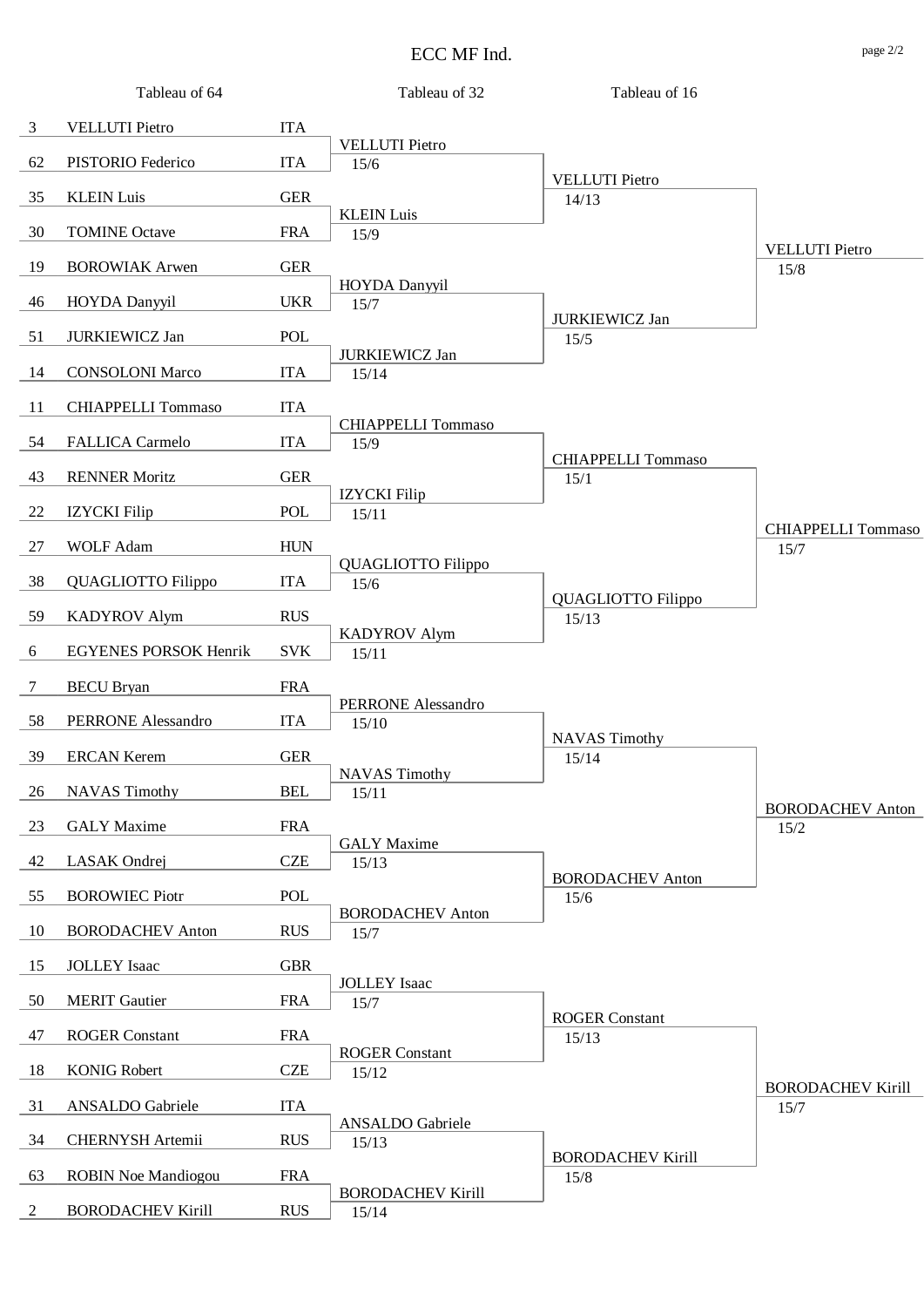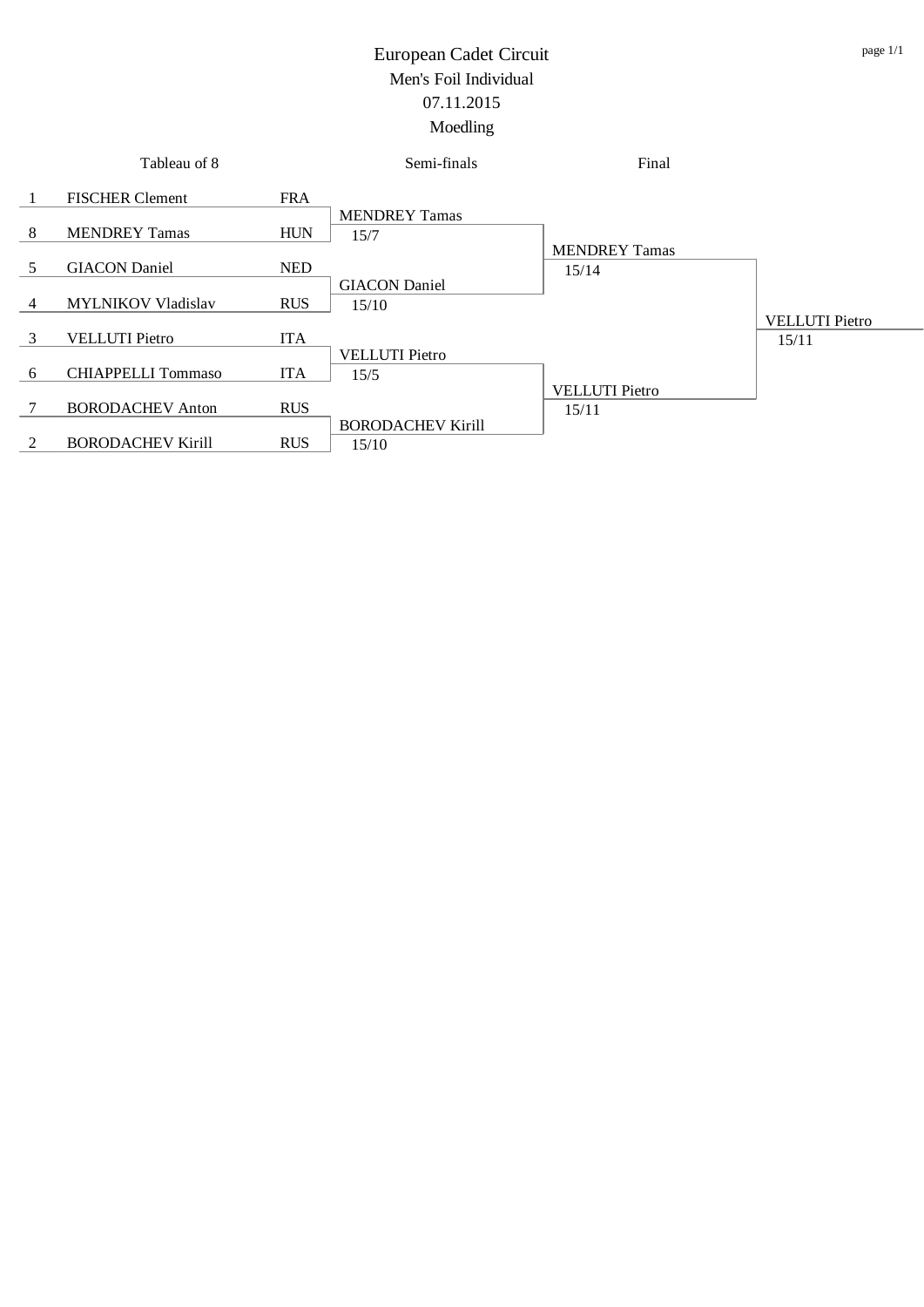| rank           | name and first name             | flag                            | country    | club                        | date of birth | licence  |
|----------------|---------------------------------|---------------------------------|------------|-----------------------------|---------------|----------|
| $\mathbf{1}$   | <b>VELLUTI</b> Pietro           | П                               | <b>ITA</b> |                             | 21/4/1999     | 00834653 |
| $\overline{c}$ | <b>MENDREY Tamas</b>            |                                 | <b>HUN</b> | <b>UTE</b>                  | 24/12/1999    | 00835935 |
| 3              | <b>BORODACHEV Kirill</b>        |                                 | <b>RUS</b> | <b>NATIONAL TEAM</b>        | 23/3/2000     | 00836611 |
| 3              | <b>GIACON</b> Daniel            |                                 | <b>NED</b> | SCHERMCENTRUM AMST          | 25/11/2000    | 00835768 |
| 5              | <b>BORODACHEV Anton</b>         |                                 | <b>RUS</b> | NATIONAL TEAM               | 23/3/2000     | 00836612 |
| 6              | <b>CHIAPPELLI Tommaso</b>       | Н                               | <b>ITA</b> |                             | 29/1/1999     | 00835192 |
| 7              | <b>MYLNIKOV Vladislav</b>       |                                 | <b>RUS</b> | NATIONAL TEAM               | 12/9/2000     | 00837974 |
| 8              | <b>FISCHER Clement</b>          | H                               | <b>FRA</b> | <b>OGCNICE ESCRIME</b>      | 28/1/1999     | 00803393 |
| 9              | <b>RESEGOTTI Matteo Claudio</b> | H                               | <b>ITA</b> |                             | 24/5/1999     | 00836679 |
| 10             | <b>BENYEI</b> Erik              |                                 | <b>HUN</b> | <b>TOREKVES</b>             | 20/1/1999     | 00833711 |
| 11             | RUYSSEVELDT Sam                 |                                 | <b>BEL</b> | <b>HERCKENRODE</b>          | 9/6/1999      | 00835977 |
| 12             | <b>ROGER Constant</b>           | Ш                               | <b>FRA</b> | VAL DE SEINE                | 22/3/2001     | 00758195 |
| 13             | <b>SEYTOR Kim-Ulric</b>         | T                               | <b>FRA</b> | <b>BOURG LA REINE</b>       | 9/2/2000      | 00765354 |
| 14             | <b>JURKIEWICZ Jan</b>           |                                 | POL        | <b>BUDOWLANI TORUN</b>      | 5/10/2000     | 00837460 |
| 15             | QUAGLIOTTO Filippo              | Ш                               | <b>ITA</b> |                             | 5/5/2001      | 00835990 |
| 16             | <b>NAVAS Timothy</b>            | п                               | <b>BEL</b> | CE LES 3 ARMES              | 28/11/1999    | 00834160 |
| 17             | <b>DI VEROLI Davide</b>         | П                               | <b>ITA</b> | <b>G. VERNE SCHERMA</b>     | 18/8/2001     | 00837902 |
| 18             | DE ALMEIDA Dominic              | XK                              | <b>GBR</b> | FIGHTING FIT FC             | 13/2/1999     | 00833644 |
| 19             | <b>MARIOTTI Filippo</b>         | Н                               | <b>ITA</b> |                             | 10/2/1999     | 00837259 |
| 20             | <b>GALY</b> Maxime              | H                               | <b>FRA</b> | <b>GLEIZE</b>               | 23/11/1999    | 00712162 |
| 20             | LONGEGA Giorgio                 | П                               | <b>ITA</b> |                             | 14/1/1999     | 00834874 |
| 20             | <b>NAYRAC</b> Adrien            | H                               | <b>FRA</b> | <b>BOURG VALEN</b>          | 11/1/1999     | 00794253 |
| 23             | <b>LAURIA</b> Lorenz            | Н                               | <b>ITA</b> | <b>CS BOLZANO</b>           | 11/5/1999     | 00833579 |
| 24             | <b>KLEIN Luis</b>               |                                 | <b>GER</b> | <b>TSG WEINHEIM</b>         | 6/1/1999      | 00699601 |
| 25             | <b>VALENTIN Come</b>            | $\mathbf{\mathbf{\mathsf{I}}}%$ | <b>FRA</b> | TEAM FLEURET 78             | 31/1/1999     | 00762245 |
| 26             | <b>KADYROV Alym</b>             |                                 | <b>RUS</b> | NATIONAL TEAM               | 29/7/1999     | 00838366 |
| 27             | <b>PERRONE Alessandro</b>       | Ш                               | <b>ITA</b> |                             | 18/1/1999     | 00837255 |
| 28             | HOYDA Danyyil                   |                                 | <b>UKR</b> | <b>LVIV</b>                 | 20/2/2000     | 00837488 |
| 29             | <b>MONNET</b> Sebastian         | XK                              | <b>GBR</b> | <b>SALLE BOSTON</b>         | 31/8/1999     | 00837695 |
| 30             | <b>ANSALDO</b> Gabriele         |                                 | <b>ITA</b> |                             | 3/3/1999      | 00834664 |
| 31             | <b>JOLLEY</b> Isaac             | NK<br>Ak                        | <b>GBR</b> | <b>CHICHESTER FC</b>        | 14/6/2000     | 00837719 |
| 32             | <b>IZYCKI</b> Filip             |                                 | <b>POL</b> | <b>AZS AWF WARSZAWA</b>     | 1/1/2000      | 00837522 |
| 33             | <b>BARMAKOV</b> Bogdan          |                                 | <b>RUS</b> | NATIONAL TEAM               | 14/4/1999     | 00832052 |
| 34             | <b>EGYENES PORSOK Henrik</b>    |                                 | <b>SVK</b> | <b>KS SAMORIN</b>           | 8/6/1999      | 00832116 |
| 35             | <b>BECU</b> Bryan               | H                               | <b>FRA</b> | <b>LYON SE</b>              | 20/1/2001     | 00712438 |
| 36             | <b>GAINULLIN Danil</b>          |                                 | <b>RUS</b> | NATIONAL TEAM               | 30/3/1999     | 00837426 |
| 36             | <b>PIGNEROL Marius</b>          | Ш                               | <b>FRA</b> | <b>LYON SE</b>              | 26/8/1999     | 00799315 |
| 38             | <b>SAVIN Rafael</b>             |                                 | <b>FRA</b> | <b>CANNES CE</b>            | 15/9/2000     | 00803206 |
| 39             | ROSU Silviu                     |                                 | <b>ROU</b> | <b>CSA STEAUA BUCURESTI</b> | 16/3/2000     | 00836115 |
| 40             | <b>TOMINE Octave</b>            | H                               | <b>FRA</b> | <b>RENNES MCB</b>           | 27/7/1999     | 00755222 |
| 41             | <b>SPICHIGER Armand</b>         | $\mathcal{A}$                   | <b>FRA</b> | <b>LYON SE</b>              | 7/6/2001      | 00799320 |
| 42             | <b>BIALIAYEV Raman</b>          |                                 | <b>BLR</b> | <b>MSIT</b>                 | 30/6/2000     | 00839821 |
| 43             | <b>TROSHIN</b> Ivan             |                                 | <b>RUS</b> | <b>CSKA MOSCOW</b>          | 12/4/2000     | 00836898 |
| 44             | <b>CANDESCU Cristian</b>        |                                 | <b>ROU</b> | CSA STEAUA BUCURESTI        | 24/11/1999    | 00836113 |
| 44             | LASAK Ondrej                    |                                 | <b>CZE</b> | SERM OSTRAVA                | 7/3/1999      | 00834048 |
| 44             | <b>RENNER Moritz</b>            |                                 | <b>GER</b> | <b>MANNHEIMER FC</b>        | 11/8/2001     | 00700318 |
| 47             | <b>CZARTORYJSKI Szymon</b>      |                                 | POL        | <b>WROCLAWIANIE</b>         | 16/11/1999    | 00835148 |
| 48             | <b>MERIT Gautier</b>            |                                 | <b>FRA</b> | <b>POITIERS</b>             | 17/2/1999     | 00753769 |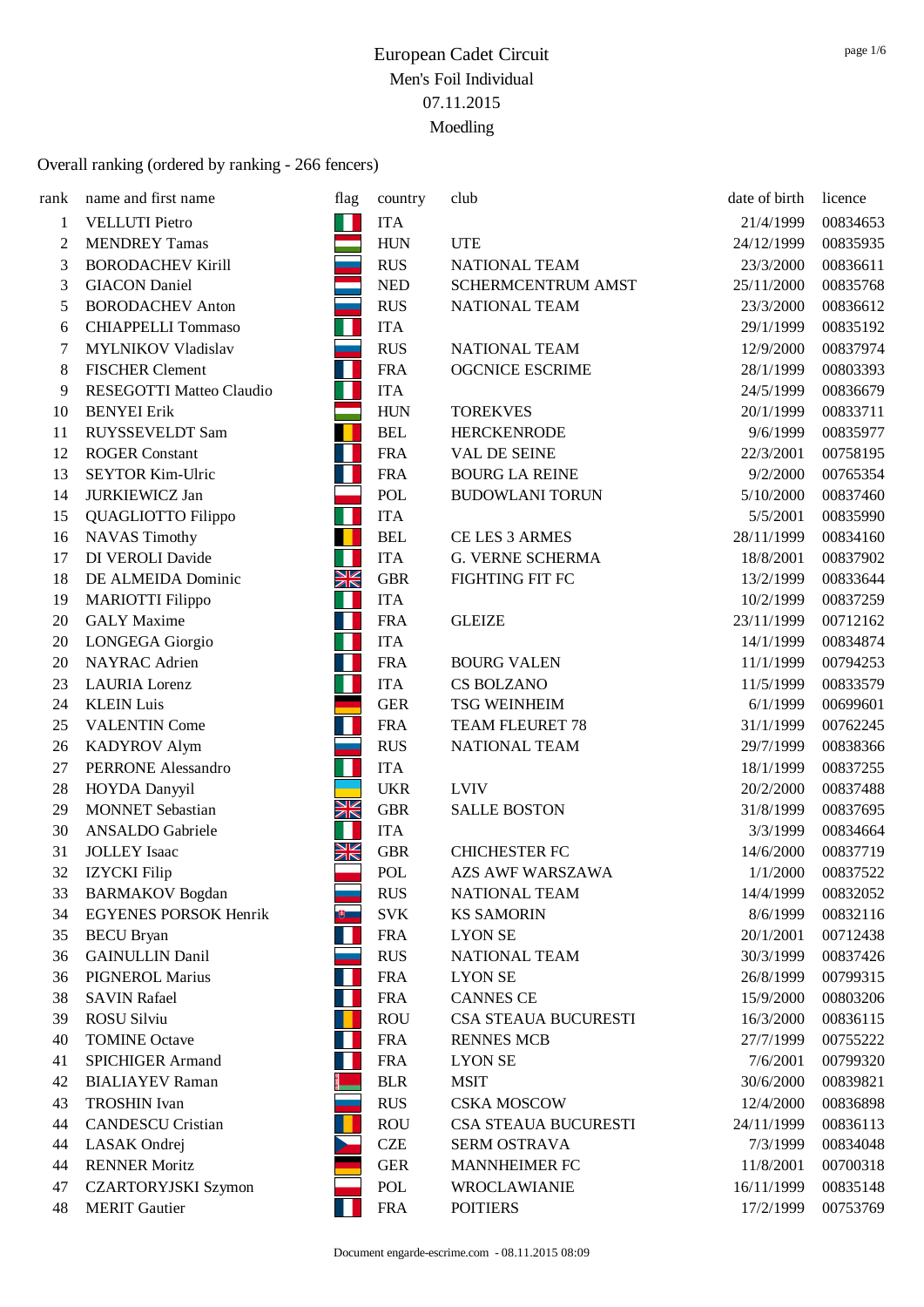| rank | name and first name        | flag          | country                          | club                    | date of birth | licence  |
|------|----------------------------|---------------|----------------------------------|-------------------------|---------------|----------|
| 49   | <b>WIEMANN Martin</b>      |               | <b>GER</b>                       | EINTRACHT DUISBURG      | 6/2/2000      | 00700074 |
| 50   | <b>BOROWIEC Piotr</b>      |               | POL                              | <b>UKS ATENA GDANSK</b> | 18/10/1999    | 00833119 |
| 51   | <b>MARROQUIN Diego</b>     |               | ${\rm MEX}$                      |                         | 6/1/1999      | 00835969 |
| 52   | <b>ROBIN Noe Mandiogou</b> | W             | <b>FRA</b>                       | <b>POITIERS</b>         | 8/8/2000      | 00838765 |
| 53   | KURYLOVICH Uladzislau      |               | <b>BLR</b>                       | <b>DINAMO</b>           | 7/11/1999     | 00841364 |
| 53   | PISTORIO Federico          | Ш             | <b>ITA</b>                       |                         | 10/11/2000    | 00836025 |
| 55   | <b>FALLICA Carmelo</b>     | П             | <b>ITA</b>                       |                         | 17/2/1999     | 00836026 |
| 56   | <b>MARTYNIAK Patryk</b>    |               | POL                              | <b>UKS ATENA GDANSK</b> | 1/9/2000      | 00837520 |
| 56   | <b>OLIVARES Marcello</b>   | $\equiv$      | <b>USA</b>                       |                         | 4/4/2001      | 00840070 |
| 58   | <b>ERCAN Kerem</b>         |               | ${\tt GER}$                      | <b>TSG WEINHEIM</b>     | 14/4/2001     | 00836354 |
| 59   | <b>CHERNYSH Artemii</b>    |               | <b>RUS</b>                       | NATIONAL TEAM           | 21/2/2000     | 00841094 |
| 60   | <b>KLECKENY Balazs</b>     |               | <b>HUN</b>                       | SZIGETSZENTMIKLOSI T    | 27/1/1999     | 00835934 |
| 61   | <b>WOLF Adam</b>           |               | <b>HUN</b>                       | <b>ZVE</b>              | 6/7/1999      | 00835824 |
| 62   | <b>CONSOLONI Marco</b>     | Ш             | <b>ITA</b>                       |                         | 26/1/1999     | 00835208 |
| 63   | <b>KONIG Robert</b>        | <b>Reg</b>    | CZE                              | SOKOL BYSTRICE NAD P    | 19/4/2000     | 00837162 |
| 64   | <b>BOROWIAK Arwen</b>      |               | <b>GER</b>                       | FC TAUBERBISCHOFSHEI    | 7/3/2002      | 00838542 |
| 65   | <b>ANTONELLI Riccardo</b>  |               | <b>ITA</b>                       |                         | 20/1/2000     | 00839283 |
| 65   | <b>NEILSON</b> Ian         |               | $\mathbf{B}\mathbf{U}\mathbf{L}$ | <b>OLYMPIC</b>          | 4/12/1999     | 00837172 |
| 67   | SPORYSHEV Nikita           |               | <b>RUS</b>                       | NATIONAL TEAM           | 30/11/1999    | 00840123 |
| 67   | ZAKRZEWSKI Jan             |               | POL                              | <b>AZS AWF WARSZAWA</b> | 12/1/2000     | 00835147 |
| 69   | <b>JONES</b> Alexander     | NK<br>Ak      | <b>GBR</b>                       | <b>SALLE KISS FC</b>    | 15/1/1999     | 00831794 |
| 70   | <b>BEM</b> Maciej          |               | POL                              | <b>AZS AWF POZNAN</b>   | 31/3/2001     | 00837496 |
| 71   | <b>FRERES Hugo</b>         |               | <b>BEL</b>                       |                         | 5/5/1999      | 00836036 |
| 72   | <b>PAGE James</b>          | XK            | <b>GBR</b>                       | <b>NEWHAM SWORDS</b>    | 12/2/1999     | 00831802 |
| 73   | <b>BOROWIAK Merlin</b>     |               | <b>GER</b>                       | FC TAUBERBISCHOFSHEI    | 24/8/1999     | 00700462 |
| 74   | <b>ABRAHAMS Matthew</b>    | NK<br>AK      | ${\rm GBR}$                      | <b>ZFW FENCING CLUB</b> | 10/2/2000     | 00833529 |
| 75   | <b>PINSON Simon</b>        | П             | <b>FRA</b>                       | <b>ROUEN CE</b>         | 8/2/2000      | 00808861 |
| 76   | <b>CIERLUK Jakub</b>       |               | <b>POL</b>                       | UKS ATENA GDANSK        | 1/6/2000      | 00834725 |
| 77   | <b>DOLZYCKI</b> Mateusz    |               | POL                              | <b>UKS ATENA GDANSK</b> | 31/1/1999     | 00835151 |
| 78   | DEMBA Ilja                 |               | <b>LAT</b>                       | RIGAS 3. BJSS           | 12/10/1999    | 00833071 |
| 79   | ZOONS Edo                  |               | $\ensuremath{\mathsf{NED}}$      | SCHERMCENTRUM AMST      | 20/4/1999     | 00777162 |
| 80   | <b>VALEUR Maxim</b>        |               | <b>DEN</b>                       | <b>HFK HELLERUP</b>     | 30/6/2000     | 00776997 |
| 81   | <b>BIBARD</b> Tyvan        | m             | <b>FRA</b>                       | <b>SANARY CE</b>        | 22/5/1999     | 00803921 |
| 82   | FEDOROV Daniil             |               | <b>RUS</b>                       | NATIONAL TEAM           | 17/4/2001     | 00840153 |
| 83   | MICHAUT Loic               | Ш             | <b>FRA</b>                       | <b>LYON SE</b>          | 10/7/1999     | 00799171 |
| 84   | FAUCONNIER Basile-Vladimir | п             | <b>BEL</b>                       |                         | 15/10/1999    | 00836771 |
| 85   | NIKOLOV Vichko             |               | <b>BUL</b>                       | <b>VOLOV</b>            | 23/1/2000     | 00839686 |
| 86   | <b>MAIOR</b> Matyas        |               | <b>HUN</b>                       | <b>TOREKVES</b>         | 29/6/2000     | 00840318 |
| 87   | SIRB Alexandru             |               | <b>ROU</b>                       | CSA STEAUA BUCURESTI    | 19/4/2001     | 00837938 |
| 88   | <b>WOOLLEY Aidan</b>       | NK<br>ZK      | ${\rm GBR}$                      | FIGHTING FIT FC         | 19/3/1999     | 00833643 |
| 89   | <b>BEKE</b> Vince          |               | <b>HUN</b>                       | <b>TOREKVES</b>         | 17/2/2000     | 00837754 |
| 89   | <b>HEAD Connor</b>         | XK            | <b>GBR</b>                       | <b>WHITGIFT</b>         | 20/12/1999    | 00833539 |
| 91   | CUK Veljko                 | $\frac{1}{2}$ | <b>SRB</b>                       | MK VOJVODINA            | 26/1/2000     | 00840264 |
| 92   | <b>SPLIT Olivier</b>       |               | <b>NED</b>                       | SC NOORD NEDERLAND      | 6/3/1999      | 00819482 |
| 93   | <b>KAIN</b> Martin         |               | <b>AUT</b>                       |                         | 11/4/1999     | 00836503 |
| 93   | <b>SMREKAR Leo</b>         | $^{\circ}$    | <b>CRO</b>                       | <b>MK RAPIR</b>         | 21/5/2000     | 00835971 |
| 95   | <b>SAFONOV Platon</b>      |               | <b>RUS</b>                       | NATIONAL TEAM           | 16/5/2001     | 00841095 |
| 96   | <b>HRUBESCH</b> Simon      |               | <b>AUT</b>                       | <b>FU KREMS</b>         | 17/12/2000    | 00836630 |
| 97   | <b>FARKAS</b> Gyula        | 81 L          | <b>SVK</b>                       | <b>KS SAMORIN</b>       | 21/10/1999    | 00836010 |
| 98   | KASPRZYK Slawomir          |               | POL                              | <b>WROCLAWIANIE</b>     | 17/3/1999     | 00833120 |
| 99   | <b>FOURNIER Lucas</b>      |               | <b>FRA</b>                       | <b>MEAUX CE</b>         | 29/9/1999     | 00757857 |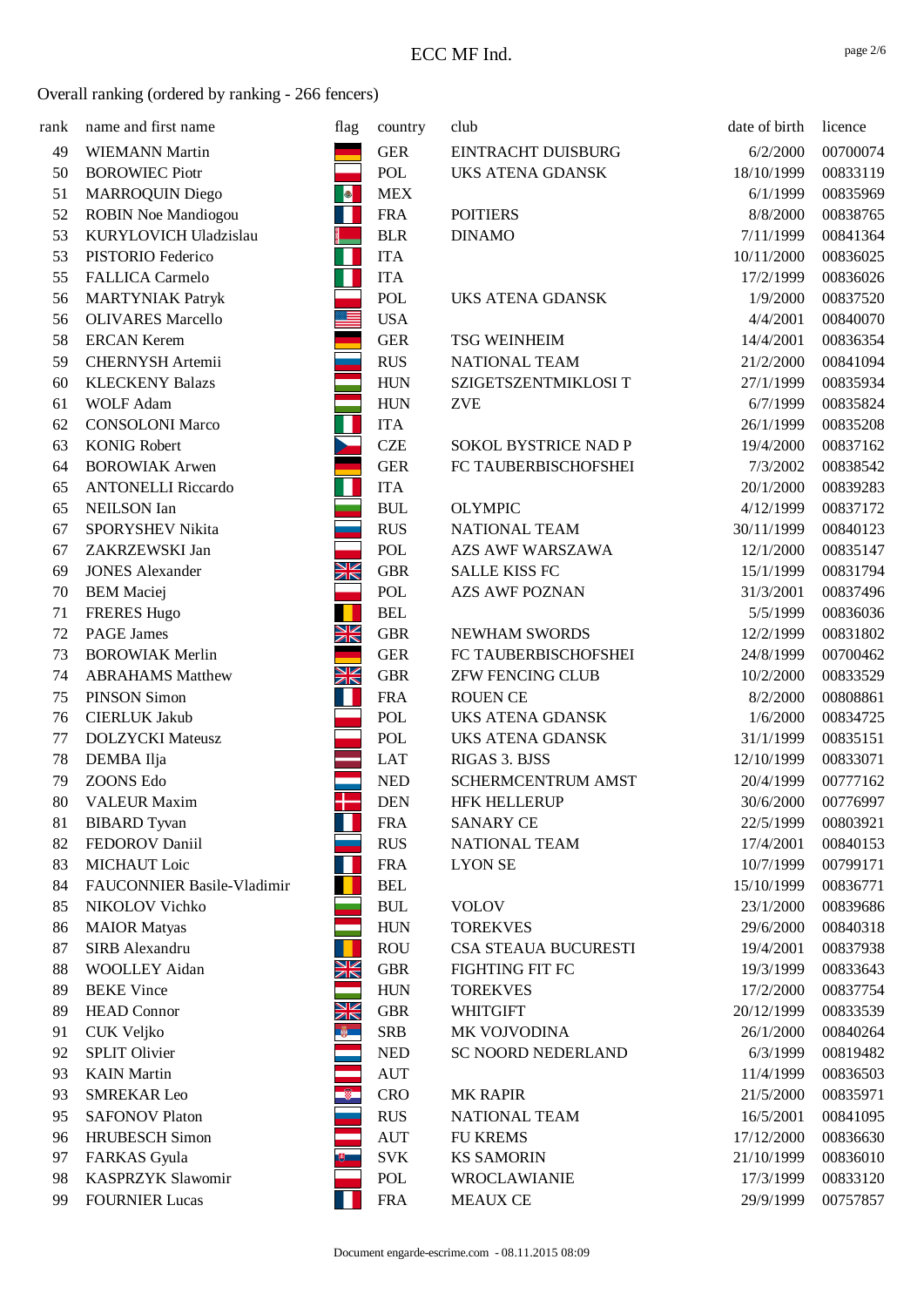| rank | name and first name         | flag                    | country    | club                       | date of birth | licence  |
|------|-----------------------------|-------------------------|------------|----------------------------|---------------|----------|
| 100  | PIRVA Alexandru             | T                       | <b>ROU</b> | CSA STEAUA BUCURESTI       | 21/7/2001     | 00837937 |
| 101  | <b>ASHBY Douglas</b>        | $\frac{N}{N}$           | <b>GBR</b> | <b>ST BENEDICTS</b>        | 17/2/2000     | 00838064 |
| 101  | <b>STELLA Alessandro</b>    | Ш                       | <b>ITA</b> |                            | 10/1/2000     | 00837265 |
| 103  | <b>HODAK Phillip</b>        |                         | <b>GER</b> | PSV STUTTGART              | 13/6/2000     | 00702523 |
| 104  | POP Edwin                   |                         | <b>ROU</b> | <b>CS SATU MARE</b>        | 19/12/2000    | 00836116 |
| 105  | PRILUTSKII Kirill           |                         | <b>RUS</b> | NATIONAL TEAM              | 2/3/1999      | 00837976 |
| 106  | ROSENFELD Roey Eliyahu      | $\bigcirc$              | <b>ISR</b> | HAPOEL KFAR-SABA           | 3/4/1999      | 00839904 |
| 107  | <b>SAPY Hugo</b>            | П                       | <b>FRA</b> | <b>LYON MDF</b>            | 12/4/1999     | 00799087 |
| 108  | <b>DAVIDOVIC Domen</b>      | V.                      | <b>SLO</b> | <b>DUEL TABOR</b>          | 2/5/1999      | 00833956 |
| 109  | KOTHIERINGER Michael        |                         | <b>GER</b> | KTF LUITPOLD MUNCHEN       | 19/1/2000     | 00698389 |
| 110  | GEIS Glenn                  |                         | <b>GER</b> | NEUWIEDER FC               | 10/8/1999     | 00698199 |
| 110  | <b>MRAVLJAK Luka</b>        | $\bullet$               | <b>SLO</b> |                            | 12/5/1999     | 00838864 |
| 112  | <b>BULDA Kiryl</b>          |                         | <b>BLR</b> |                            | 5/8/1999      | 00840289 |
| 112  | <b>ISHEEV Konstantin</b>    |                         | <b>RUS</b> | NATIONAL TEAM              | 19/3/1999     | 00840149 |
| 112  | <b>ZIEGON</b> Anton         |                         | <b>GER</b> | KTF LUITPOLD MUNCHEN       | 14/12/1999    | 00728028 |
| 115  | <b>BAREKET Noam</b>         | $\overline{\mathbf{z}}$ | <b>ISR</b> | HAPOEL EMEK IZRAEL         | 26/2/2000     | 00841235 |
| 116  | <b>PRAUS Markus</b>         |                         | <b>GER</b> | <b>SC BERLIN</b>           | 3/7/2001      | 00698422 |
| 116  | <b>TOTUSEK Marek</b>        |                         | <b>CZE</b> | SOKOL BYSTRICE NAD P       | 6/8/2002      | 00837948 |
| 118  | <b>BLAHUT</b> Jan           |                         | <b>CZE</b> | SERM OSTRAVA               | 10/3/1999     | 00837667 |
| 119  | <b>LANUSSE</b> Henri        |                         | <b>FRA</b> | <b>BERGERAC CAD</b>        | 20/9/1999     | 00805674 |
| 119  | <b>LECHNER Moritz</b>       |                         | <b>AUT</b> |                            | 13/3/2000     | 00836509 |
| 121  | LI Ming Leo                 | $\sqrt{2}$              | <b>CRO</b> | MK VMD                     | 15/3/2000     | 00835976 |
| 122  | <b>CHTIOUI</b> Michal       |                         | POL        | <b>BUDOWLANI TORUN</b>     | 4/10/2000     | 00835079 |
| 123  | <b>HAMANN</b> Gabriel       |                         | <b>GER</b> | FGS SCHWERIN               | 30/3/2001     | 00838786 |
| 124  | <b>SCHAETZKE Christoph</b>  |                         | <b>GER</b> | TSG HALLE-NEUSTADT         | 3/8/2000      | 00701138 |
| 125  | <b>VANNUCCI Francesco</b>   | П                       | <b>ITA</b> |                            | 18/7/2002     | 00837899 |
| 126  | <b>VOLKONSKII Petr</b>      |                         | <b>RUS</b> | NATIONAL TEAM              | 28/1/2001     | 00835926 |
| 127  | <b>ZEMAN Adam</b>           | ■ ●                     | <b>SVK</b> | SLAVIA STU BRATISLAV       | 10/1/2000     | 00777506 |
| 128  | <b>NEMETH Zalan</b>         |                         | <b>HUN</b> | <b>ZVE</b>                 | 16/11/2000    | 00840323 |
| 129  | ESZES-KOVACS Maxim          |                         | <b>HUN</b> | <b>BHSE</b>                | 25/5/1999     | 00835983 |
| 130  | <b>LAW Robert</b>           | ≣                       | <b>USA</b> |                            | 8/8/2000      | 00838906 |
| 131  | <b>BEKBULAT</b> Gorkem      | $\overline{C}$          | <b>TUR</b> |                            | 10/9/1999     | 00838021 |
| 132  | <b>CRISMER Augustin</b>     |                         | <b>BEL</b> | <b>CE EMBOURG</b>          | 24/5/2000     | 00840358 |
| 133  | DOLZYCKI Jakub              |                         | POL        | UKS ATENA GDANSK           | 7/9/2001      | 00837515 |
| 134  | <b>FARDELL Felix</b>        | XK                      | <b>GBR</b> | <b>C.A.D.S JUNIOR CLUB</b> | 11/8/1999     | 00835734 |
| 135  | SZCZYPINSKI Kacper          |                         | POL        | WKS KOLEJARZ WROCLA        | 9/1/2001      | 00837507 |
| 136  | <b>TANASE Mihai</b>         | - 脚                     | <b>MDA</b> | <b>SCOALA DE SCRIMA</b>    | 30/11/2001    | 00836754 |
| 137  | <b>MOZEJKO</b> Mateusz      |                         | POL        | UKS ATENA GDANSK           | 26/11/1999    | 00834523 |
| 138  | CHALOUPKA Matej             |                         | <b>CZE</b> | LOKOMOTIVA LIBEREC         | 7/4/1999      | 00834081 |
| 139  | <b>MARIUCCI Matteo</b>      | Ш                       | <b>ITA</b> |                            | 29/9/1999     | 00839348 |
| 140  | <b>MARTINI</b> Tommaso      | Ш                       | <b>ITA</b> |                            | 17/7/2002     | 00839331 |
| 140  | <b>SCHRAMM Nils-Michael</b> |                         | <b>GER</b> | OFC BONN                   | 23/7/2000     | 00700855 |
| 142  | <b>BURGSTALLER Johannes</b> |                         | <b>AUT</b> |                            | 13/2/2000     | 00841165 |
| 143  | ALBINALI Ali Faraj          | <b>XXV</b>              | <b>KSA</b> |                            | 28/5/1999     | 00840964 |
| 143  | <b>GOREN Raz</b>            | $\bigtriangledown$      | <b>ISR</b> | <b>HAPOEL HAIFA</b>        | 27/1/2001     | 00841138 |
| 145  | NEDELJKOVIC Mateja          |                         | <b>HUN</b> | <b>UTE</b>                 | 1/3/2000      | 00836001 |
| 146  | <b>VERIGIN Vladimir</b>     |                         | <b>RUS</b> | NATIONAL TEAM              | 12/11/2000    | 00837977 |
| 147  | <b>IONICA</b> Andrei        |                         | <b>ROU</b> | CSA STEAUA BUCURESTI       | 13/2/2000     | 00840428 |
| 148  | <b>GRASNEK Tobias</b>       |                         | <b>AUT</b> | <b>FUM MOEDLING</b>        | 12/5/1999     | 00833802 |
| 149  | <b>KOROM Erik</b>           |                         | <b>HUN</b> | <b>TOREKVES</b>            | 17/8/2000     | 00837756 |
| 150  | <b>JANSEN</b> Anton         |                         | <b>GER</b> | FC MOERS                   | 29/8/1999     | 00700577 |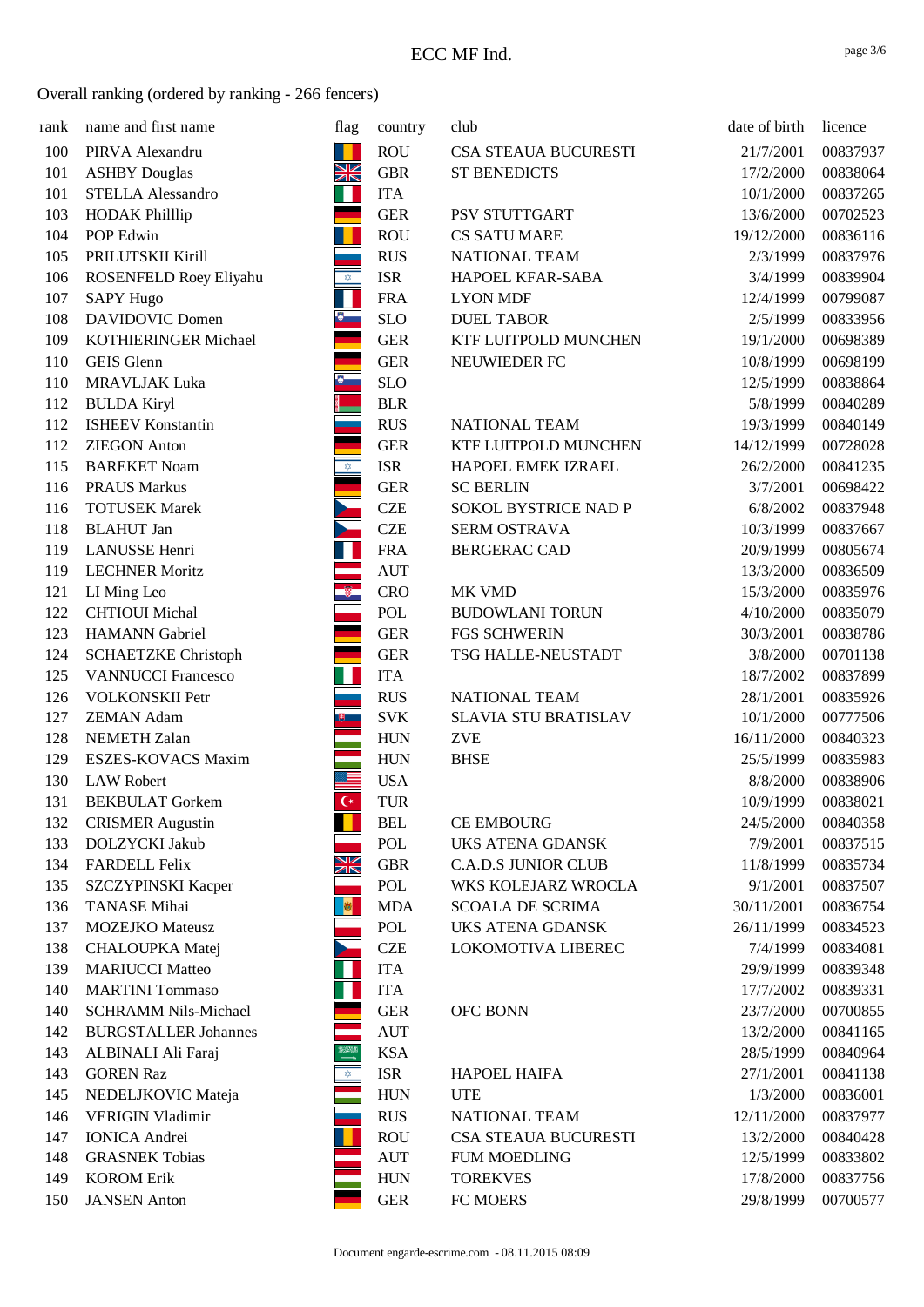| rank | name and first name            | flag                 | country                     | club                        | date of birth | licence  |
|------|--------------------------------|----------------------|-----------------------------|-----------------------------|---------------|----------|
| 151  | <b>KOVAC Rok</b>               |                      | <b>SLO</b>                  |                             | 3/5/1999      | 00838865 |
| 152  | <b>DUALEH Quincy</b>           |                      | $\ensuremath{\mathsf{NED}}$ | <b>TER WEER</b>             | 31/8/2001     | 00839031 |
| 153  | <b>IAMANDEI</b> Dragos         |                      | <b>ROU</b>                  | CSA STEAUA BUCURESTI        | 12/3/1999     | 00837936 |
| 154  | <b>GARCIA APARICIO Gabriel</b> | 6 1                  | <b>ESP</b>                  | <b>SALA ARMAS MONTJUICH</b> | 5/2/1999      | 00834662 |
| 155  | <b>GOC Bartosz</b>             |                      | POL                         | <b>UKS ATENA GDANSK</b>     | 15/1/2000     | 00837053 |
| 156  | <b>FORTUNA Robert</b>          |                      | <b>UKR</b>                  | <b>UZHGOROD</b>             | 22/9/1999     | 00838881 |
| 156  | <b>TOTH Gergely</b>            |                      | <b>HUN</b>                  | <b>HODMEZOVASARHELY</b>     | 28/8/1999     | 00837903 |
| 158  | <b>FELSBERGER Tobias</b>       |                      | <b>AUT</b>                  |                             | 17/8/2000     | 00838717 |
| 159  | <b>GOJAK</b> Antonio           | $\circledR$          | <b>CRO</b>                  | MK KARLOVAC                 | 26/7/2000     | 00831907 |
| 160  | <b>IURIN</b> Igor              |                      | <b>UKR</b>                  | <b>NIKOLAEV</b>             | 17/10/2000    | 00841466 |
| 161  | PELEKSIC Vladimir              | $\frac{1}{2}$        | <b>SRB</b>                  | MK CRVENA ZVEZDA            | 13/6/1999     | 00839861 |
| 162  | PLITZKO Paul                   |                      | <b>GER</b>                  | <b>TFC HANAU</b>            | 16/11/1999    | 00727775 |
| 163  | <b>ELKAYAM</b> Ohad            | $\bigotimes$         | <b>ISR</b>                  | HAPOEL KFAR-SABA            | 18/8/2000     | 00841140 |
| 164  | SZYPULSKI Ignacy               |                      | POL                         | <b>IKS AWF WARSZAWA</b>     | 31/3/2000     | 00837492 |
| 165  | <b>ONDRUSEK Radek</b>          |                      | <b>CZE</b>                  | <b>KS SK ZLIN</b>           | 23/6/1999     | 00836626 |
| 166  | <b>KOR-HANAK Norbert</b>       |                      | <b>HUN</b>                  | <b>TEREZVAROS</b>           | 15/1/1999     | 00835909 |
| 167  | <b>KARAVIDIN Dina</b>          | $\mathbf{w}$         | <b>SRB</b>                  | MK OMLADINAC                | 9/6/2000      | 00837123 |
| 168  | <b>ALABID Abdulaziz Hassan</b> | <b>XXXX</b>          | <b>KSA</b>                  |                             | 22/1/1999     | 00840963 |
| 169  | SAY Amil Efe                   | $\mathsf{C}^*$       | <b>TUR</b>                  |                             | 14/1/1999     | 00838020 |
| 170  | <b>HUTHMANN Eric</b>           |                      | <b>AUT</b>                  | <b>AFC SALZBURG</b>         | 15/11/1999    | 00836504 |
| 171  | <b>BADOUX</b> Loic             | ٠                    | $\mathop{\rm SUI}$          | <b>CEM MORGES</b>           | 14/12/1999    | 00838137 |
| 172  | ALNO Andrea                    | Ш                    | <b>ITA</b>                  |                             | 18/9/2002     | 00839346 |
| 173  | <b>ARCHILEI Tommaso</b>        |                      | <b>MEX</b>                  |                             | 19/8/2001     | 00841429 |
| 174  | <b>SCHAUER Moritz</b>          |                      | <b>AUT</b>                  |                             | 23/2/2000     | 00838719 |
| 175  | STIPKOVITS Philip              |                      | <b>AUT</b>                  |                             | 27/3/1999     | 00836512 |
| 176  | <b>MOHORKO Borut</b>           | Ø.                   | <b>SLO</b>                  |                             | 29/11/2000    | 00838863 |
| 177  | <b>BAZULEV Vadim</b>           |                      | <b>RUS</b>                  | NATIONAL TEAM               | 20/8/2001     | 00841096 |
| 178  | <b>OLBROMSKI</b> Michal        |                      | POL                         | <b>UKS ATENA GDANSK</b>     | 18/6/1999     | 00834967 |
| 179  | VAN DER KOELEN Marco           |                      | <b>GER</b>                  | FC MOERS                    | 18/4/1999     | 00696674 |
| 180  | <b>VOLF Karel</b>              |                      | <b>CZE</b>                  | <b>USK PRAHA</b>            | 20/4/1999     | 00837954 |
| 181  | <b>HOWLETT Edmund</b>          | XK                   | <b>GBR</b>                  | <b>ARNOLD AND CARLTON S</b> | 20/4/2000     | 00837693 |
| 182  | <b>ZOONS</b> Axel              |                      | <b>NED</b>                  | SCHERMCENTRUM AMST          | 2/8/2001      | 00777598 |
| 183  | <b>KULCU Turhan Berke</b>      | $\mathsf{C}^{\star}$ | <b>TUR</b>                  |                             | 7/8/2000      | 00838026 |
| 184  | <b>SKIDAN</b> Ilya             |                      | <b>BLR</b>                  |                             | 20/10/1999    | 00841363 |
| 185  | <b>BORATYN Filip</b>           |                      | POL                         | WKS KOLEJARZ WROCLA         | 22/5/2000     | 00835149 |
| 185  | FILL Moritz                    |                      | <b>AUT</b>                  |                             | 13/11/1999    | 00836558 |
| 187  | MIHALYI Andor                  |                      | <b>HUN</b>                  | <b>TOREKVES</b>             | 14/12/2002    | 00840336 |
| 188  | <b>KAMAKGUL Asrin</b>          | $\mathsf{C}^\star$   | TUR                         | <b>ISTANBUL FERDI</b>       | 14/3/2001     | 00840457 |
| 189  | <b>BOVT Nikita</b>             |                      | <b>RUS</b>                  | <b>CSKA MOSCOW</b>          | 19/12/1999    | 00839154 |
| 190  | <b>LAHER Florian</b>           |                      | <b>AUT</b>                  |                             | 8/10/2001     | 00841335 |
| 191  | POPPEL Martin                  |                      | <b>SWE</b>                  | <b>EGF</b>                  | 23/5/1999     | 00837788 |
| 192  | MILIVOJEV Nikola               | <b>W</b>             | <b>SRB</b>                  | MK VOJVODINA                | 8/7/1999      | 00840892 |
| 193  | <b>MALCZYK</b> Patryk          |                      | POL                         | <b>AZS AWF POZNAN</b>       | 4/8/1999      | 00837495 |
| 194  | <b>FILATOV German</b>          |                      | <b>RUS</b>                  | NATIONAL TEAM               | 3/3/1999      | 00840119 |
| 195  | <b>LANUSSE Yann</b>            | Ш                    | <b>FRA</b>                  | <b>BERGERAC CAD</b>         | 20/9/1999     | 00805675 |
| 195  | <b>RAINER Merlin</b>           |                      | ${\tt GER}$                 | OSC POTSDAM                 | 18/3/2000     | 00701314 |
| 195  | ROMASHCHENKO Bohdan            |                      | <b>UKR</b>                  | <b>KIEW</b>                 | 24/4/2000     | 00841469 |
| 198  | KOZIELEWSKI Kosma              |                      | POL                         | <b>UKS PM SYRENA</b>        | 21/10/2000    | 00839826 |
| 199  | <b>RAPOPORT Yaakov</b>         | $\hat{\mathbf{x}}$   | <b>ISR</b>                  | <b>HAPOEL HAIFA</b>         | 18/6/1999     | 00841139 |
| 200  | <b>HAWTHAN Hamoud Ahmed</b>    | <b>HEND</b>          | <b>KSA</b>                  |                             | 10/3/2001     | 00840968 |
| 201  | <b>AKYOL</b> Tuna              | $\mathsf{C}^*$       | <b>TUR</b>                  | <b>ISTANBUL HASAL</b>       | 24/8/2001     | 00841419 |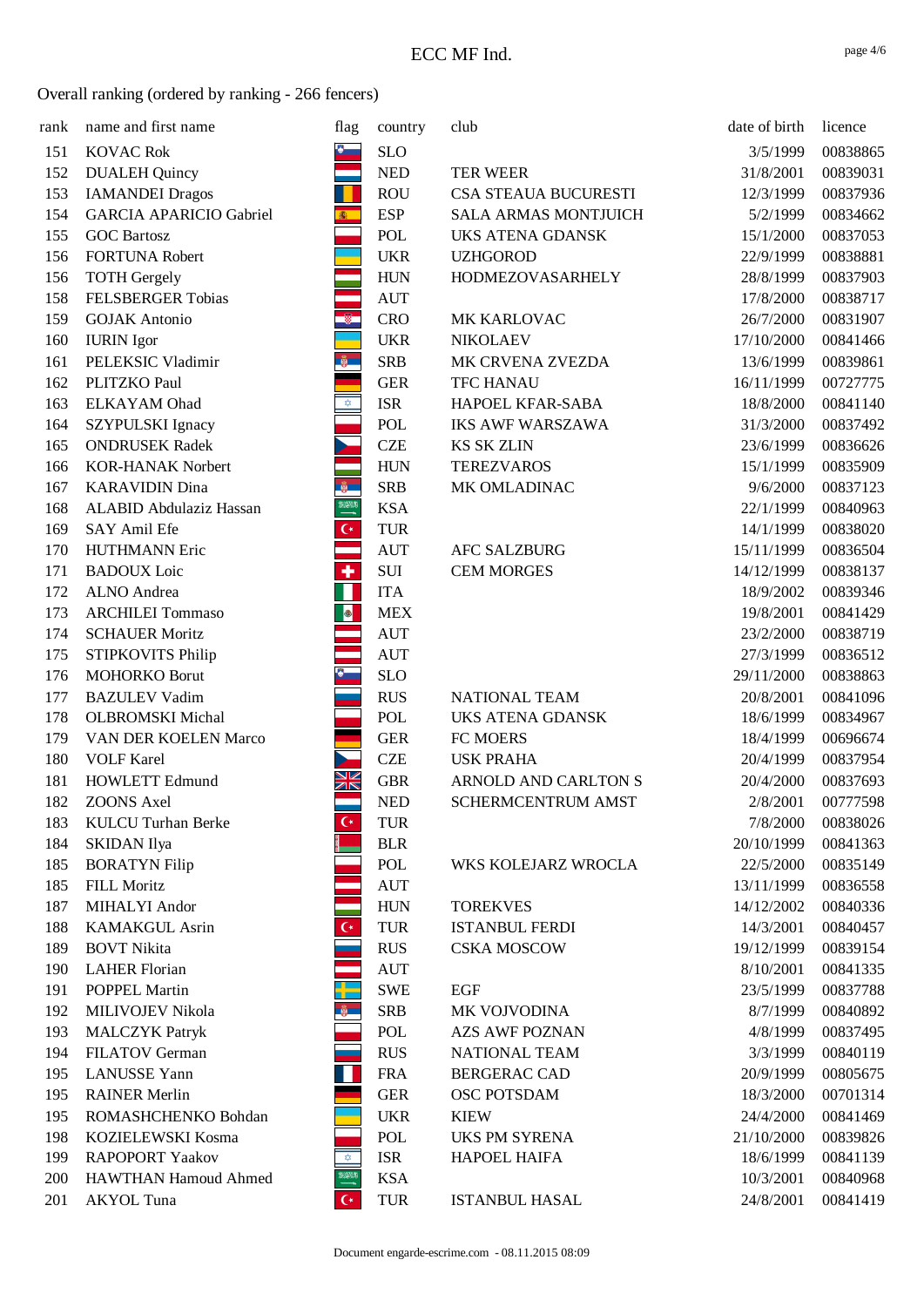| rank | name and first name           | flag                                                                                                                                                                                                                                                                                                                                                | country                          | club                    | date of birth | licence  |
|------|-------------------------------|-----------------------------------------------------------------------------------------------------------------------------------------------------------------------------------------------------------------------------------------------------------------------------------------------------------------------------------------------------|----------------------------------|-------------------------|---------------|----------|
| 202  | <b>OZYALCIN Utku</b>          | $\mathsf{C}^\star$                                                                                                                                                                                                                                                                                                                                  | <b>TUR</b>                       |                         | 4/9/2002      | 00839237 |
| 203  | STEZAKER Benjamin             | XK                                                                                                                                                                                                                                                                                                                                                  | ${\rm GBR}$                      | <b>SALLE PAUL FC</b>    | 10/1/2000     | 00837717 |
| 204  | PANAGIEV Stefan-Damyan        |                                                                                                                                                                                                                                                                                                                                                     | <b>BUL</b>                       | <b>AVTOHOL</b>          | 27/12/1999    | 00840223 |
| 205  | <b>STOCKMANN Paul</b>         |                                                                                                                                                                                                                                                                                                                                                     | <b>NED</b>                       | HOLLAND SCHERMENR       | 14/5/2000     | 00838696 |
| 206  | SOBOTKA Jakub                 |                                                                                                                                                                                                                                                                                                                                                     | <b>CZE</b>                       | <b>USK PRAHA</b>        | 25/10/1999    | 00837952 |
| 207  | <b>ATTIAS Ben</b>             | $\frac{N}{N}$                                                                                                                                                                                                                                                                                                                                       | <b>GBR</b>                       | <b>SALLE OXON</b>       | 3/11/2000     | 00838102 |
| 208  | DORTBUDAK Yigit Ali           | $\mathsf{C}^\star$                                                                                                                                                                                                                                                                                                                                  | <b>TUR</b>                       |                         | 2/1/1999      | 00836625 |
| 209  | <b>BALZAM Hadar</b>           | $\frac{1}{\sqrt{2}}$                                                                                                                                                                                                                                                                                                                                | <b>ISR</b>                       | HAPOEL EMEK IZRAEL      | 13/2/2000     | 00841135 |
| 210  | <b>DOBOS</b> David            | 9 -                                                                                                                                                                                                                                                                                                                                                 | <b>SVK</b>                       | <b>KS SAMORIN</b>       | 28/8/2000     | 00837839 |
| 211  | <b>ROTARU Nicolae</b>         | $\vert \cdot \vert$                                                                                                                                                                                                                                                                                                                                 | <b>MDA</b>                       | <b>SCOALA DE SCRIMA</b> | 3/9/2001      | 00841380 |
| 212  | <b>ALSHATTI Mohsen Yousif</b> | $\begin{picture}(20,20) \put(0,0){\line(1,0){10}} \put(15,0){\line(1,0){10}} \put(15,0){\line(1,0){10}} \put(15,0){\line(1,0){10}} \put(15,0){\line(1,0){10}} \put(15,0){\line(1,0){10}} \put(15,0){\line(1,0){10}} \put(15,0){\line(1,0){10}} \put(15,0){\line(1,0){10}} \put(15,0){\line(1,0){10}} \put(15,0){\line(1,0){10}} \put(15,0){\line(1$ | <b>KSA</b>                       |                         | 19/3/2001     | 00840965 |
| 213  | <b>POINTNER Maximilian</b>    | $\sim$                                                                                                                                                                                                                                                                                                                                              | <b>AUT</b>                       |                         | 27/12/2002    | 00841161 |
| 214  | SIFRAR Jan                    | $\bullet$                                                                                                                                                                                                                                                                                                                                           | <b>SLO</b>                       |                         | 4/9/2000      | 00841434 |
| 215  | <b>POLGAR Bence</b>           |                                                                                                                                                                                                                                                                                                                                                     | <b>HUN</b>                       | <b>BHSE</b>             | 3/12/1999     | 00837926 |
| 216  | <b>TSVEIG Ariel</b>           | $\overline{\mathbf{Q}}$                                                                                                                                                                                                                                                                                                                             | <b>ISR</b>                       | MACCABI PETAH TIKVA     | 1/6/1999      | 00841134 |
| 217  | <b>BABANICS Gergely</b>       |                                                                                                                                                                                                                                                                                                                                                     | <b>HUN</b>                       | <b>BHSE</b>             | 14/2/1999     | 00837925 |
| 218  | <b>BERGMANN Paul</b>          |                                                                                                                                                                                                                                                                                                                                                     | <b>AUT</b>                       |                         | 24/1/2001     | 00840157 |
| 219  | <b>BICIUSCA Radion</b>        | $\blacksquare$                                                                                                                                                                                                                                                                                                                                      | <b>MDA</b>                       | <b>SCOALA DE SCRIMA</b> | 11/1/2000     | 00841383 |
| 219  | <b>HOVANYI Viktor</b>         | P                                                                                                                                                                                                                                                                                                                                                   | <b>SWE</b>                       | <b>EGF</b>              | 11/4/1999     | 00840427 |
|      |                               |                                                                                                                                                                                                                                                                                                                                                     |                                  |                         |               |          |
| 221  | <b>DEGLER Maurice</b>         |                                                                                                                                                                                                                                                                                                                                                     | <b>GER</b>                       | <b>SC BERLIN</b>        | 2/12/2000     | 00726674 |
| 221  | <b>KORENY Mihaly</b>          |                                                                                                                                                                                                                                                                                                                                                     | <b>HUN</b>                       | <b>BUDAVAR</b>          | 14/7/2000     | 00835924 |
| 221  | <b>SARMANY Zoltan</b>         |                                                                                                                                                                                                                                                                                                                                                     | <b>SVK</b>                       | <b>KS SAMORIN</b>       | 1/2/2002      | 00837908 |
| 224  | <b>MRAVUNAC Anton</b>         | $^{\circledR}$                                                                                                                                                                                                                                                                                                                                      | <b>CRO</b>                       | MK KARLOVAC             | 15/4/2000     | 00832516 |
| 225  | <b>BRESSLAUER Tobias</b>      | $\bullet$                                                                                                                                                                                                                                                                                                                                           | $\mathbf{A}\mathbf{U}\mathbf{T}$ |                         | 23/6/2002     | 00841157 |
| 225  | PRELOVSEK Martin              | $^{\circ}$                                                                                                                                                                                                                                                                                                                                          | <b>CRO</b>                       | MK LOKOMOTIVA           | 30/7/2000     | 00837930 |
| 227  | PAHWA Vinay                   | E                                                                                                                                                                                                                                                                                                                                                   | <b>USA</b>                       |                         | 19/5/1999     | 00840391 |
| 228  | <b>ULUTAS</b> Denizhan        | $\overline{G}$                                                                                                                                                                                                                                                                                                                                      | TUR                              | <b>ISTANBUL HASAL</b>   | 17/10/1999    | 00840958 |
| 229  | <b>GAUTAM Brij</b>            | $\frac{N}{N}$                                                                                                                                                                                                                                                                                                                                       | <b>GBR</b>                       | <b>SALLE PAUL FC</b>    | 25/4/2001     | 00835713 |
| 230  | <b>WAGNER Phillip</b>         |                                                                                                                                                                                                                                                                                                                                                     | <b>AUT</b>                       |                         | 16/5/2000     | 00838720 |
| 231  | <b>JANSSENS</b> Gielis        |                                                                                                                                                                                                                                                                                                                                                     | <b>BEL</b>                       | <b>HERCKENRODE</b>      | 25/8/1999     | 00839462 |
| 232  | <b>PRAILE Clement</b>         |                                                                                                                                                                                                                                                                                                                                                     | <b>BEL</b>                       | <b>CE BESSEMANS</b>     | 7/7/1999      | 00836772 |
| 233  | <b>CHREN Simon</b>            |                                                                                                                                                                                                                                                                                                                                                     | <b>CZE</b>                       | <b>BOHEMIANS PRAHA</b>  | 22/12/2001    | 00834442 |
| 233  | <b>EYUPOGLU Alp</b>           | $\mathsf{C}^\star$                                                                                                                                                                                                                                                                                                                                  | <b>TUR</b>                       | ALTINYURT S.K.          | 29/1/2002     | 00840636 |
| 235  | <b>COROVIC Lazar</b>          | $\frac{a}{2}$                                                                                                                                                                                                                                                                                                                                       | <b>SRB</b>                       | MK CRVENA ZVEZDA        | 2/8/2001      | 00841376 |
| 235  | MOSCHOPOULOS Dimitris         | كا                                                                                                                                                                                                                                                                                                                                                  | <b>GRE</b>                       | <b>OXI FLORINAS</b>     | 6/1/2003      | 00836311 |
| 237  | KARAMANOGLU Berkay Efe        | $\overline{C^*}$                                                                                                                                                                                                                                                                                                                                    | <b>TUR</b>                       |                         | 8/3/2000      | 00838477 |
| 238  | MISKOLCZI Tamas               |                                                                                                                                                                                                                                                                                                                                                     | <b>HUN</b>                       | <b>HODMEZOVASARHELY</b> | 24/3/2000     | 00840319 |
| 239  | <b>DANILICHEV</b> Ignat       |                                                                                                                                                                                                                                                                                                                                                     | <b>RUS</b>                       | NATIONAL TEAM           | 4/5/2001      | 00840117 |
| 240  | <b>TOTH Gergely</b>           |                                                                                                                                                                                                                                                                                                                                                     | <b>HUN</b>                       | <b>TOREKVES</b>         | 3/4/2002      | 00840341 |
| 241  | <b>DARABOS Vince</b>          |                                                                                                                                                                                                                                                                                                                                                     | <b>HUN</b>                       | <b>ZVE</b>              | 20/2/2000     | 00840322 |
| 242  | <b>JEROME</b> Matthew         | XK                                                                                                                                                                                                                                                                                                                                                  | <b>GBR</b>                       | <b>SALLE BOSTON</b>     | 26/9/1999     | 00840044 |
| 242  | <b>MPANTIKIS Aggelos</b>      | 些                                                                                                                                                                                                                                                                                                                                                   | ${\rm GRE}$                      | <b>OXI FLORINAS</b>     | 15/4/2000     | 00832260 |
| 244  | KESSERWANI Jean Dimitri       | 图                                                                                                                                                                                                                                                                                                                                                   | <b>MDA</b>                       | <b>SCOALA DE SCRIMA</b> | 16/11/2001    | 00841382 |
| 244  | <b>LEHNER Kilian</b>          | Ξ                                                                                                                                                                                                                                                                                                                                                   | <b>AUT</b>                       |                         | 19/11/2000    | 00836508 |
| 244  | <b>SCHUBERT Max</b>           |                                                                                                                                                                                                                                                                                                                                                     | <b>AUT</b>                       |                         | 8/3/2001      | 00841164 |
| 244  | <b>TUNCER Poyraz</b>          | $\overline{C}$                                                                                                                                                                                                                                                                                                                                      | TUR                              | ALTINYURT S.K.          | 12/5/2003     | 00840634 |
| 248  | <b>KALT</b> Andreas           |                                                                                                                                                                                                                                                                                                                                                     | <b>AUT</b>                       |                         | 12/4/2002     | 00841159 |
| 249  | <b>LELKES</b> Marton          | ⊎                                                                                                                                                                                                                                                                                                                                                   | <b>SVK</b>                       | <b>KS SAMORIN</b>       | 8/7/2001      | 00841323 |
| 250  | <b>JUKL</b> Raphael           |                                                                                                                                                                                                                                                                                                                                                     | $\mathbf{A}\mathbf{U}\mathbf{T}$ |                         | 15/2/2000     | 00841162 |
| 251  | <b>AKKAD</b> Leon Alexander   |                                                                                                                                                                                                                                                                                                                                                     | <b>AUT</b>                       |                         | 4/12/2001     | 00841160 |
| 251  | <b>MAJID Sabeeh</b>           |                                                                                                                                                                                                                                                                                                                                                     | $\mathbf{A}\mathbf{U}\mathbf{T}$ |                         | 2/2/1999      | 00841371 |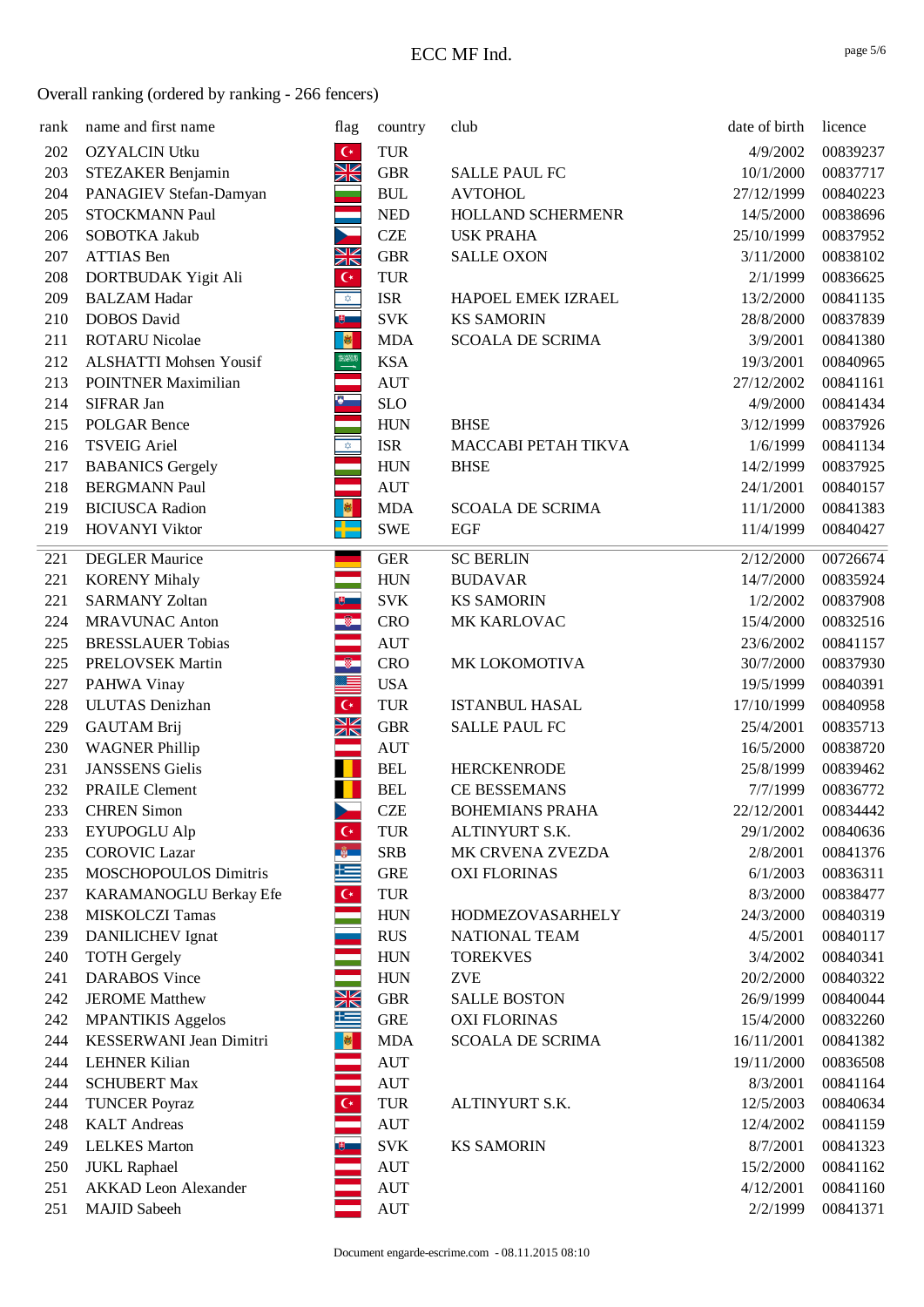| rank | name and first name        | flag           | country    | club                        | date of birth | licence  |
|------|----------------------------|----------------|------------|-----------------------------|---------------|----------|
| 253  | <b>TESARIK Daniel</b>      |                | <b>CZE</b> | <b>SOKOL BRNO</b>           | 16/10/2000    | 00837949 |
| 254  | <b>NAGY Patrik</b>         | 萝二             | <b>SVK</b> | <b>KS SAMORIN</b>           | 7/5/2002      | 00841322 |
| 255  | <b>BAYIHA William</b>      | ٠              | SUI        | <b>CEM MORGES</b>           | 9/9/1999      | 00838136 |
| 255  | <b>CETINEL Baha Baykal</b> | $\mathsf{C}^*$ | <b>TUR</b> | ALTINYURT S.K.              | 15/4/2002     | 00840635 |
| 255  | <b>GUNDACKER Eugen</b>     |                | <b>AUT</b> |                             | 26/11/2001    | 00841373 |
| 255  | <b>KAIN Konstantin</b>     |                | <b>AUT</b> |                             | 19/7/2001     | 00841334 |
| 255  | LAZARENKO Ievgen           |                | <b>UKR</b> | <b>KIEW</b>                 | 20/11/2003    | 00841467 |
| 260  | <b>BULAVA Semen</b>        |                | <b>UKR</b> | <b>KIEW</b>                 | 25/7/2001     | 00840486 |
| 260  | <b>PLANCKH Niclas</b>      |                | <b>AUT</b> |                             | 2/12/2001     | 00841158 |
| 262  | <b>CURCIC Milan</b>        | $\frac{2}{9}$  | <b>SRB</b> | <b>MK VOJVODINA</b>         | 27/10/1999    | 00840891 |
| 262  | <b>GEIGER</b> Iasonas      | 隼              | <b>GRE</b> | <b>OMILOS XIFASKIAS GLY</b> | 5/6/2002      | 00840896 |
| 264  | <b>GUNDACKER Hakon</b>     |                | <b>AUT</b> |                             | 26/11/2001    | 00841372 |
| 264  | <b>KREK Marcel</b>         | $\bullet$      | <b>SLO</b> |                             | 13/12/1999    | 00841435 |
| 266  | <b>KRALIK Roman</b>        | 15 - 16        | <b>SVK</b> | <b>SLAVIA STU BRATISLAV</b> | 5/6/2001      | 00841485 |
|      |                            |                |            |                             |               |          |